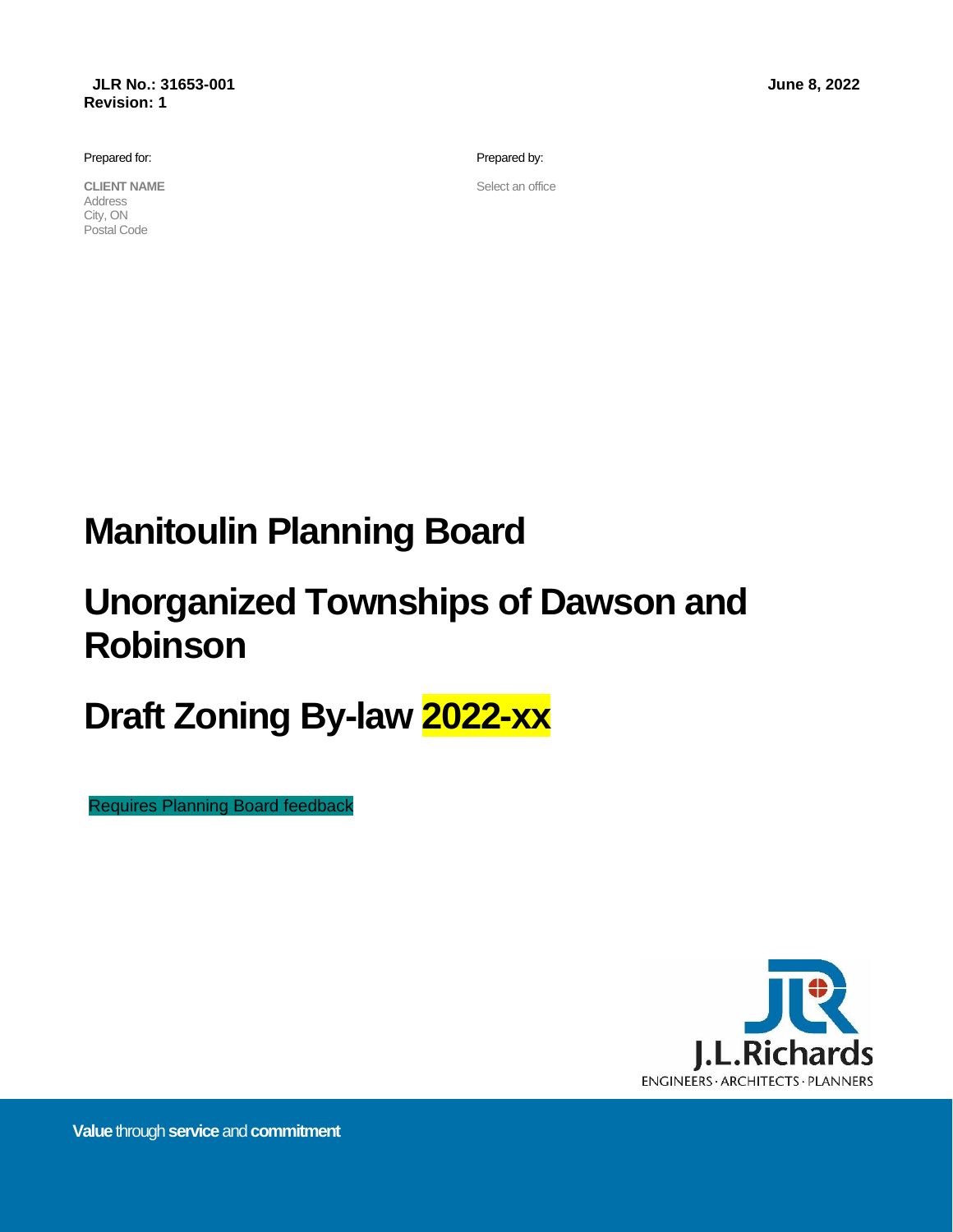# **Table of Contents**

| 1.0 |      |  |
|-----|------|--|
|     | 1.1  |  |
|     | 1.2  |  |
|     | 1.3  |  |
|     | 1.4  |  |
|     | 1.5  |  |
|     | 1.6  |  |
|     | 1.7  |  |
|     | 1.8  |  |
|     | 1.9  |  |
|     | 1.10 |  |
|     | 1.11 |  |
|     | 1.12 |  |
|     | 1.13 |  |
|     | 1.14 |  |
| 2.0 |      |  |
|     | 2.1  |  |
|     | 2.2  |  |
|     | 2.3  |  |
|     | 2.4  |  |
|     | 2.5  |  |
|     | 2.6  |  |
|     | 2.7  |  |
|     | 2.8  |  |
|     | 2.9  |  |
| 3.0 |      |  |
| 4.0 |      |  |
|     | 4.1  |  |
|     | 4.2  |  |
|     | 4.3  |  |
|     | 4.4  |  |
|     | 4.5  |  |
|     | 4.6  |  |
|     | 4.7  |  |
|     | 4.8  |  |
|     | 4.9  |  |
|     | 4.10 |  |
|     | 4.11 |  |
|     | 4.12 |  |
|     | 4.13 |  |
|     | 4.14 |  |
|     | 4.15 |  |
|     | 4.16 |  |
|     | 4.17 |  |
|     | 4.18 |  |
|     | 4.19 |  |
|     | 4.20 |  |
|     |      |  |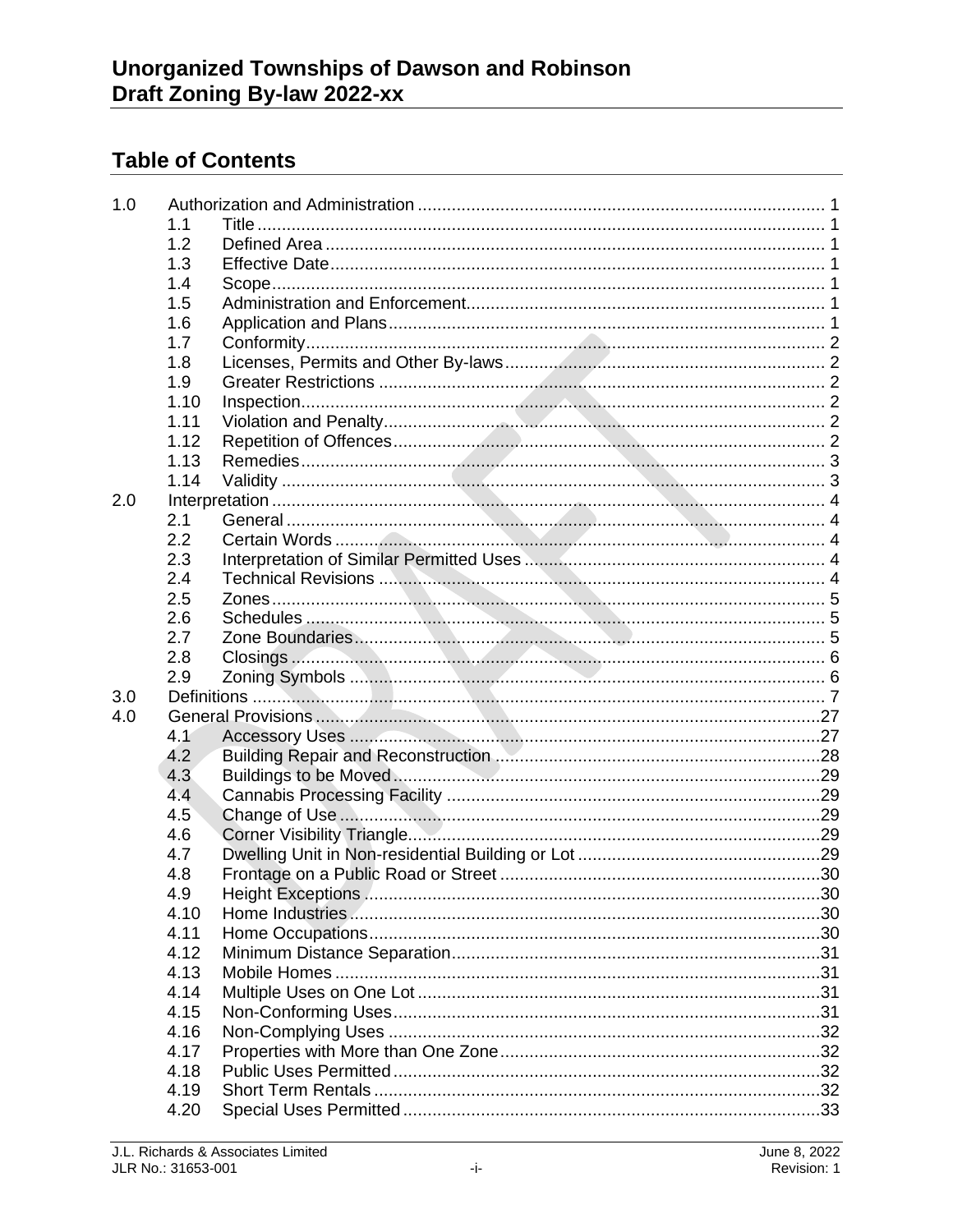|      | 4.21              |  |
|------|-------------------|--|
|      | 4.22              |  |
|      | 4.23              |  |
|      | 4.24              |  |
|      | 4.25              |  |
| 5.0  |                   |  |
|      | 5.1               |  |
|      | 5.2               |  |
|      | 5.3               |  |
|      | 5.4               |  |
|      | 5.5               |  |
| 6.0  |                   |  |
|      | 6.1               |  |
|      | 6.2               |  |
|      | 6.3               |  |
|      | 6.4               |  |
| 7.0  |                   |  |
|      | 7.1               |  |
|      | 7.2               |  |
|      | 7.3               |  |
| 8.0  |                   |  |
|      | 8.1               |  |
|      | 8.2               |  |
|      | 8.3               |  |
|      | 8.4               |  |
| 9.0  |                   |  |
|      | 9.1               |  |
|      | 9.2               |  |
|      | 9.3               |  |
|      | 9.4               |  |
| 10.0 |                   |  |
|      | 10.1              |  |
|      | 10.2 <sub>1</sub> |  |
|      | 10.3              |  |
|      | 10.4              |  |
| 11.0 |                   |  |
|      | 11.1              |  |
|      | 11.2              |  |
|      | 11.3              |  |
|      | 11.4              |  |
| 12.0 |                   |  |
|      | 12.1              |  |
|      | 12.2              |  |
|      | 12.3              |  |
|      | 12.4              |  |
| 13.0 |                   |  |
|      | 13.1              |  |
|      | 13.2              |  |
|      | 13.3              |  |
|      |                   |  |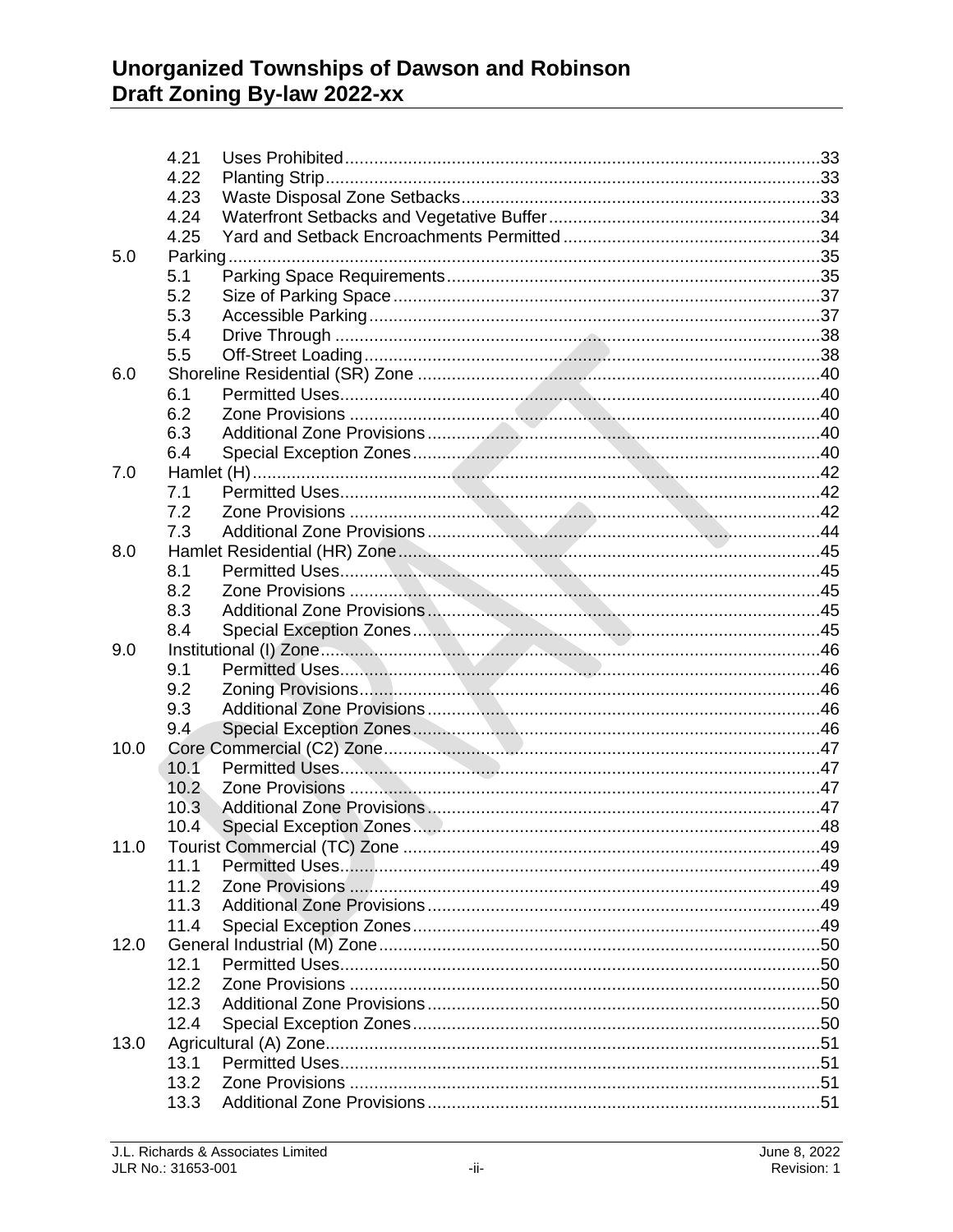| 14.0<br>14.1<br>14.2<br>14.3<br>14.4<br>15.0<br>15.1<br>15.2<br>15.3<br>15.4<br>16.0<br>16.1<br>16.2<br>16.3<br>16.4<br>17.0<br>17.1<br>17.2<br>17.3 | 13.4 |                         |  |
|------------------------------------------------------------------------------------------------------------------------------------------------------|------|-------------------------|--|
|                                                                                                                                                      |      |                         |  |
|                                                                                                                                                      |      |                         |  |
|                                                                                                                                                      |      |                         |  |
|                                                                                                                                                      |      |                         |  |
|                                                                                                                                                      |      |                         |  |
|                                                                                                                                                      |      |                         |  |
|                                                                                                                                                      |      |                         |  |
|                                                                                                                                                      |      |                         |  |
|                                                                                                                                                      |      |                         |  |
|                                                                                                                                                      |      |                         |  |
|                                                                                                                                                      |      |                         |  |
|                                                                                                                                                      |      |                         |  |
|                                                                                                                                                      |      |                         |  |
|                                                                                                                                                      |      |                         |  |
|                                                                                                                                                      |      |                         |  |
|                                                                                                                                                      |      |                         |  |
|                                                                                                                                                      |      |                         |  |
|                                                                                                                                                      |      |                         |  |
|                                                                                                                                                      |      |                         |  |
| i. I                                                                                                                                                 |      |                         |  |
| 17.4                                                                                                                                                 |      | Special Exception Zones |  |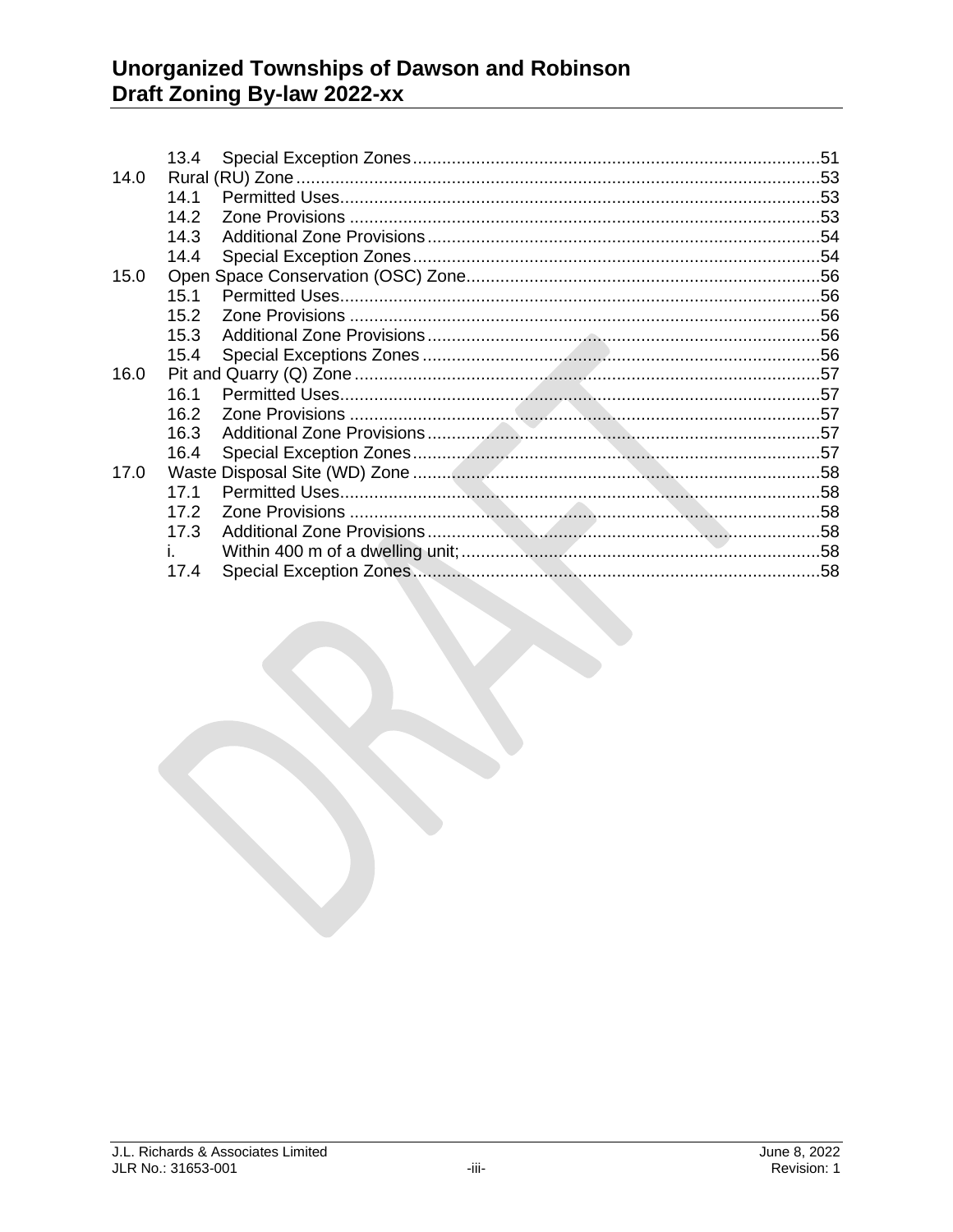## **1.0 Authorization and Administration**

#### **1.1 Title**

This By-law shall be known as the "Zoning By-law for the Unincorporated Townships of Dawson and Robinson" or **By-law No. XXX/XX.** 

#### **1.2 Defined Area**

This By-law applies to all land included on  $S$ chedules  $X$  to  $X$  to this By-law within the boundaries of the Unincorporated Townships of Dawson and Robinson,

#### **1.3 Effective Date**

This By-law shall come into effect on the day it is passed by the Manitoulin Planning Board subject to the appeal provisions of the *Planning Act*.

#### **1.4 Scope**

No building, structure or land shall be used, and no building or structure shall be hereafter erected within that portion of the Planning Area as now or henceforth legally constituted to which this Bylaw applies except in conformity with the provisions of this By-law.

#### **1.5 Administration and Enforcement**

This By-law shall be administered by the Manitoulin Planning Board , and no permit for the use of land or for the erection of any building or structure within the area to which this By-law applies, shall be issued where the proposed use, building or structure would be in violation of any provision of this By-law.

## **1.6 Application and Plans**

In addition to the requirements of this Zoning By-law, every application for a zoning conformity permit shall be accompanied by plans, drawn to an appropriate scale and based upon an actual survey and showing:

- 1. the true shape and dimensions of the lot to be used or upon which it is proposed to erect any building or structure;
- 2. the proposed location, height and dimensions of the building, structure or work in respect of which the permit is applied for;
- 3. the location of every building or structure already erected on or partly erected on such lot, and the location of every use, building or structure upon adjacent lots;
- 4. the proposed location of parking spaces, loading spaces, driveways, landscaping areas or planting strips as may be required; and
- 5. other such information as may be necessary to determine whether or not every such building, structure and work conforms to the requirements of this By-law.

Every such application shall be signed by the owner of the lot or the owner's agent duly authorized thereunto in writing and by the Secretary-Treasurer and such application shall set forth in detail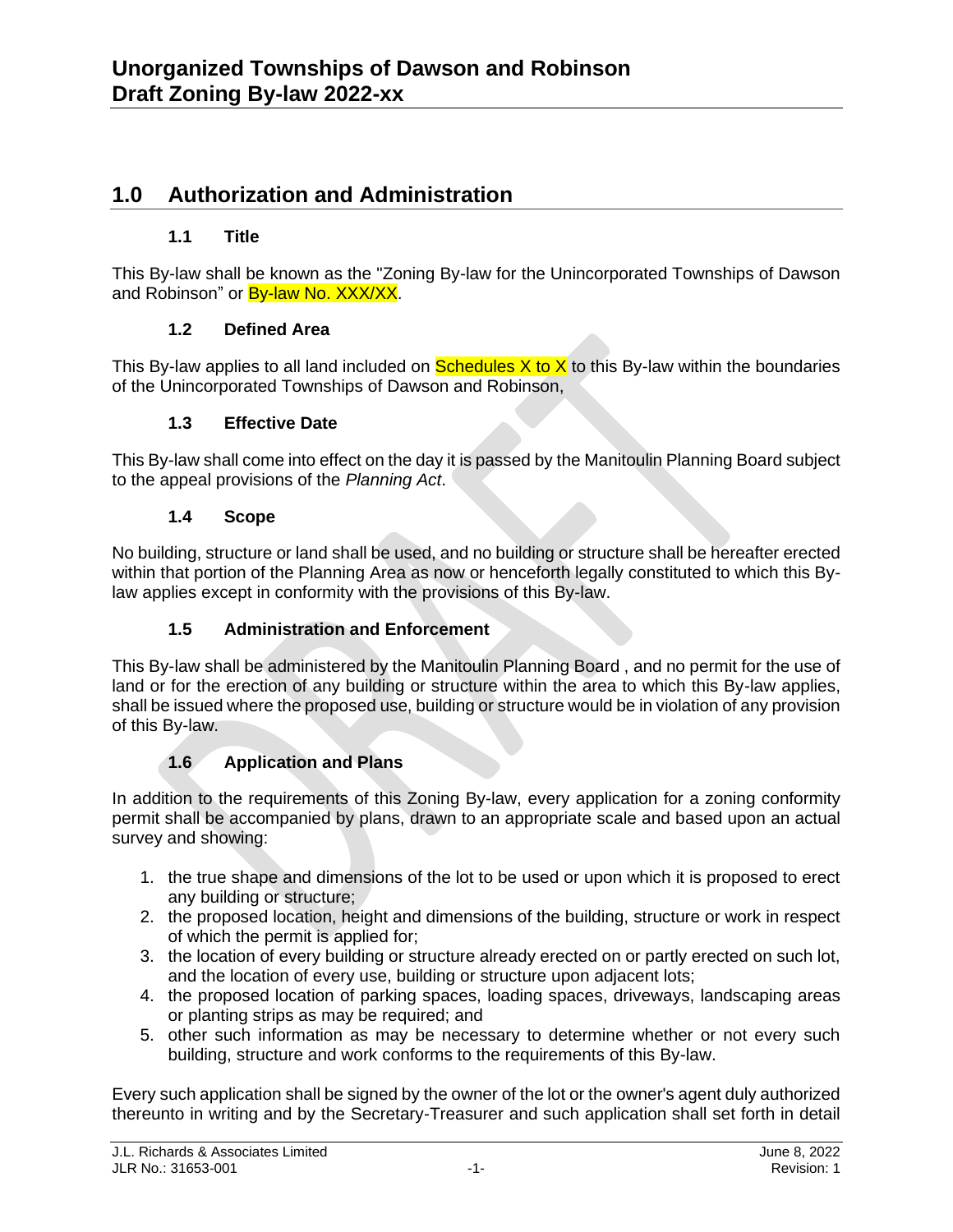the current and proposed use of the lot and any building or structure thereon, together with all information necessary to determine whether or not every such proposed use of land, building or structure conforms with the requirements of this By-law.

#### **1.7 Conformity**

No land to which this By-law applies shall hereafter be used and no building or structure shall hereafter be erected or used except in accordance with the general and special provisions of this By-law, but nothing in this By-law prevents the use of any land, building or structure for any use prohibited by this By-law if such land, building or structure was lawfully used for such purpose on the day this By-law comes into effect.

#### **1.8 Licenses, Permits and Other By-laws**

Nothing in this By-law shall exempt any person from complying with requirements of the building By-law or any other By-law in force within the Planning Board or from obtaining any permit, license, permission, authority or approval required by this or any other By-law of the Planning Board or by any other law in force from time to time.

#### **1.9 Greater Restrictions**

This By-law shall not be effective to reduce or mitigate any restrictions lawfully imposed by a governmental authority having jurisdiction to make such restrictions.

#### **1.10 Inspection**

The authority having jurisdiction to enforce this By-law from time to time is hereby authorized, after reasonable notice to the owner or assessed owner, occupant or apparent occupant of the property in question, to enter at all reasonable hours for the purposes of inspection.

#### **1.11 Violation and Penalty**

- 1. Pursuant to Section 429 of the *Municipal Act, R.S.O., 2001, Chapter 25* and to Section 67 of the *Planning Act, R.S.O., 1990,* Chapter P13, as amended respectively, every person who contravenes any of the provisions of the Zoning By-law shall upon conviction thereof, forfeit and pay a penalty not exceeding \$25,000 exclusive of costs for each offence, and on a subsequent conviction to a fine of not more than \$10,000 for each day or part thereof upon which the contravention has continued after the day on which the person was first convicted. All of the provisions of which shall apply, except any term of imprisonment for default of the payment of the fine and costs imposed under this By-law shall not exceed six (6) months. The imposition of the penalty for contravention of this By-law shall not excuse the condition or matter resulting in such contravention or permit it to continue.
- In addition to any penalty provided by this By-law, any contravention may be restrained by action at the instance of any ratepayer or of the Planning Board to the provisions of Section 45 of the *Planning Act, R.S.O., 1990, Chapter P13,* as amended, in that behalf.

#### **1.12 Repetition of Offences**

The conviction of an offender upon a breach of any of the provisions of this By-Law, shall not prevent prosecution against the same offender upon any subsequent breach of the same or any other provision of this By-Law.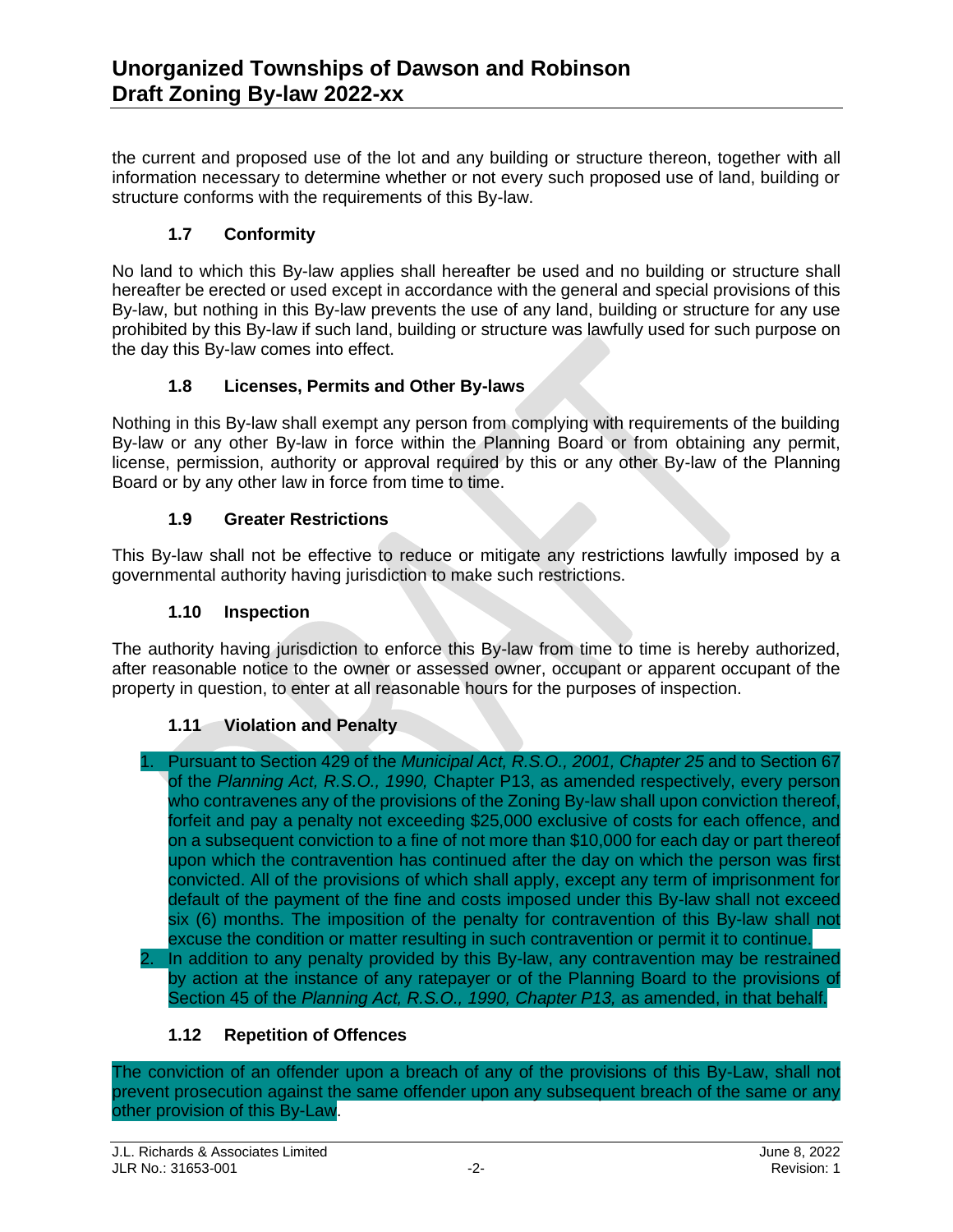#### **1.13 Remedies**

Where any building or structure is or is proposed to be erected, reconstructed, extended or enlarged, or any building or structure or part thereof is or is proposed to be used, or any land is or is proposed to be used, in contravention of any requirements of this By-law such contravention may be restrained by action at the instance of any ratepayer or of the Planning Board pursuant to the provisions of the *Planning Act.*

#### **1.14 Validity**

Should any section, or part of a section, of this By-law for any reason be held to be invalid, it is the intention that all the remaining provisions shall remain in full force and effect.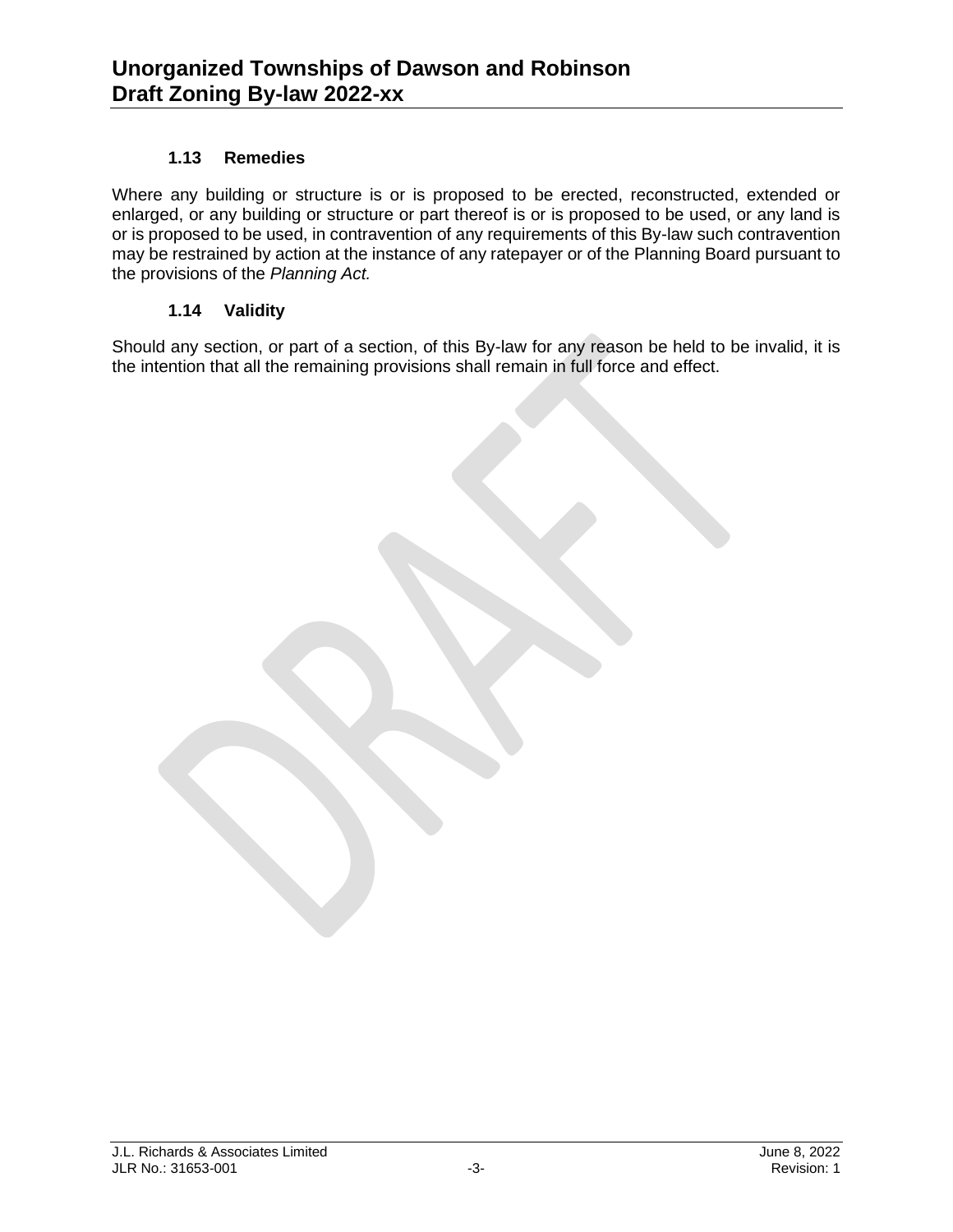## **2.0 Interpretation**

#### **2.1 General**

In their interpretation and application, the provisions of this By-law shall be held to be the minimum requirement adopted for the promotion of the public health, safety, convenience or general welfare. Whenever the requirements of this By-law are at variance with the requirements of any other By-law, the most restrictive, or the By-law imposing the higher standards, shall govern and apply. Nothing in this By-law shall be construed to exempt any person from complying with the requirements of any other By-law of the Planning Board or from any law of the Province of Ontario or of Canada.

#### **2.2 Certain Words**

In this By-law, words used in the present tense include future; and the word "used" includes "arranged, designed or intended to be used"; the word "shall" is mandatory and not discretionary.

Unless the context clearly indicates the contrary, where a regulation involves two or more items, conditions, provisions or events connected by the conjunction "and", "or", or "either-or", the conjunction shall be interpreted as follows:

- 1. "and" indicates that all connected items, conditions, provisions or events shall apply in any combination;
- 2. "or" indicates that the connected items, conditions, provisions or events may apply single or in combination; and
- 3. "either-or" indicates that the connected items, conditions, provisions or events shall apply single but not in combination.

#### **2.3 Interpretation of Similar Permitted Uses**

Uses other than those hereinafter specifically mentioned as uses in each of the zones, may be permitted therein, provided such uses are similar to those specifically mentioned and are, in the opinion of the Manitoulin Planning Board, , not more obnoxious or detrimental to the welfare of the community, than the permitted uses specifically mentioned in the respective zone.

#### **2.4 Technical Revisions**

Revisions may be made to this by-law without the need for a zoning by-law amendment in the following cases:

- 1. correction of grammar, punctuation or typographical errors, or revisions to format in a manner that does not change the intent of a provision;
- 2. adding or revising technical information on maps or schedules that does not affect the zoning of lands including, but not limited to, matters such as updating and correcting infrastructure information, keys, legends, or title blocks; and
- 3. changes to appendices, footnotes, headings, indices, marginal notes, tables of contents, illustrations, historical or reference information, page numbering, footers, and headers, which do not form a part of this by-law and are editorially inserted for convenience of reference only.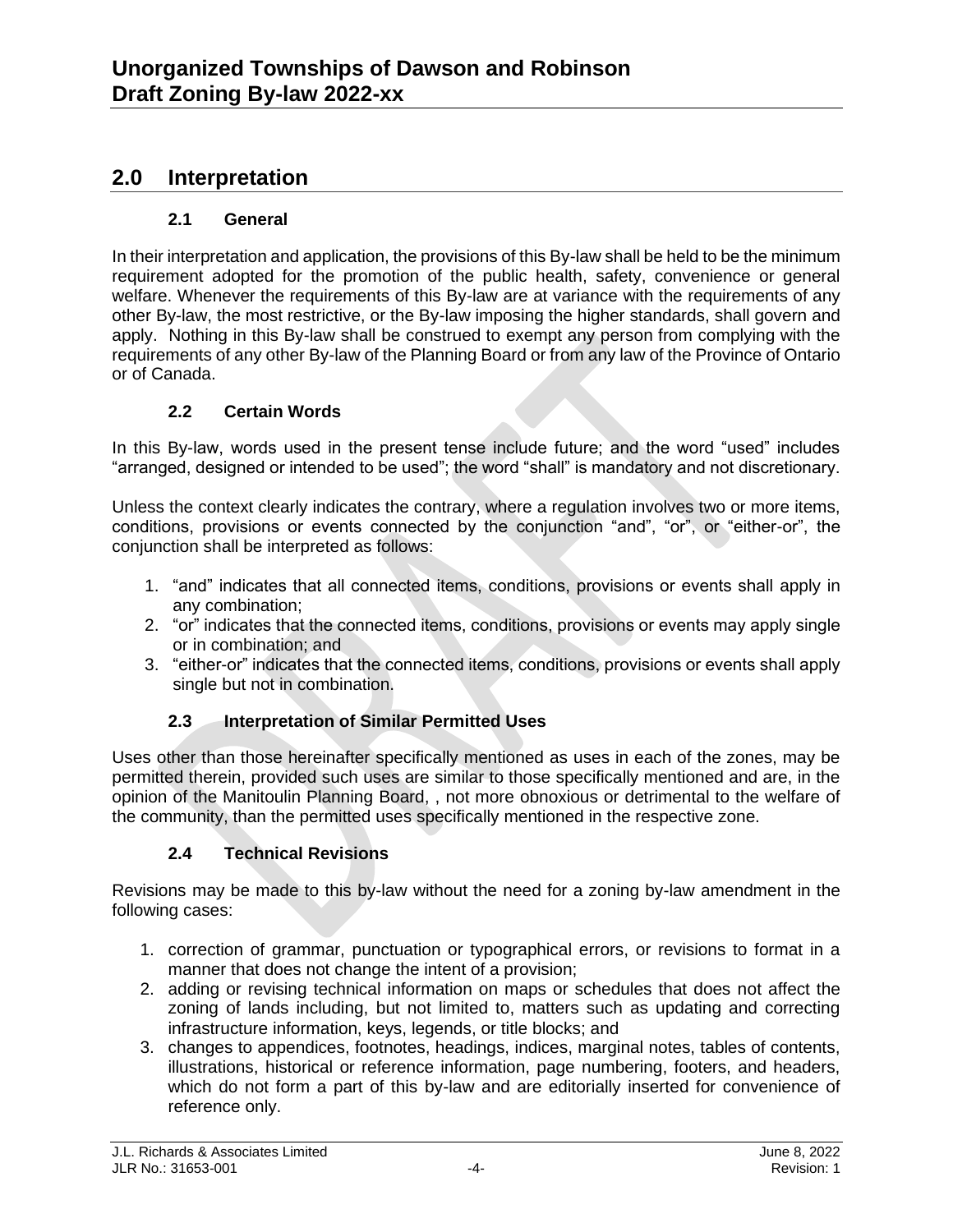#### **2.5 Zones**

For the purpose of this By-law all land within the boundaries of the Unorganized Townships of Dawson and Robinson is hereby divided and established into Zones which are shown on the attached Schedules by the accompanying symbols:

| Zone | Symbol Section |  |
|------|----------------|--|
|      |                |  |
|      |                |  |
|      |                |  |
|      |                |  |
|      |                |  |
|      |                |  |
|      |                |  |
|      |                |  |
|      |                |  |
|      |                |  |
|      |                |  |
|      |                |  |
|      |                |  |
|      |                |  |
|      |                |  |

#### **2.6 Schedules**

Schedules  $X$  to  $X$  attached hereto, together with notations and references shown thereon, are hereby declared to form part of this By-law.

#### **2.7 Zone Boundaries**

- 1. The extent and boundaries of all zones are shown on Schedules  $X$  to  $X$ , and for such zones, the provisions of this By-law shall respectively apply.
- 2. Boundaries between zones shall be determined as follows:
	- a) Where a zone boundary is indicated as following a street or lane or highway, the boundary shall be the centre line of such street or lane or highway, and in the event of the closing of such street or lane or highway, the zone boundary shall be the former centre line of the said street or lane or highway:
	- b) Where a street or lane or highway, electrical transmission line right-of-way or water course is included in the zoning maps, it shall be, unless otherwise indicated, be included in the zone of the adjoining property on either side thereof;
	- c) Where an, electrical transmission line right-of-way or water course is included on the zoning map and serves as a boundary between two or more different zones, the line midway on such right-of-way or water course and extending in the general direction of the long division thereof shall be considered the boundary between zones unless specifically indicated otherwise; and
	- d) Where a zone boundary is indicated as following the limits of a geographic township, the limit shall be the zone boundary.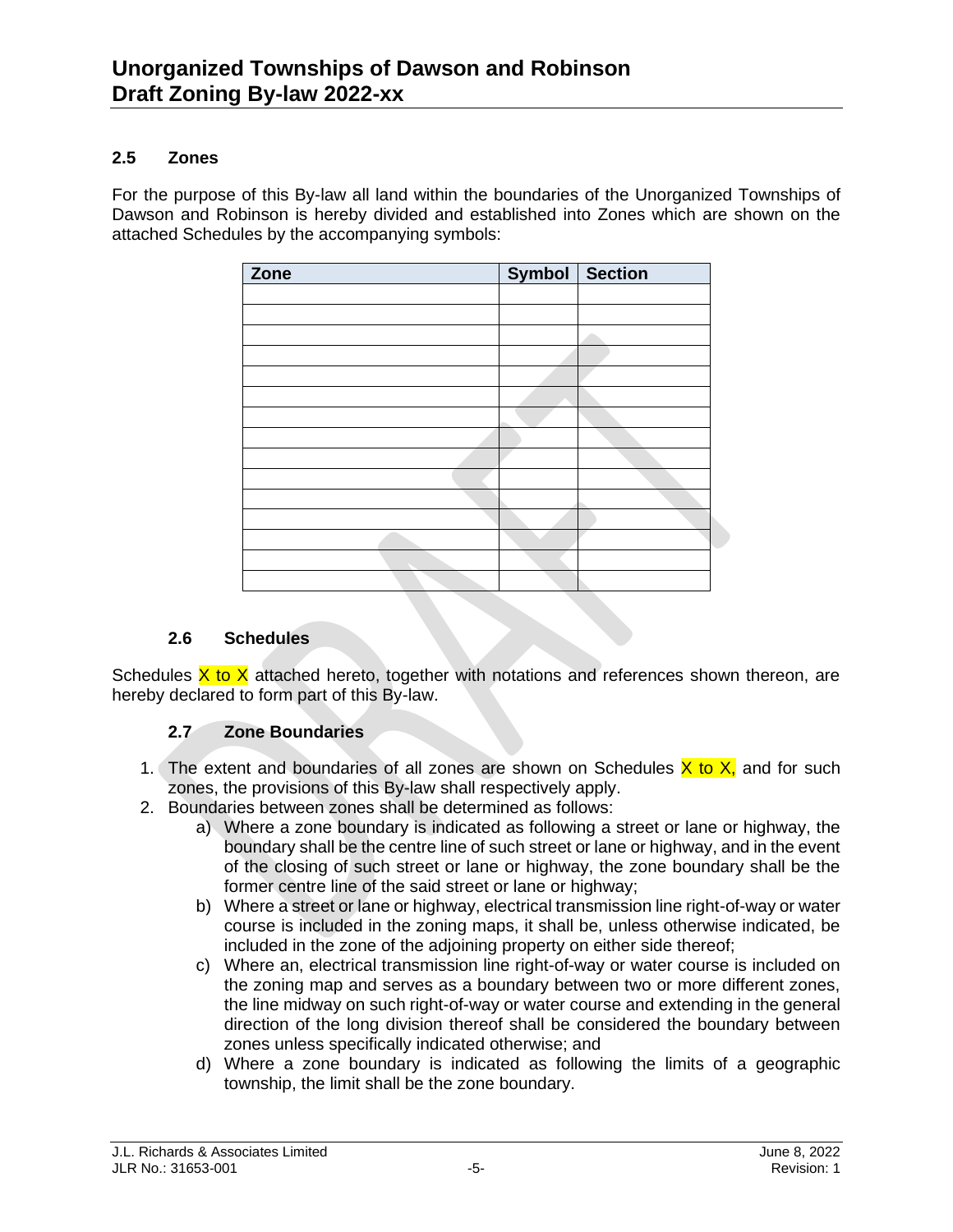#### **2.8 Closings**

In the event a dedicated street or lane shown on **Schedules X or X** of this By-law is closed, the property formerly in such street or lane shall be included within the zone of the adjoining property on either side of such closed street, or lane. If a closed street or lane is the boundary between two or more different zones, the new zone boundaries shall be the former centre line of the closed street or lane.

#### **2.9 Zoning Symbols**

- 1. The symbols listed in Section 2.5 may be used to refer to any of the uses of land, buildings or structures permitted by this By-law (including the zoning schedules) in the said zones, and the intent of the By-law is that the associated zone regulations apply.
	- a) Special Exception Zones

Where a zone symbol is followed by a dash and a number (for example "M-1"), the lands so designated shall be subject to all of the provisions of the zone represented by such symbol, except as otherwise provided by the special exception provisions. These special provisions are listed separately under the appropriate special exception section of the parent zone (e.g. M) in the text of this By-law.

b) Holding Zones

Any zone classification may be placed in a Holding Zone by adding to the zone symbol the letter "h". No development is permitted on lands where the "h" symbol appears until the applicable conditions have been met and the "h" is lifted by an amendment to this By-law under Section 36 of the *Planning Act.*

c) Temporary Use By-laws

Temporary use By-laws may have been passed by the Planning Board to allow temporary uses pursuant to Section 39 of the *Planning Act.* Temporary uses are shown on the schedules as special exceptions and details concerning the temporary use are included in the special exception text within the specific zone category.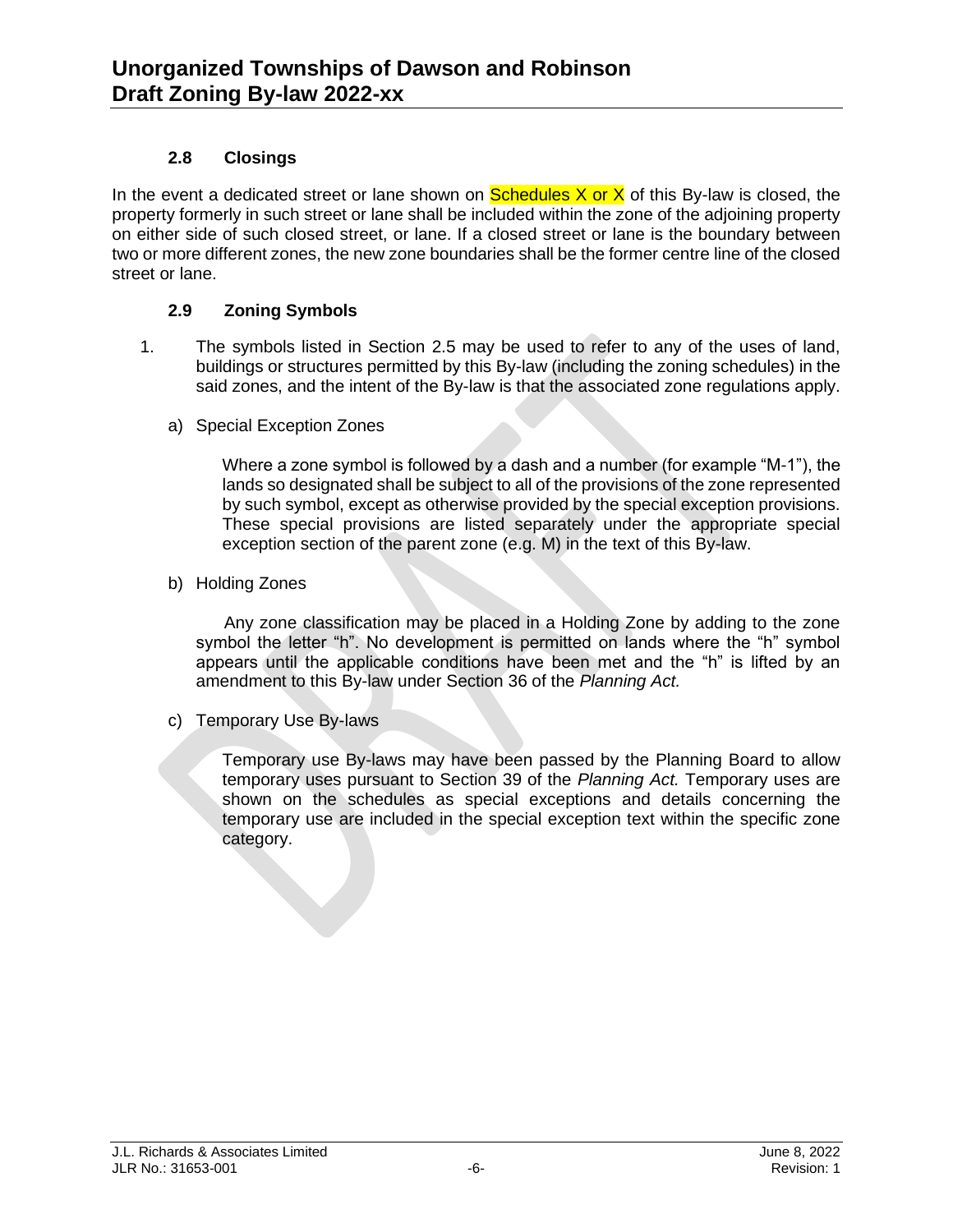## **3.0 Definitions**

In this By-law, unless the context otherwise requires:

**ACCESSORY BUILDING** shall mean a detached building located on the same lot as the main building, the use of which is incidental or secondary to that of the main building, and may include a guest cabin, private garage, boathouse, tool shed, storage building, or other similar uses.

**ACCESSORY USE** shall mean a use that is normally incidental, subordinate and exclusively devoted to a principal use located on the same lot therewith.

**ADULT ENTERTAINMENT BUSINESS** shall mean any premises or part thereof including a retail store, entertainment parlour, or other business in which the principal trade provided, in pursuance of a trade, calling, business, occupation, goods, or services appeals to or is designed to appeal to erotic or sexual appetites or inclinations.

**AGRICULTURAL USE** shall mean the use of land, buildings or structures for:

- 1. The growing of crops, including cannabis in accordance with federal and provincial regulations and licenses, including all related activities such as soil preparation, manure or fertilizer spreading, planting, spraying, irrigating, harvesting, and also including the storage and sale of crops;
- 2. The raising, boarding, keeping and sale of all forms of livestock, except domestic pets, including all related activities such as breeding, training, feeding, and grazing, and including the raising of fish and poultry;
- 3. The production of animal and plant products such as milk, eggs, wool, fur, honey, maple sugar bush, or woodlots including related activities such as the collection, storage, and sale of the products;
- 4. A commercial greenhouse or nursery garden, including storage and sale of the products; and/or
- 5. The use and storage of all forms of equipment or machinery needed to accomplish the foregoing activities.

**AGRICULTURE RELATED USE** shall mean a farm-related commercial or farm-related industrial use that is directly related to farm operations in the area, supports agriculture, benefits from being in close proximity to farm operations, and provides direct products and/or services to farm operations as a primary activity.

**AIR TREATMENT CONTROL** shall mean the functional use of an industrial grade multi-stage carbon filtration system, or similar technology, to reduce and/or treat the emission of pollen, dust and odours expelled from a facility and sized accordingly in comparison to the facility it serves as designed by a qualified person(s).

**ALTER** shall mean any alteration in a bearing wall or partition, column, beam, girder or other supporting member of a building or structure or any increase in the area or volume of a building or, structure.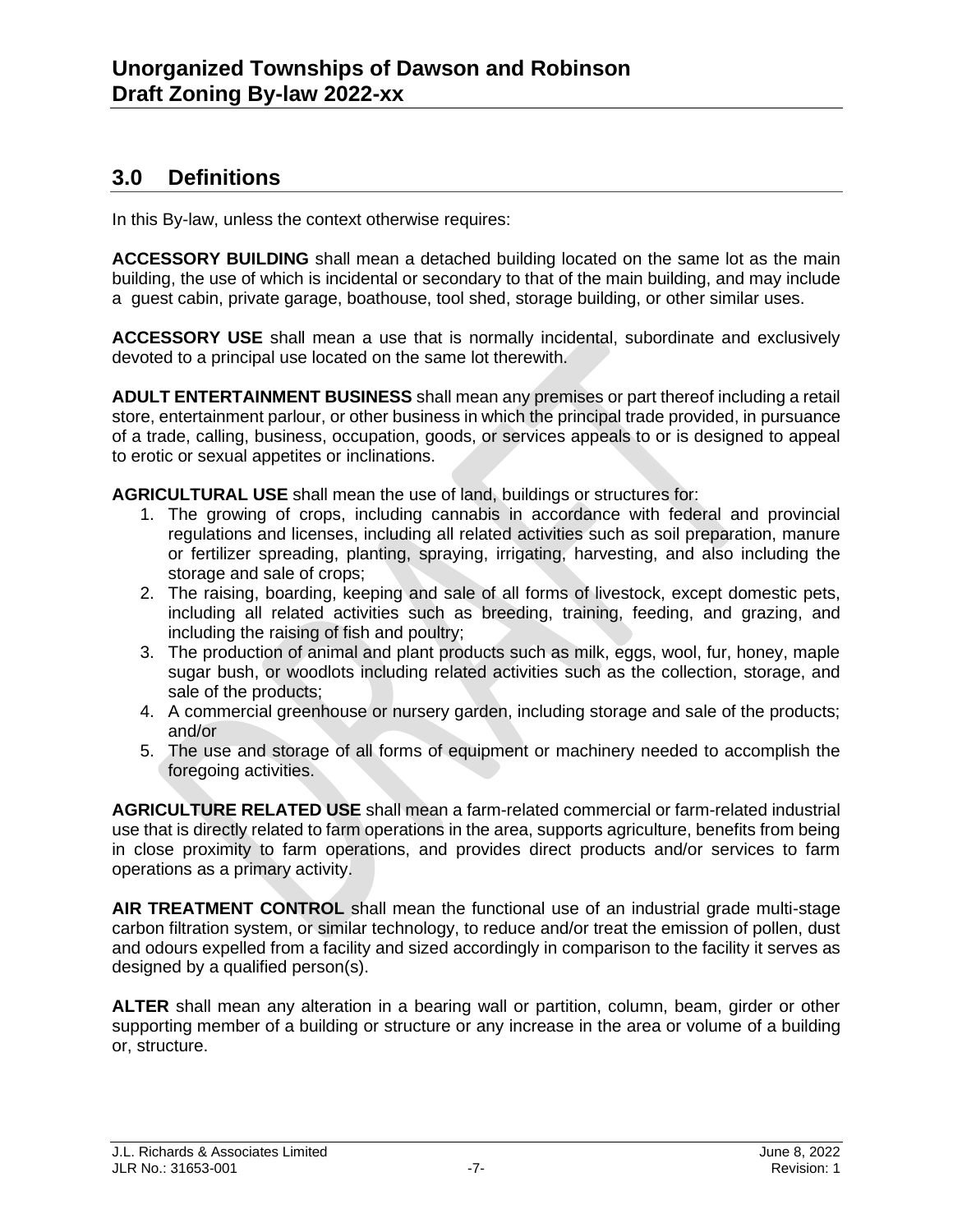**AUTOMOBILE SERVICE STATION** shall mean a building or premise used solely or principally for the storing, sale or offering for sale at retail of any automotive fuels, lubricants and automobile accessories, automobile repairs and automobile washing.

**BASEMENT** shall mean that portion of a building which is located below the first storey.

**BED AND BREAKFAST ESTABLISHMENT** shall mean a dwelling unit or portion thereof, in which the proprietor resides and supplies for hire or gain to other persons, particularly tourists, on a temporary or day to day basis, lodging with or without meals, but shall not include a boarding house, hotel, motel, tourist establishment. Such an establishment shall provide for no more than three (3) guest rooms used or maintained for the accommodation of the public and shall be clearly secondary to the use of the dwelling unit as a private residence.

**BOATHOUSE** means a building or structure or part thereof located on land or water and not more than one storey in height, used for the storage of private boats and equipment accessory to their use and accessory to a residential use, part of may not include sleeping accommodations.

**BREWERY** shall mean a building or structure thereof that is used for the self-contained manufacturing, production, storage, bottling, canning and shipping of beer, authorized by a licence issued by the Alcohol and Gaming Commission of Ontario, and can be associated with a restaurant. Self-contained means that the emission of odour fumes, noise, cinder, vibration, heat, glare or electrical interference is not possible.

**MICROBREWERY OPERATION** shall mean a facility at which manufacturing of handcrafted ales and lagers beer form raw materials (malt, hops, water and yeast) are produced on the premises with a commercial and certified brewing system. Operations will further include the cold storage of beer products manufactured on site, and retail and distribution sales of those beer products. The facility may include a hospitality and tasting area, but shall not include a restaurant, an eating establishment, tavern, bar, night club, or takeout food service.

**BUILDING** shall mean any structure, whether temporary or permanent, used or built for the shelter, accommodation or enclosure of persons, animals, materials or equipment, other than a fence or wall.

**BUILDING, MAIN** shall mean that building the nature of the use of which is determined by the Zone of the lot upon which it is authorized to be constructed or upon which it is constructed.

**BUILDING SETBACK** shall mean the least horizontal distance permitted between a lot line of a lot and the nearest portions of any building envelope on such lot.

**BUSINESS OR PROFESSIONAL OFFICE** shall mean an office in which any business is carried on or any profession is practiced but does not include a home occupation or a clinic.

**CAMPGROUND** shall mean lands used for the parking and temporary use for campsites occupied by tents, trailers, motor homes, and recreational vehicles and accessory uses and facilities such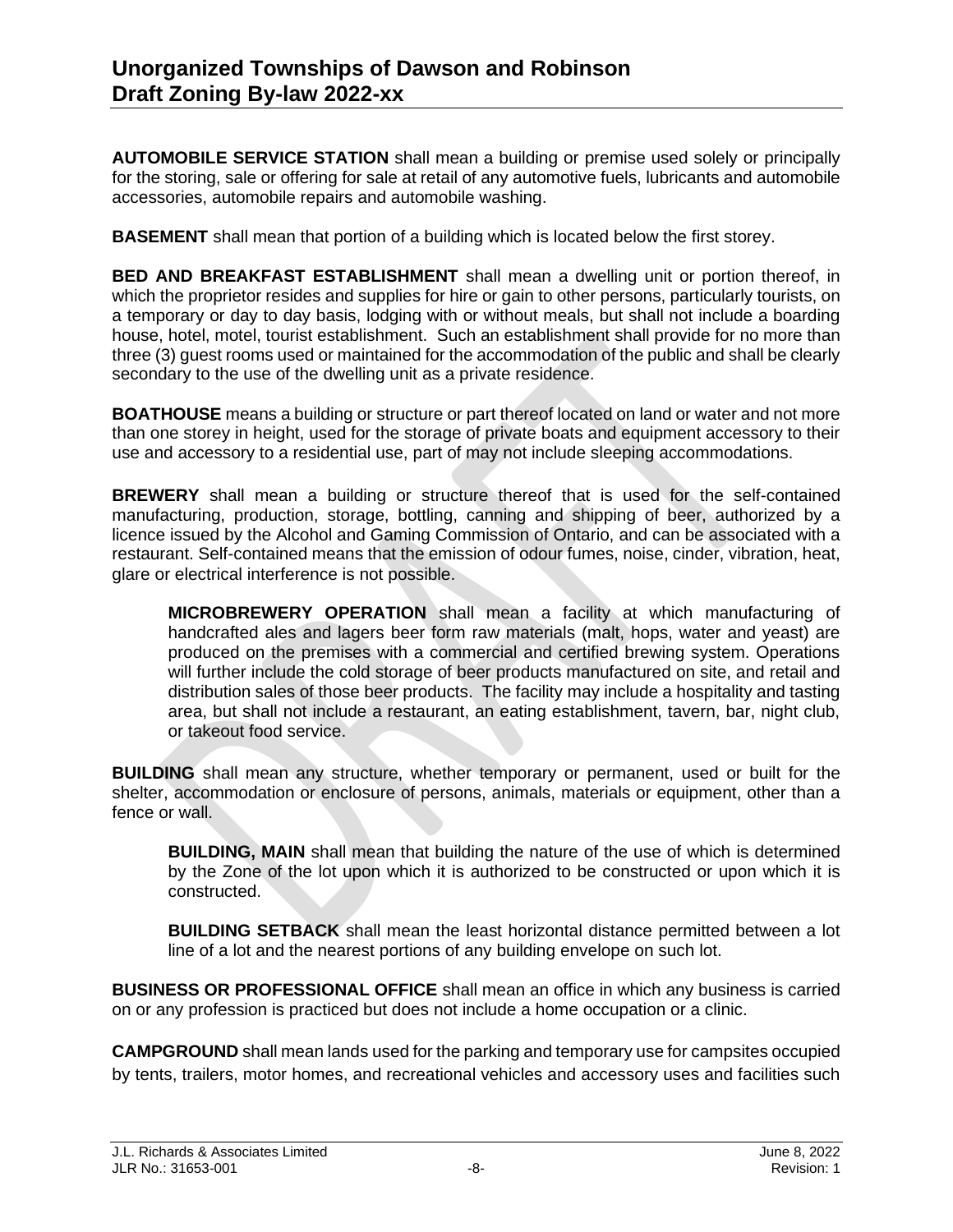as administrative offices, sanitary facilities, recreational facilities, and an accessory convenience store. This includes a commercial trailer park.

**CANNABIS PROCESSING FACILITY** shall mean a building or structure or part thereof equipped with Air Treatment Control that is used for growing, producing, processing, testing, destroying, packaging and/or shipping cannabis authorized by a federal license or registration.

**CARWASH** shall mean a building, or part thereof, which is used, or designed to be used, for the washing of motor vehicles by mechanical means or by hand labour methods.

**CEMETERY** shall mean land that is reserved or used for interring the dead or placing or burying the remains, or ashes of human bodies, but does not include a funeral home. A cemetery may include a structure for the cremation of human remains and may include the facilities for storing ashes of human remains that have been cremated or the interment of the dead in sealed crypts or compartments.

**CHILD CARE CENTRE** shall mean a place designed and operated for the purpose of temporary care and custody of children and which falls under the jurisdiction of the *Child Care and Early Years Act, 2014,* and its successors.

**CLINIC** shall mean a building or part thereof used solely for the purpose of consultations, diagnosis and treatment of patients, by qualified health practitioners and without limiting the generality of the foregoing, the building may include administrative offices, waiting rooms, laboratories, professionals (e.g. physicians, dentists, optometrists, chiropodists, chiropractors, veterinary or drugless practitioners).

**CLUB** shall mean an association of persons, whether incorporated or not, united by some common interest, meeting periodically for cooperation or conviviality. Club shall also mean, where the context requires, premises owned or occupied by members of such associations within which the activities of the club are conducted. This definition includes fraternal organizations.

**COMMERCIAL** shall mean the use of land, building or structure for the purpose of buying and selling commodities and supplying of services as distinguished from such uses as manufacturing or assembling of goods, warehousing, transportation terminals, construction and other similar uses.

**COMMERCIAL FISHING OPERATION** shall mean a building or buildings offered for rent to tourists on a short-term basis when they want to stay and catch fish and the owner or proprietor lives on site.

**COMMERCIAL PARKING FACILITY** shall mean an area of land, other than a street or a lane, used for the parking of motor vehicles and available for public or private use in which there may be compensation for such use, and for the purpose of this By-law, a commercial parking facility shall constitute the only use of a lot.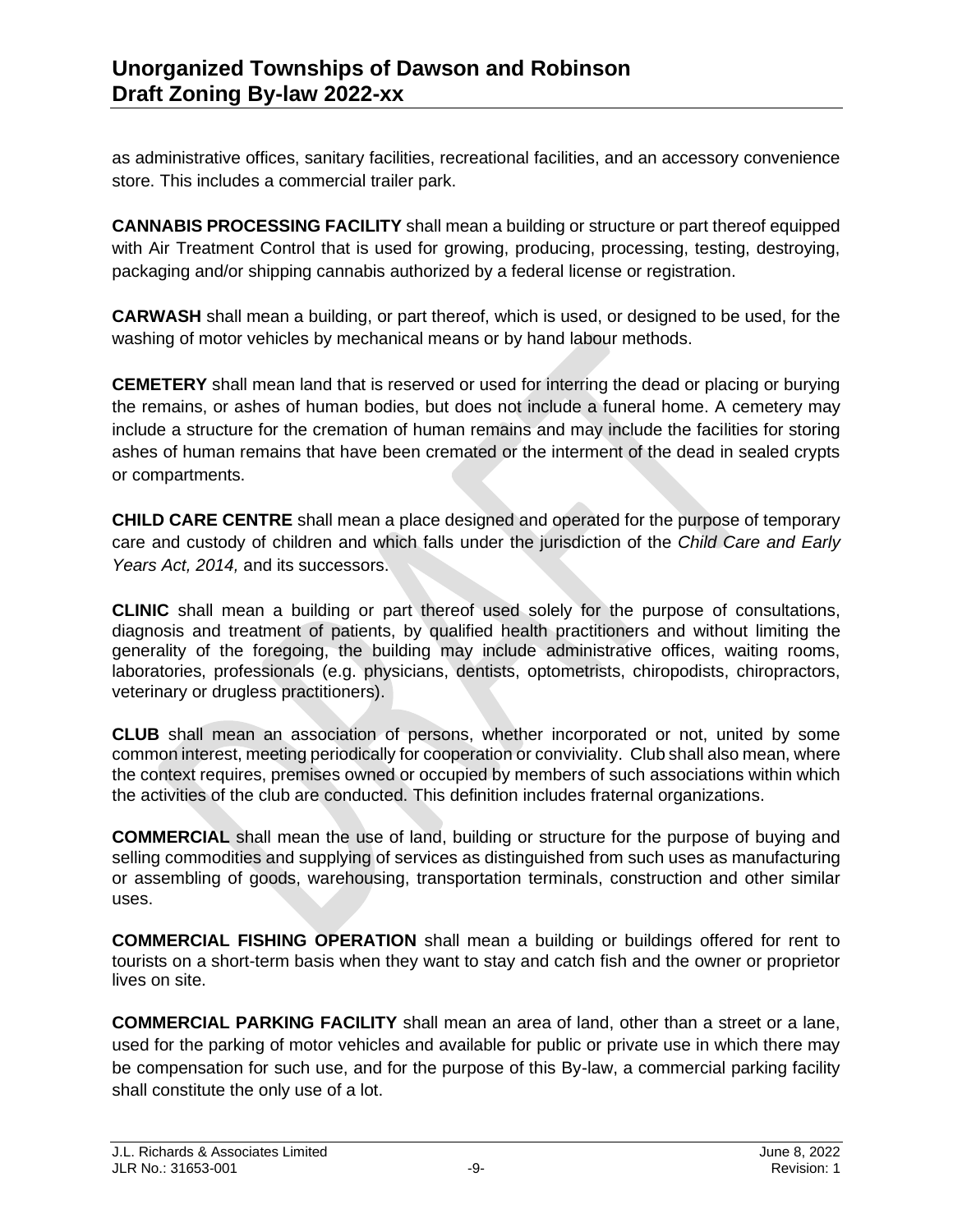**COMMERCIAL VEHICLE** shall mean a motor vehicle having attached thereto, a truck or delivery body, and includes, but is not limited to, any vehicle on which is displayed commercial lettering or commercial license plates, ambulances, fire apparatus, hearses, casket wagons, mobile food outlets, buses, cube vans, tilt and load trucks, dump trucks, tow trucks, buses, tractors used for hauling purposes on the highways and construction equipment which is self-propelled or designed to be towed.

**COMMUNITY CENTRE** shall mean any tract of land, or building or buildings or any part of any buildings used for community activities whether used for commercial purposes or not, and the control of which is vested in the local board or agent thereof except that in the case of a community center located within a mobile home park, the control of such use may be vested in the owners of the mobile home park.

**COMMUNICATIONS FACILITY** shall mean an installation which transmits, receives and/or relays communications such as a microwave relay tower, telephone or telegraph line, cellular telephone tower, radio or television broadcast tower, or similar facility.

**COMPOSTING FACILITY** shall mean an open windrow waste processing facility in which leaf and yard waste is processed into compost through an aerobic biological process, conducted under controlled, engineered conditions designed to produce stabilized humus.

**CONCRETE PLANT** shall mean a structure that combines various ingredients to form concrete. A concrete plant shall include a ready-mix plant and central mix plant.

**CONSERVATION USE** shall mean the preservation and protection of the components of the natural environment through management and maintenance for both the individual and society's use, both in the present and in the future.

**CONSTRUCTION** shall mean to do anything in the erection, installation or extension or material alteration or repair of a building or sign and includes the installation of a building unit or sign fabricated or moved from elsewhere.

**CORNER VISIBILITY TRIANGLE** shall mean a triangle formed within a corner lot by the intersecting street lines or the projections thereof and a straight line connecting them within a distance from their point of intersection.

**CONFECTIONARY AND VARIETY SHOP** shall mean a retail store supplying groceries and other daily household necessities to the immediate surrounding area.

**CONTRACTORS ESTABLISHMENT** shall mean the business of a contractor or a construction company used for the storage and maintenance of equipment used by the contractor or company, and includes facilities for the administration or management of the business and the stockpiling or storage of supplies used in the business, but does not include the wholesale or retail sale of building supplies or home improvement supplies.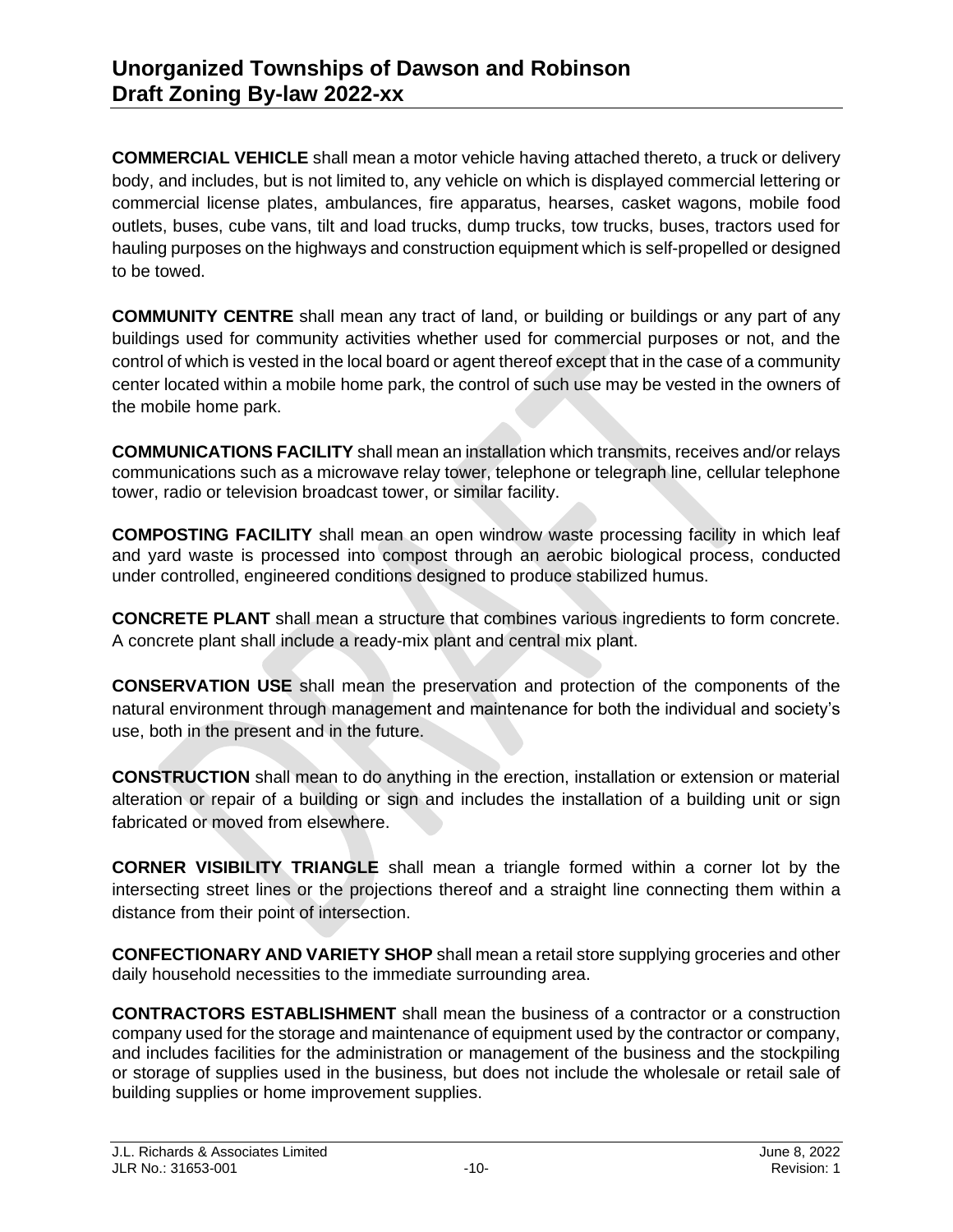**DECK** shall mean a structure with no roof or walls, except guards, which is constructed on piers, a foundation or cantilevered above grade attached or accessory to a dwelling unit.

**DEVELOPMENT** shall mean the construction, erection or placing of one or more buildings or structures on land in the making of an addition or alteration to a building or structure that has the effect of substantially increasing the size or usability thereof, or the laying out and establishment of a commercial parking lot.

**DRY INDUSTRY** shall mean an industry which by nature of its operation, process, or fabrication of raw materials or service rendered does not require a water supply other than that available from within the limits of the lot upon which the use is located, does not discharge effluent from the limits of the lot upon which the use is located and from which the only sewage effluent to be disposed of within the limits of the said lot will be that produced from normal sanitary and eating facilities required for the employees.

**DWELLING** shall mean a building, occupied or capable of being occupied as a home, residence or sleeping place by one or more persons.

> **UNIT, ADDITIONAL RESIDENTIAL** shall mean a separate dwelling unit which is either located in a single detached dwelling, semi-detached dwelling, rowhouse or an accessory building or structure.

> **DWELLING, APARTMENT** shall mean a building consisting of five (5) or more dwelling units, which units have a common entrance from the street level and the occupants of which have the right to use in common halls and/or stairs and/or elevators and yards.

> **DWELLING, CONDOMINIUM TOWNHOUSE** shall mean a townhouse dwelling unit, as defined in this By-Law, constructed and maintained under the provisions of the *Condominium Act.*

> **DWELLING, CONVERTED** shall mean a building altered to contain less than three (3) units, with each self-contained dwelling unit having a floor space of not less than 55 sqm.

> **DWELLING, DUPLEX** shall mean a building of two (2) or more storeys that is divided horizontally into two (2) dwelling units, each of which has an independent entrance either directly or through a common vestibule.

> **GARDEN SUITE** shall mean a temporary, one-unit, self-contained, and portable detached residential structure that is clearly ancillary to and on the same lot as a single or semi-detached dwelling, and excludes a trailer as defined herein.

> **MOBILE HOME** shall mean any dwelling that is designed to be made mobile, and constructed or manufactured to provide a permanent residence compliant with all applicable standards of the Canadian Standards Association for mobile homes, but does not include a travel trailer or tent trailer or trailer otherwise designed.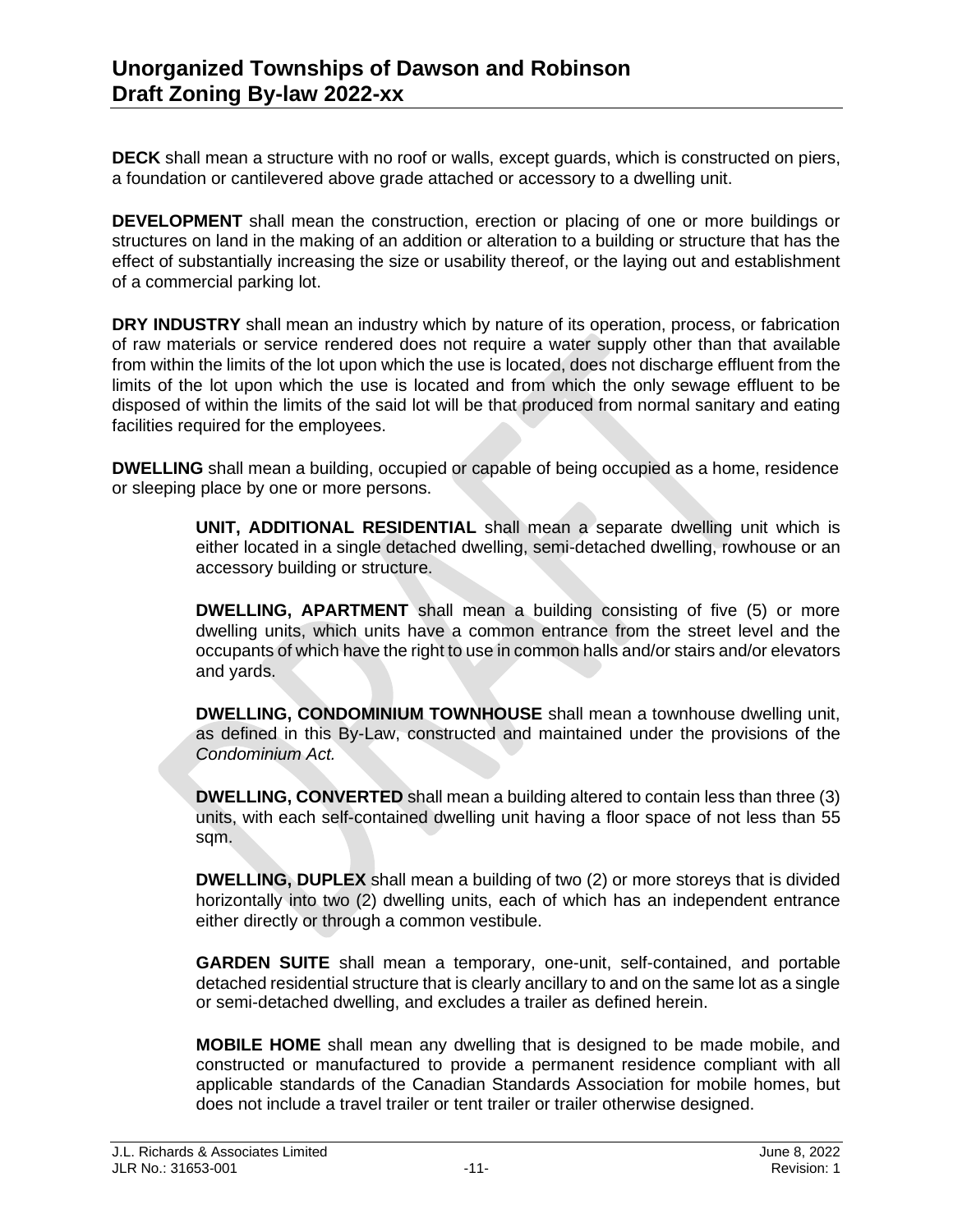**MODULAR HOME** shall mean a single detached dwelling which has been manufactured in a factory remote from the site where it is intended to be used and transported to the site for installation on a prepared foundation and for the purpose of this By-Law shall be considered as a single detached dwelling.

**DWELLING, MULTIPLE** shall mean a building designed and intended to contain three of more dwelling units independent of each other but shall exclude an apartment dwelling or townhouse dwelling.

**DWELLING, SEASONAL** shall mean a dwelling constructed as a secondary place of residence for seasonal vacations and recreational purposes and not as a principal place of residence of the owner or occupant thereof.

**DWELLING, SEMI-DETACHED** shall mean a building that is divided vertically into two (2) dwelling units each of which has an independent entrance either directly or through a common vestibule.

**DWELLING, SINGLE DETACHED** shall mean a completely detached dwelling unit.

**DWELLING, ROW** shall mean a building that is divided vertically into three (3) or more dwelling units, each of which has independent entrances, to a front and rear yard immediately abutting the front and rear walls of each dwelling unit.

**DWELLING UNIT** shall mean one room or a group of rooms in a building used or designed or intended to be used only as a single, independent and separate housekeeping establishment and,

- 1. in which food preparation and sanitary facilities are provided for the exclusive use of the residents of the dwelling unit, and
- 2. which has a private entrance from outside the building or from a common hallway or stairway inside the building, but
- 3. does not mean or include a tent, or a room or suite of rooms in a boarding or rooming house, in a hotel, motel, motor hotel, tourist establishment, bed and breakfast establishment or a guest cabin.

**EATING ESTABLISHMENT** shall mean a building or part of a building where food is offered for sale or sold to the public for immediate consumption therein and includes a restaurant, cafe, tea or lunch room, dairy bar, coffee shop or refreshment room or stand but does not include a boarding or rooming house, or a bed and breakfast establishment.

**EDUCATIONAL INSTITUTION** shall mean the use of land, building or structures for an elementary or secondary school, private school, university or community college authorized by the Province of Ontario.

**EMERGENCY VEHICLE DISPATCH CENTRE** shall mean a building or place used for the storage, cleaning, incidental maintenance and dispatch of police, fire and ambulance vehicles and employees.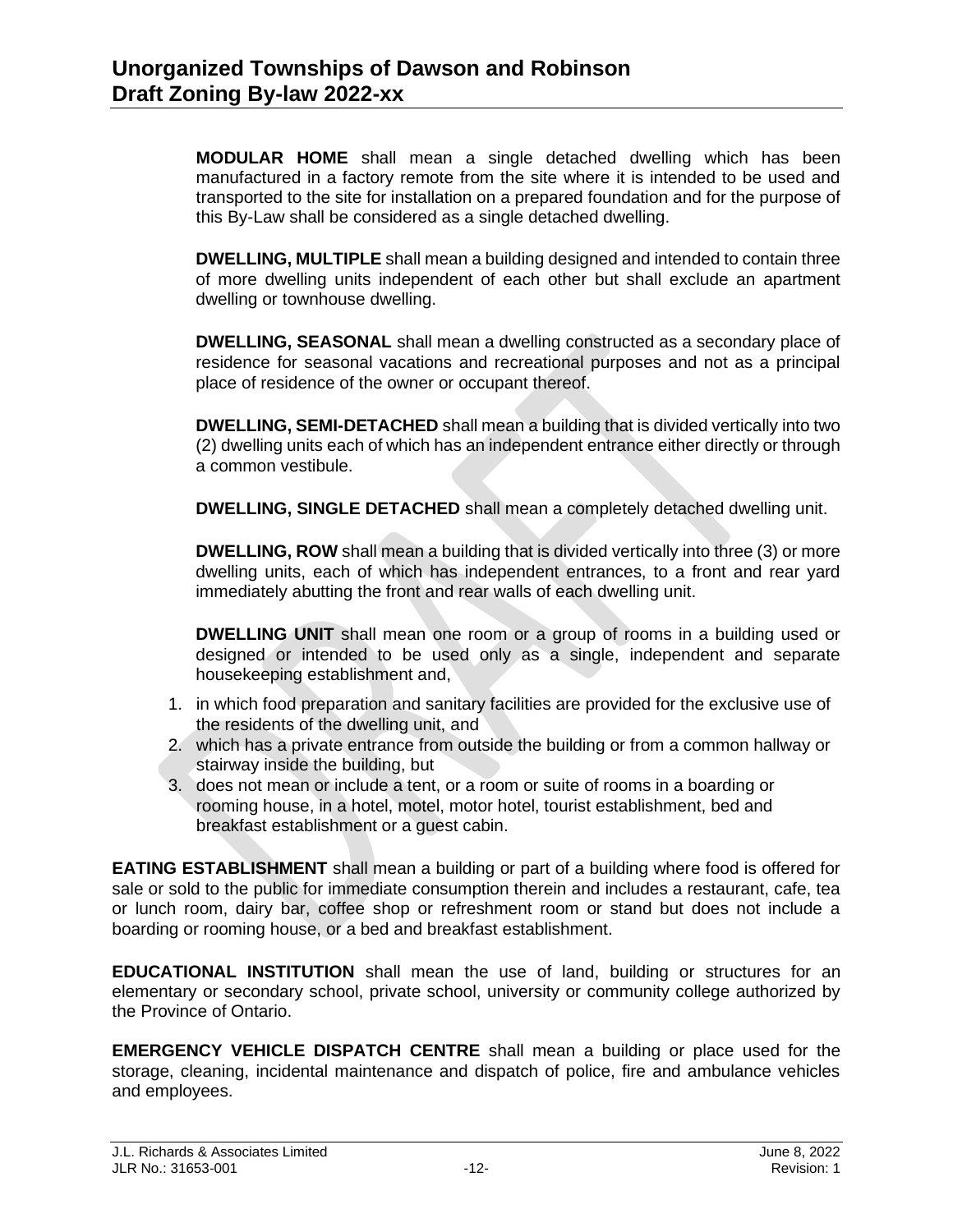**ERECT** shall mean setting up, building, constructing, reconstructing and relocating and without limited the generality of the word, also includes:

- 1. Altering any existing building or structure by an addition, enlargement, extension, relocation or other structural change; and
- 2. Erect, erected and erection shall have a corresponding meaning.

**EXISTING** shall mean existing as of the date of the final passing of this By-law.

**FARM** shall mean land used for the growing of trees, grain, vegetables, or fruit crops, the grazing or pasturing of livestock, or dairying, and includes a farm dwelling and accessory buildings and such buildings as a barn, a grain and feed storage facilities and silos.

**FARM, SPECIALIZED** shall mean land on which the predominant use of land and/or buildings is used for the raising of chickens, turkeys, or other fowl, fur-bearing animals, hogs, or aquaculture, or the growing of mushrooms, or sod, or the intensive feeding of cattle in a confined area.

**FARM IMPLEMENT DEALER OR DEALERSHIP** shall mean a building or place used for the storage and sale of farm-related equipment and farm-related vehicles but shall not be used for the repair of such equipment.

**FENCE** shall mean a structure which forms a barrier for enclosing, bounding, delineating or protecting land. If the elevation of the land impacts the height of the fence from one side to the other, than the average fence height taken from the base to the top of the fence on either side of the fence will be used as the fence height.



**Figure 1: Fence Height**

**FINANCIAL ESTABLISHMENT** shall mean a building, or part thereof, which is used to provide for financial services in which money is deposited, kept, lent, or exchanged, including accessory clerical functions and shall include a bank, trust company, credit union or other similar banking service.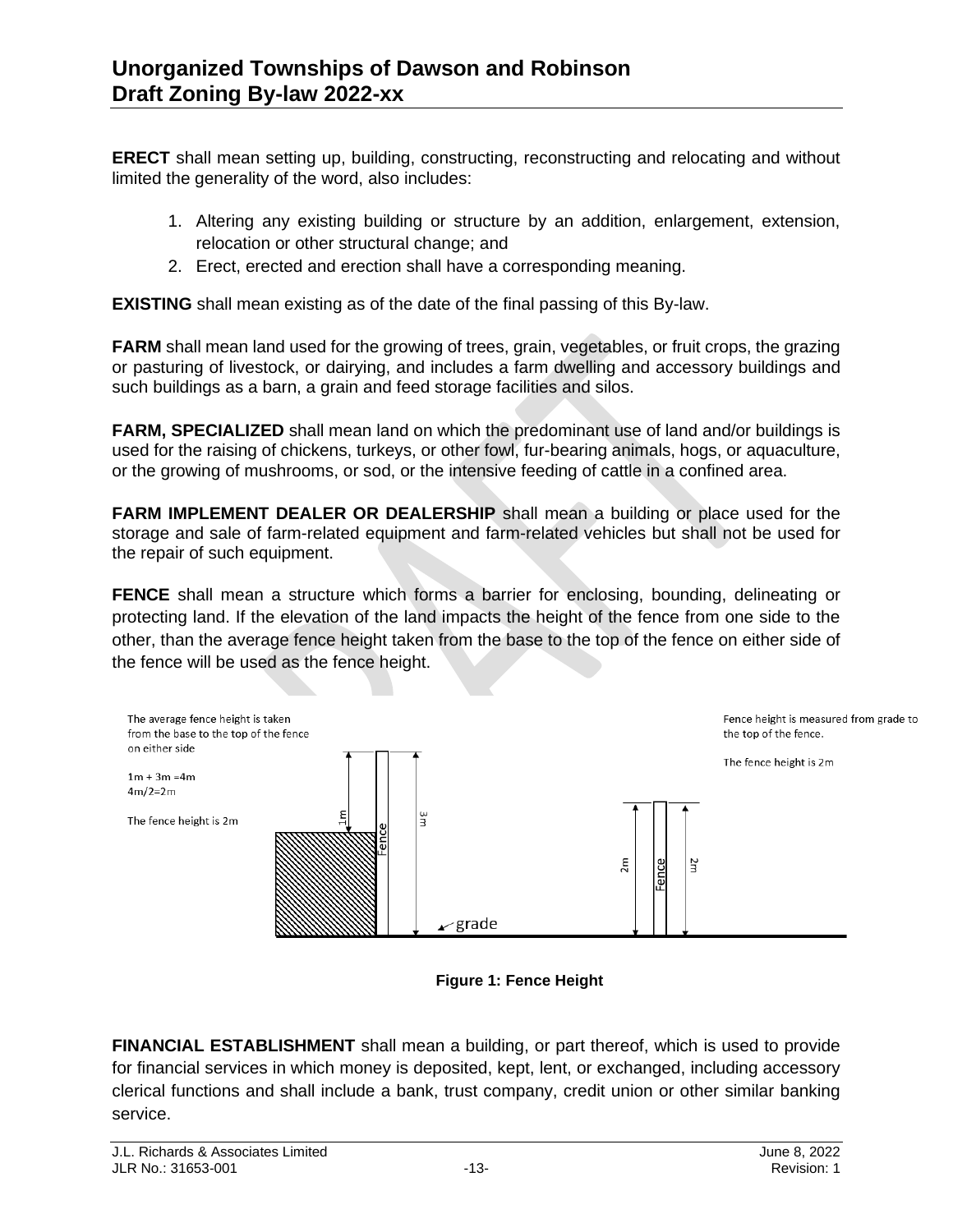**FINISHED GRADE** shall mean the elevations of the finished surface of the ground adjacent the ground level of the wall of a building or structure.

**FLOOD PLAIN** shall mean the horizontal area below the high-water mark of a watercourse (including a drainage canal) or lake that has been or may be covered by flood water during a regional flood or a one-in-one-hundred-year flood or as defined by the Ministry of Northern Development Mines Natural Resources and Forestry, or its successor.

**FLOOR AREA, DWELLING** shall mean the total habitable floor area within a building which area is measured between the exterior faces of the exterior walls or from the centre line of a common or party wall, but excluding any private garage, breezeway, porch or veranda, balcony, sun room, attic, basement or cellar, except that where the natural terrain permits a walkout basement, twenty-five percent (25%) of the floor area of the walkout basement shall be considered as habitable floor area.

> **FLOOR AREA, GROSS** shall mean the aggregate of the horizontal areas of each floor whether above or below grade, measured between the exterior faces of the exterior walls of the building or structure but, in the case of a dwelling unit, does not include the floor area of a garage, porch, verandah, or unfinished attic, basement or cellar.

> **FLOOR AREA, GROUND** shall mean the area of the lowest storey of a building or structure, excluding any basement or cellar, which area is measured between the exterior faces of the exterior walls of the floor level of the side storey.

> **FLOOR AREA, RETAIL** shall mean the gross floor area of a commercial building devoted to retail purposes.

**FORESTRY** shall mean the general raising and harvesting of wood, and without limiting the generality of the foregoing, shall include logging, the raising and cutting of fuel wood, pulp wood, Christmas trees, and other forest products; but does not include the processing of raw material into wood products or by-products

**FUNERAL HOME** shall mean a building, or part thereof, designed for the purpose of furnishing funeral supplies and services to the public and includes facilities intended for the preparation of the dead human body for interment or cremation.

**GARAGE, PRIVATE** shall mean an accessory building or portion of a building which is designed or used for the sheltering of private motor vehicles and the storage of household equipment incidental to residential occupancy and in which there are no facilities for repairing or servicing of such vehicles for remuneration or commercial use.

**GARDEN CENTRE** shall mean retail store comprised of an outdoor or indoor area used primarily for the display and retail sale of plants, gardening and landscaping supplies and equipment.

**GOLF COURSE** A public or private area operated for the purpose of playing golf and includes, without limiting the generality of the foregoing, a golf course, par three golf course, miniature golf course, driving range, and accessory clubhouse and recreational activities.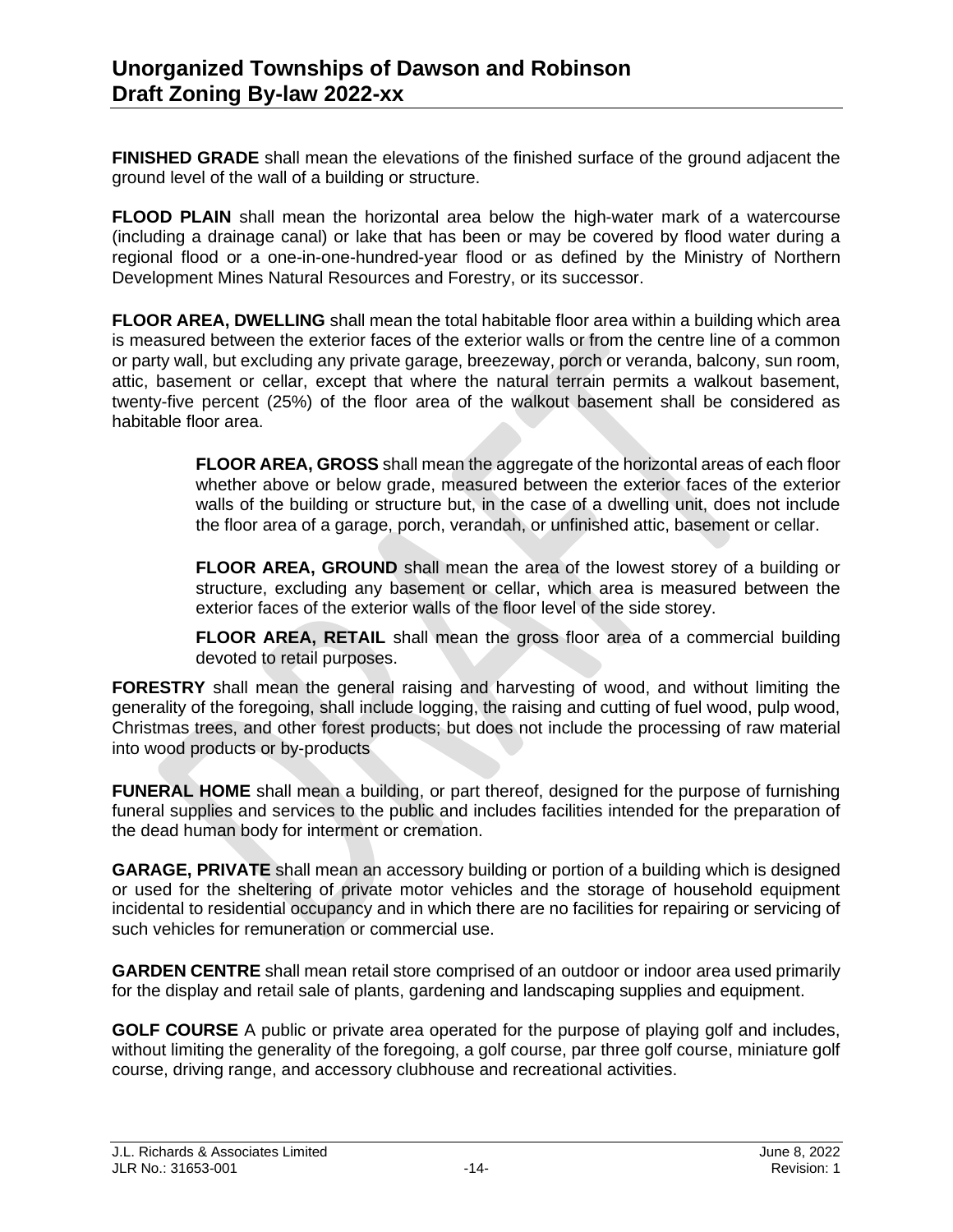**GREENHOUSE, COMMERCIAL** shall mean a building for the growing of flowers, fruits, vegetables, plants, shrubs, trees and similar vegetation which are not necessarily transplanted outdoors on the same lot containing such greenhouse but are sold directly from such lot at wholesale or retail.

**GROUP HOME** shall mean residential accommodation in which up to ten persons (excluding supervisory staff) live under responsible supervision consistent with the particular requirements of its residents which includes support functions for daily living.

**GUEST CABIN** means a building accessory to a seasonal dwelling, without cooking facilities, that is accessory to a dwelling and used only for purposes of sleeping accommodation.

**HAZARD LANDS** shall mean any land having inherent environmental hazards, such as poor drainage, organic soils, floor susceptibility, erosion, steep slopes or any other natural or manmade physical conditions which effectively create unsuitable or adverse conditions for construction or development, or conditions unsafe to the public.

**HEIGHT** with reference to a building, height means the vertical distance between the established grade and

- 1. The highest point of the roof surface or the parapet, whichever is greater of the flat roof;
- 2. The deck roof line or decline of a mansard roof; or
- 3. The main level between eaves and ridges of a gabled, hip, gambrel, or other type of pitched roof.

**HIGH WATER MARK** shall mean the normal original water mark of any body of water as measured by an Ontario Land Surveyor unless such high water mark has been altered by the construction of a public dam or dams, in which case the measurement shall be from the high water mark as controlled by such dam or dams.

**HOBBY FARM** shall mean a parcel of land which includes the principal residence and barns, sheds, pens, and similar accessory buildings which are used for the sole purpose of the persons residing at the residence and are not for commercial agricultural purposes.

**HOME INDUSTRY** shall mean the gainful occupation conducted in whole or in part of the dwelling or in whole or part of an accessory building by the residents and includes uses such as an animal hospital, or an electrical, woodworking, welding, plumbing, or sheet metal machine..

**HOME OCCUPATION** shall mean any occupation for gain or support conduced entirely within a dwelling unit by the residents.

**HOSPITAL** shall mean any institution, building or other premises established for the treatment of persons afflicted with or suffering from sickness, disease or injury, for the treatment of convalescent or chronically ill persons that is approved under the *Public Hospitals Act* as a public hospital.

**HOTEL/MOTEL/HOSTEL** shall mean a building or part of a building or a group of buildings used primarily for the purpose of providing overnight guest room accommodation to the travelling public, with or without accessory restaurants, dining rooms or refreshment rooms, and includes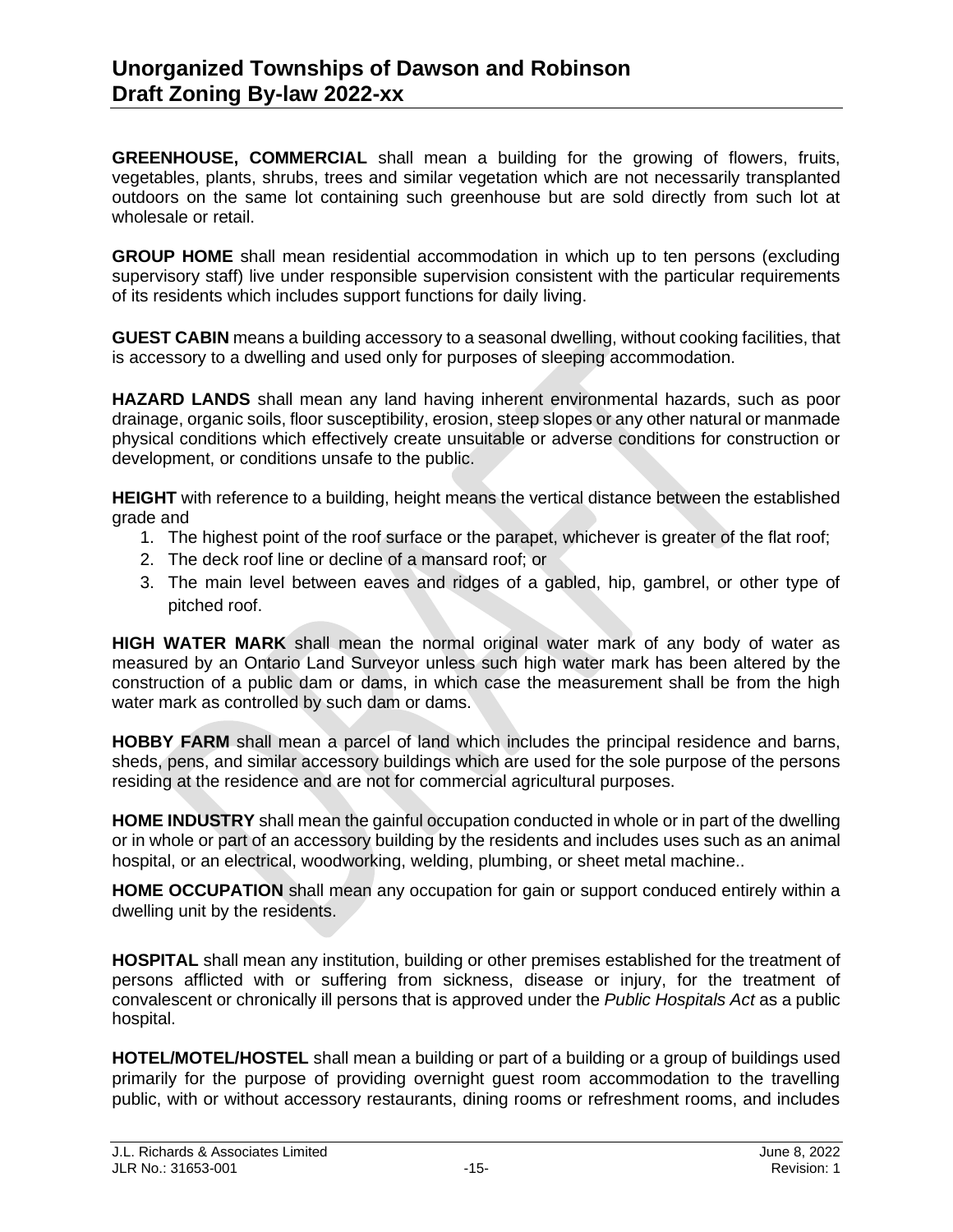any establishment containing guest rooms which is defined as a hotel or motel in *[the Hotel](https://www.ontario.ca/laws/statute/90h17)  [Registration of Guests Act, R.S.O. 1990, Chapter H.17.](https://www.ontario.ca/laws/statute/90h17)*

**HUNT CAMP** shall mean a buildings are used for sleeping accommodation, the preparation and serving of food, and intended for use as a base camp for hunting. The hunt camp is to be used on a temporary or seasonal basis and is not a commercial facility.

**INDUSTRIAL USE** shall mean the use of land, buildings, or structure for the manufacturing, processing, fabricating or assembly of raw materials or goods, warehousing or bulk storage of goods and related accessory uses.

**INDUSTRIAL USE, LIGHT** shall mean an industrial use engaged in, or used for:

- 1. Producing apparel and finished textile products, other than the production of synthetic fibers;
- 2. Warehousing or storing of goods or materials indoors;
- 3. Printing, duplicating or bookbinding;
- 4. Manufacturing finished paper and allied products other than processing wood pulp;
- 5. Producing cosmetics, drugs and other pharmaceuticals supplies;
- 6. Manufacturing finished lumber products, light metal products, light machinery, computer software, electronic products, finished plastic-ware, porcelain, earthenware, glassware or similar articles including, without limiting the generality of the foregoing, furniture, housewares, monument, toys, musical instruments, jewelry, watches, precision instruments, filters, radios and electronic components, but does not include a tannery or any industrial use accessory to an extractive use; or
- 7. Research laboratories.

**KENNEL** shall mean a building or structure where animals used as domestic household pets are bred, raised, kept or boarded and the operation is registered by the Canadian Kennel Club

**LANDFILL SITE** shall mean any land approved by the Province upon, into or in which waste may be deposited or processed.

**LANDSCAPING** shall mean:

- 1. any combination of trees, shrubs, flowers, grass or other horticultural elements, together with decorative stonework, paving, screening or other architectural elements, all of which are designed to enhance the visual amenity of a property and/or to provide a screen to mitigate any objectionable adjacent land use; and
- 2. does not include parking areas, patios, walkways, driveways or ramps.

**LANE** shall mean a public or private thoroughfare that affords either a primary or a secondary means of vehicular access to abutting lots and which is not intended for general traffic circulation.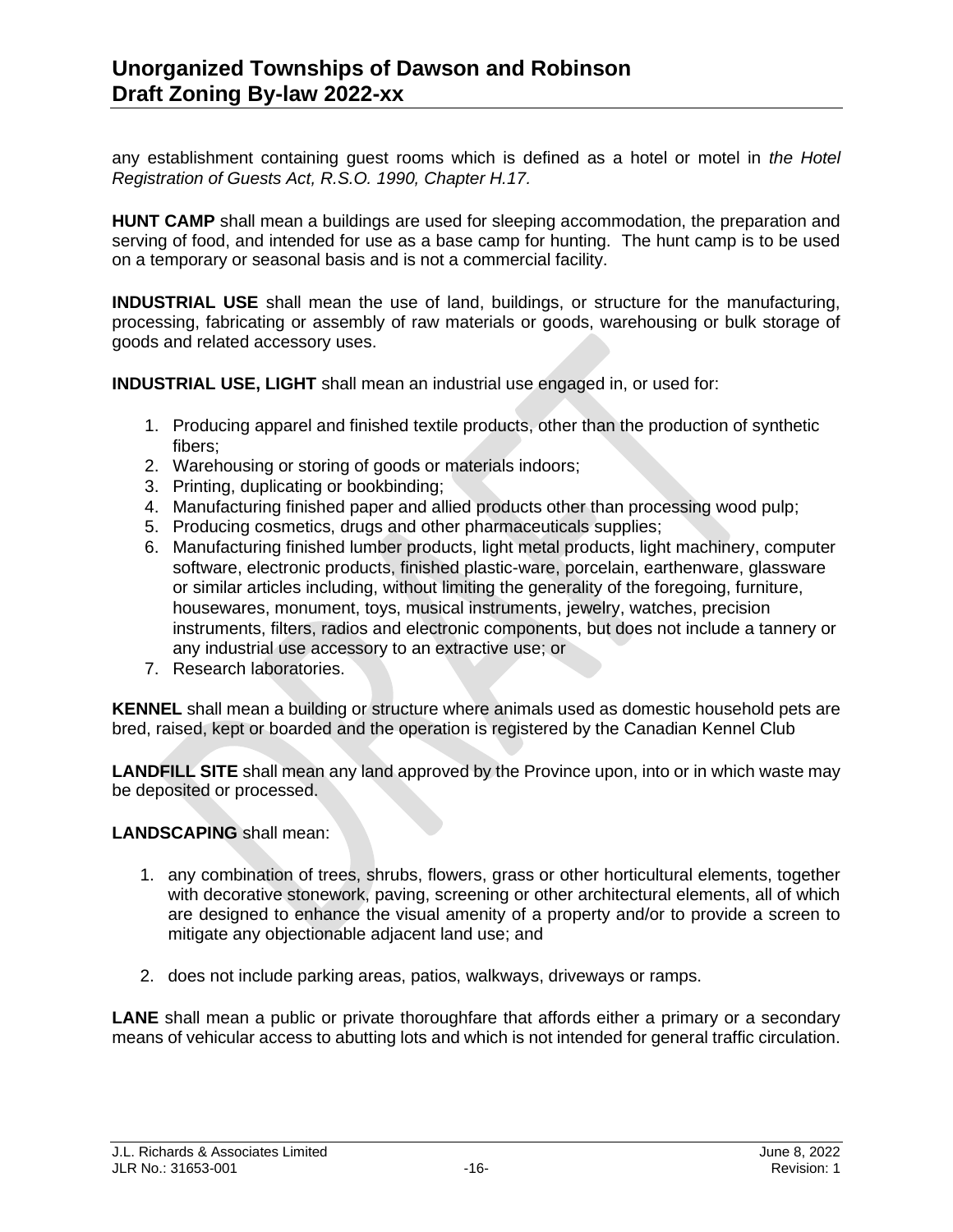**LAUNDROMAT** shall mean a building or structure where the services of coin-operated laundry machines, using only water, detergents and additives that are made available to the public for the purpose of laundry cleaning.

**LIQUOR OR BEER OUTLET** shall mean a retail store regulated by the Provincial Government where liquor and/or beer are sold.

**LOADING SPACE** shall mean an unencumbered area of land which is provided and maintained upon the same lot or lots upon which the principal use is located and which area:

- 1. is provided for the temporary parking of one commercial motor vehicle while merchandise or materials are being loaded or unloaded from such vehicle, and such parking shall not be for the purpose of sale or display;
- 2. is suitable for the temporary parking of one commercial motor vehicle;
- 3. is not upon or partly upon any street or lane; and
- 4. has adequate access to permit ingress and egress of a commercial motor vehicle from a street by means of driveways, aisles, manoeuvring areas or similar areas, no part of which shall be used for the temporary parking or storage of one or more motor vehicles.

**LONG TERM CARE HOME** shall mean "long term care home" as defined in the *Long-Term Care Homes Act, 2007*, and its successors.

**LOT** shall mean a parcel of land, whether such parcel is described in a registered deed or is shown on a registered plan of subdivision including any of its parts which are subject to right-ofway or easement that is capable of being legally conveyed.

**LOT AREA** shall mean the total horizontal area within the lot lines of a lot.

**LOT, CORNER** shall mean a lot situated at the intersection of and abutting on two (2) or more streets provided that the angle of intersection of such streets is not more than 135 degrees.

**LOT COVERAGE** shall mean the percentage of lot area covered by the ground floor area of all buildings situated on the lot.

**LOT DEPTH** shall mean the horizontal distance between the front and rear lot lines. Where these lot lines are not parallel, the lot depth shall be the length of a line joining the midpoints of the front and rear lot lines.

**LOT FRONTAGE** shall mean the horizontal distance between the side lot lines measured at right angles. Where the front lot line is not a straight line, or where the side lot lines are not parallel, the lot frontage shall be measured by a line seven and one-half (7.5) m [or 24.6 feet] back from and parallel to the chord of the lot frontage. For the purpose of this By-law the chord of the lot frontage is a straight line joining the two points where the side lot lines intersect the front lot lines.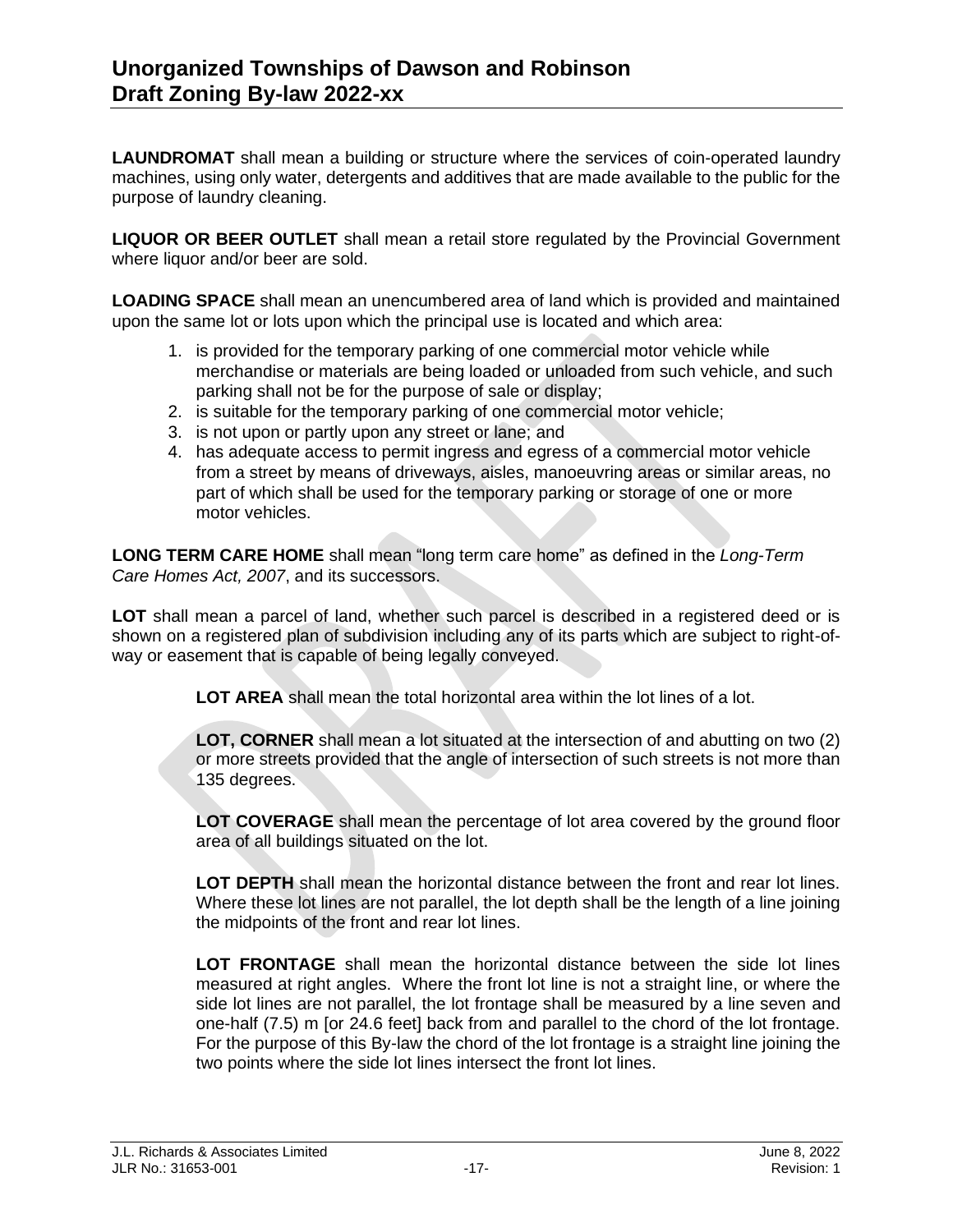**LOT, INTERIOR** shall mean a lot situated between adjacent lots and having access to one street.

**LOT LINE** shall mean any boundary of a lot.

**LOT LINE, EXTERIOR SIDE** shall mean a lot line which abuts the street on a corner lot.

**LOT LINE, FRONT** shall mean the lot line that divides the lot from the street, but:

- 1. in the case of a corner lot with two street lines of equal lengths, the lot line that abuts the wider street or abuts a Provincial Highway shall be deemed to be the front lot line, and in the case of both streets being under the same jurisdiction, or of the same width, the Planning Board may designate either street line as the front lot line:
- 2. in the case of a corner lot abutting a 0.3 metre [one foot] reserve the lot so abutting the 0.3 metre [one foot] reserve shall be deemed an exterior side lot line and the other line abutting the street shall be deemed the front lot line;
- 3. in the case of a through lot, the longer boundary dividing the lot from the street shall be deemed to be the front lot line and the opposite shorter boundary shall be deemed to be the rear lot line. In case each of such lot lines should be of equal length, the Planning Board may designate either street line as the front lot line;
- 4. in the case of a lot with frontage on a navigable stream, river or lake, or marine road allowance the front lot line shall be either the line of the established high water mark of such stream, river or lake, or the line of the inner limit of the original marine road allowance along the shore of such stream, river or lake.

**LOT LINE, REAR** shall mean the lot line opposite the front lot line.

**LOT LINE, INTERIOR SIDE** shall mean the lot line other than an exterior side, front, or rear lot line.

**LOT, THROUGH** shall mean a lot bounded on two opposite sides by streets, provided however, that if any lot qualifies as being both a "lot, corner" and a "lot, through" as hereinbefore defined, such lot shall be deemed a "lot, corner" for the purpose of this

**MANUFACTURING** shall mean an establishment primarily engaged in the fabricating, processing, finishing, refinishing, assembly, or similar production of various articles and commodities, and includes custom workshops, factories, mills, industrial shops, and similar production facilities. This definition shall include cannabis processing facilities.

**MARINA** shall mean a commercial establishment where a boathouse, boat storage, boat repair facilities, boat rental, pier, dock or jetty facilities or any combination of the foregoing are available for all types of marine - pleasure craft and may include a gasoline pump for the fueling of marine craft and a building or structure for the sale of marine craft, accessories and/or refreshments.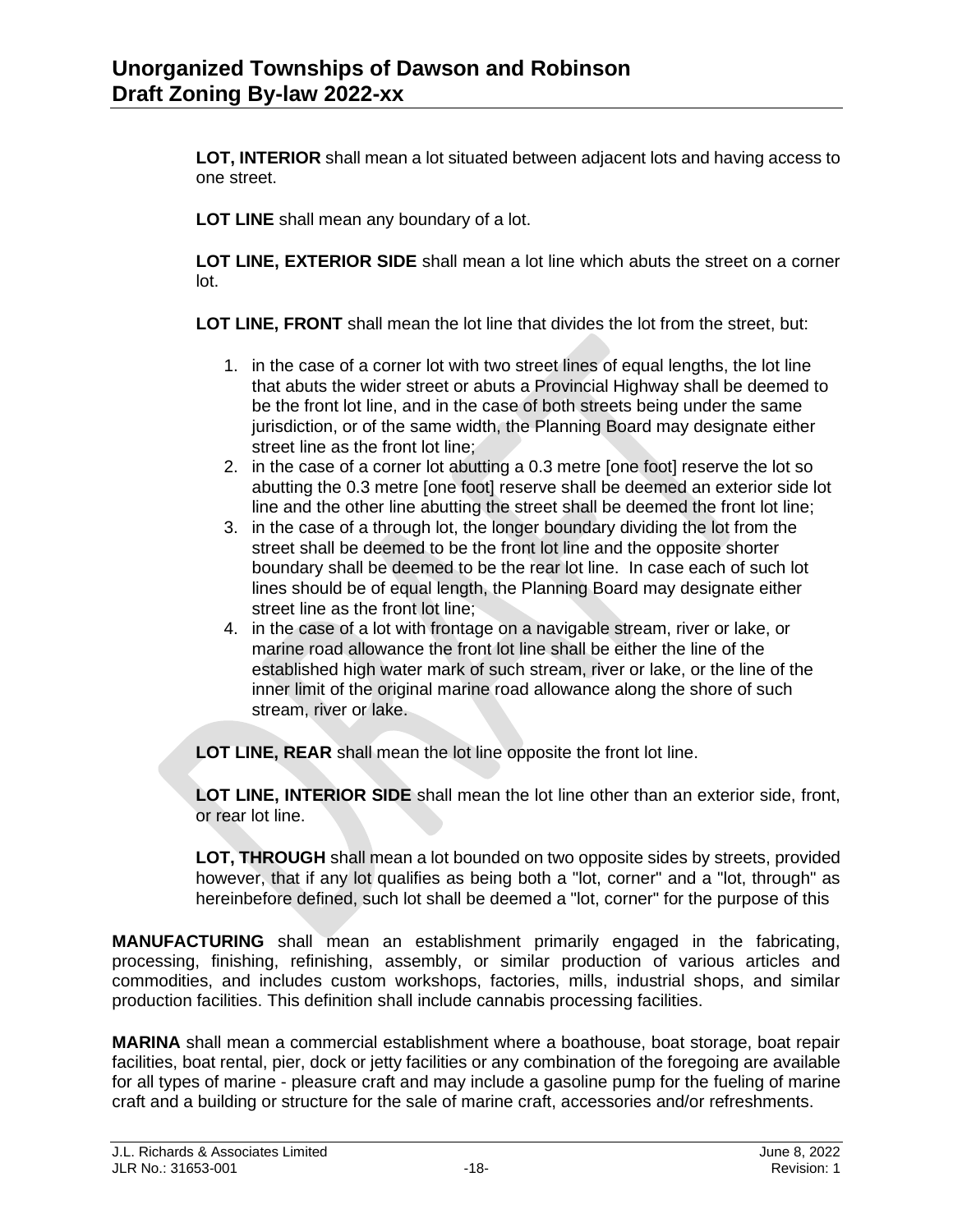**MARINE ROAD ALLOWANCE** shall mean an allowance around a waterbody laid out as part of an original Unincorporated Township survey.

**MOTOR VEHICLE SALES AREA** shall mean a place comprised of land or a building or both, the purpose of which is for the display or sale, or both, of new and/or used motor vehicles and/or recreational vehicles; but does not include an automobile wrecking or salvage yard or a scrap yard.

**NON-COMPLYING** shall mean an existing lot or building or buildings which does not comply with one or more of the zone provisions or standards for the zone within which said lot or buildings are located.

**NON-CONFORMING** shall mean a use that is not permitted in the zone in which it is located.

**NURSING HOME** shall mean a building in which the proprietor supplies for hire or gain, lodging with or without meals and, in addition provides nursing, medical, or similar care and treatment, if required and includes a rest home or convalescent home, and any other establishment required to operate under the appropriate statute and includes a long term care facility.

**OBNOXIOUS USE** shall mean an offensive use or trade within the meaning of *The Public Health Act* or any use which is included herein or found to be highly offensive; a nuisance by reason of emission, or the creation of odours, gases, dirt, smoke, noise, vibration, fumes, cinders, soot, waste, or the depositing or leaving of unsightly objects or chattels on land.

**OPEN SPACE** shall mean an unoccupied space open to the sky except such land as is used or required for parking purposes by this By-law, and may include any facility park or recreation area, owned, operated or maintained in whole or in part by any public authority for public use, and shall include neighbourhood, community, regional and special parks or areas.

**OUTDOOR DISPLAY** shall mean the merchandise or goods exhibited or advertised for immediate sale and which is located on the lot exterior to a building.

**OPEN STORAGE** means the storage of goods, merchandise, or equipment outside of a building or structure on a lot or portion thereof, including such uses as automobile and trailer sales lots, building materials supply yards but does not include the outdoor display of a limited number of samples of the goods, merchandise or equipment for the purpose of sales and advertisement, or the storage of vehicles or equipment for sale or repair. This definition shall not include the open storage of goods or equipment incidental to the residential occupancy of a lot.

**PARK** shall mean an area of land designed for the purposes of passive or active leisure activities and may include thereon one or more athletic fields, field houses, bleachers, swimming pools, wading pools, skateboarding areas, bandstands, outdoor skating rinks, or refreshment rooms.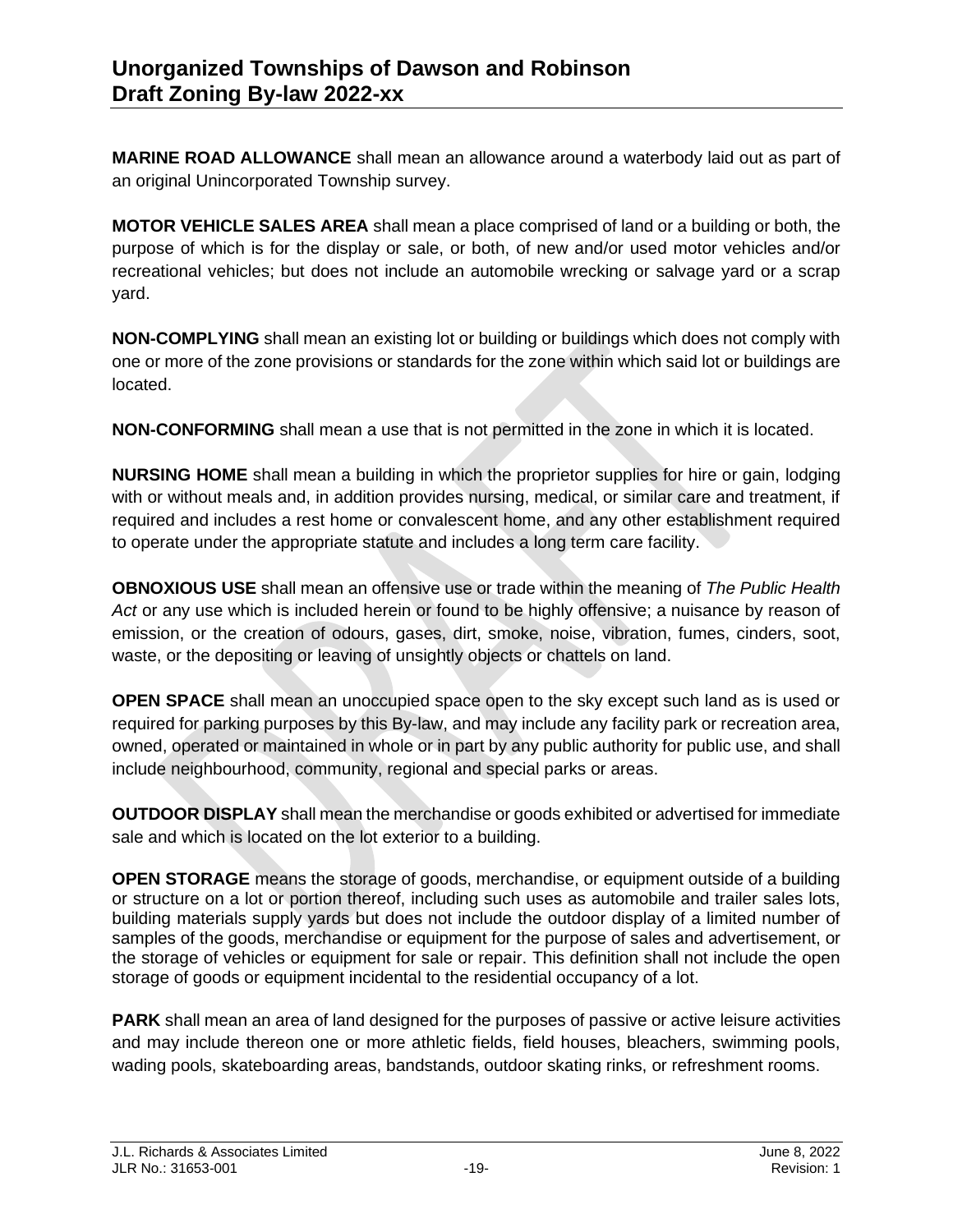**PARKING AREA** shall mean an area of land which is provided and maintained upon the same lot or lots upon which the principal use is located and which area:

- 1. comprises all parking spaces of at least the minimum number required according to the provisions of this By-law, and all driveways, aisles, manoeuvring areas, entrances, exits, and similar areas used for the purpose of gaining access to and egress from the said parking spaces; and
- 2. is provided and maintained in accordance with all applicable provisions of this Bylaw.

**PARKING LOT** shall mean a parking area forming the principle use of a lot.

**PARKING SPACE** shall mean an area of land which is provided for the temporary parking or storage of one motor vehicle for other than the purpose of sale or display.

**PERSONAL SERVICE SHOP** shall mean a building or part of a building in which persons are employed in furnishing services and otherwise administering to the individual and personal needs of persons, such as a barber's shop, a hairdressing establishment, a shoe-shine shop and other similar services.

**PIT** shall mean a place where unconsolidated gravel, stone, sand, earth, clay, fill or other material is being or has been removed by means of an excavation to supply materials for construction, industrial or manufacturing purposes, but does not include a wayside pit.

**PLACE OF ENTERTAINMENT** means a motion picture or other theatre, arena, auditorium, public hall, billiard or pool room, bowling alley, ice or roller skating rink, dance hall, music hall, bingo halls, amusement arcades, but does not include any place of assembly otherwise defined or classified herein.

**PLACE OF ASSEMBLY** shall mean a building or part thereof in which facilities are provided for such purposes as meeting for civic, theatrical, musical, political, religious or social purposes and shall include, without limiting the generality of the foregoing, an auditorium, banquet hall, concert hall, gymnasium, opera house, playhouse or other similar uses.

**PLACES OF WORSHIP** shall mean a building dedicated to religious worship and may include such accessory uses as a nursery school, an assembly hall, a school of religious education, covenant, monastery or parish hall.

**PLANT, ASPHALT OR CONCRETE** shall mean an industrial facility used for the production of asphalt or concrete, or asphalt or concrete products, used in building or construction, and includes the stockpiling of bulk materials used in the production process or of finished products manufactured on the premises and the storage and maintenance of required equipment.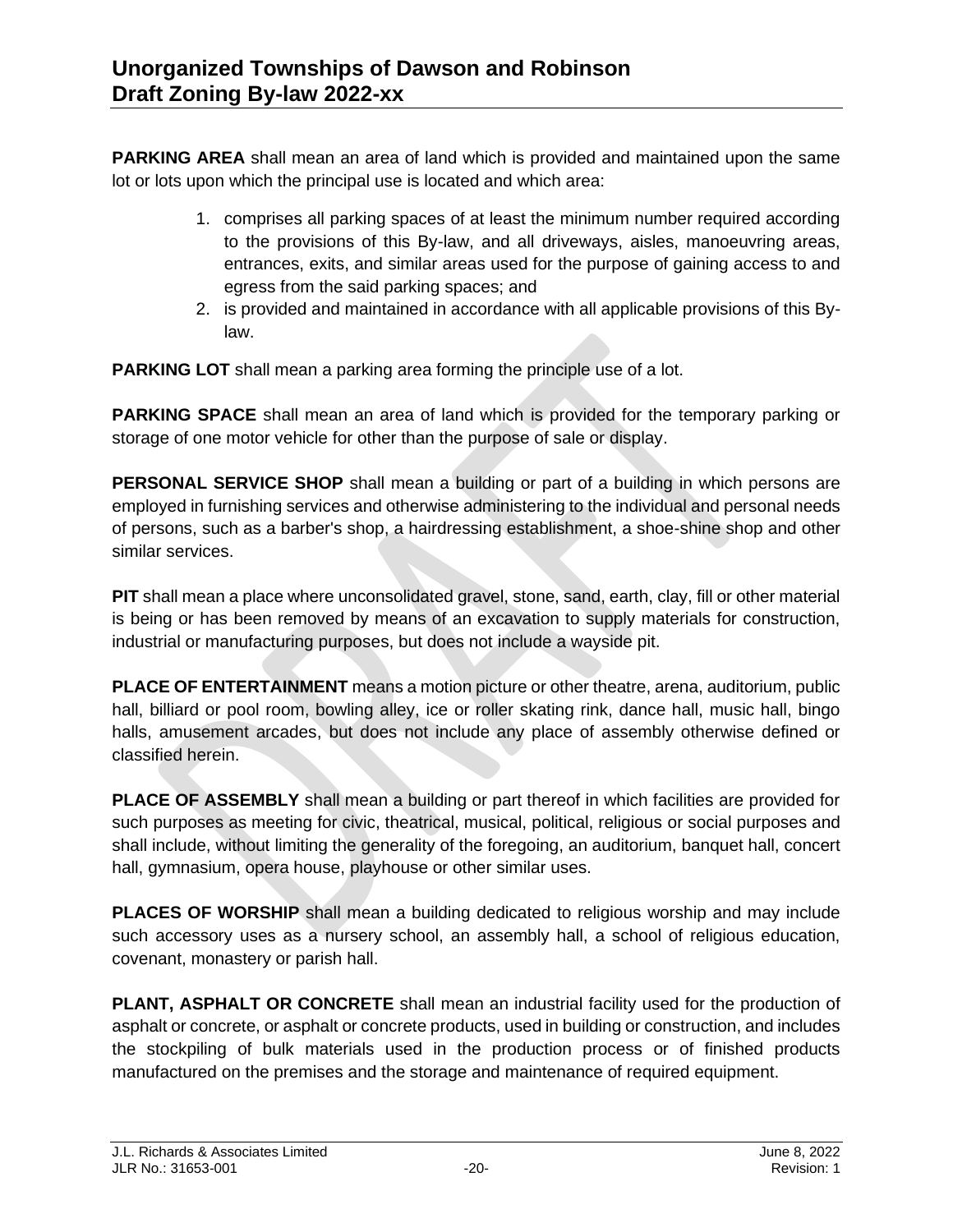**PORTABLE ASPHALT PLANT** shall mean a facility with equipment designed to heat and dry aggregate and to mix aggregate with bituminous asphalt to produce asphalt paving material and includes stockpiling and storage of bulk materials used in the process. Such facility is not of permanent construction and is designated to be dismantled and moved to another location as required.

**PORTABLE SHELTER** shall mean a prefabricated structure usually constructed with metal, wood, or plastic frame and covered with a tarpaulin or other similar type of fabric or plastic cover, used primarily for the storage of a vehicle and other items.

**PORTABLE STORAGE CONTAINER** shall mean a reusable enclosed metal structure manufactured to be utilized in the transporting, shipping, and storing of goods and having the original intended benefit to be transferred from one mode of transport to another without the requirement of being unloaded. This shall include intermodal shipping containers, sea containers, storage containers, transport truck trailers, and straight truck trailer boxes, but does not include any vehicle defined herein. This shall also include those containers where the original doors and/or door closures have been removed, leaving the container not fully enclosed.

**PRINCIPAL USE** shall mean the primary purpose for which a lot, building or structure is used or intended to be used.

**PRIVATE HOME DAYCARE** shall mean a facility for the temporary care of children for a continuous period not exceeding twenty-four (24) hours for compensation located in a private residence as a household occupation.

**PRIVATE ROAD** shall mean a private right-of-way over private property that affords access to abutting lots and is not maintained by a public body.

**PUBLIC ACCESS POINT** means public land designated by the Crown and developed and maintained as a public access to a water body.

**PUBLIC AUTHORITY** shall mean Local Board, any School Board or other board or commission or committee established or exercising any power or authority under any general or special statutes of Ontario, the Province of Ontario or the Government of Canada.

**PUBLIC BUILDING** shall mean any building or structure owned or leased by the Planning Board, Local Boards, the Province of Ontario or the Government of Canada and in which government activities are carried out.

**PUBLIC USE** shall mean a lot, building or structure that is broadly used for public benefit.

**PUBLIC UTILITY** shall include utilities that provide electricity, street lighting systems, natural or artificial gas works, steam, water, telephone, renewable energy generating facility, internet or telecommunication services, cable television, transportation, drainage or sewage or refuse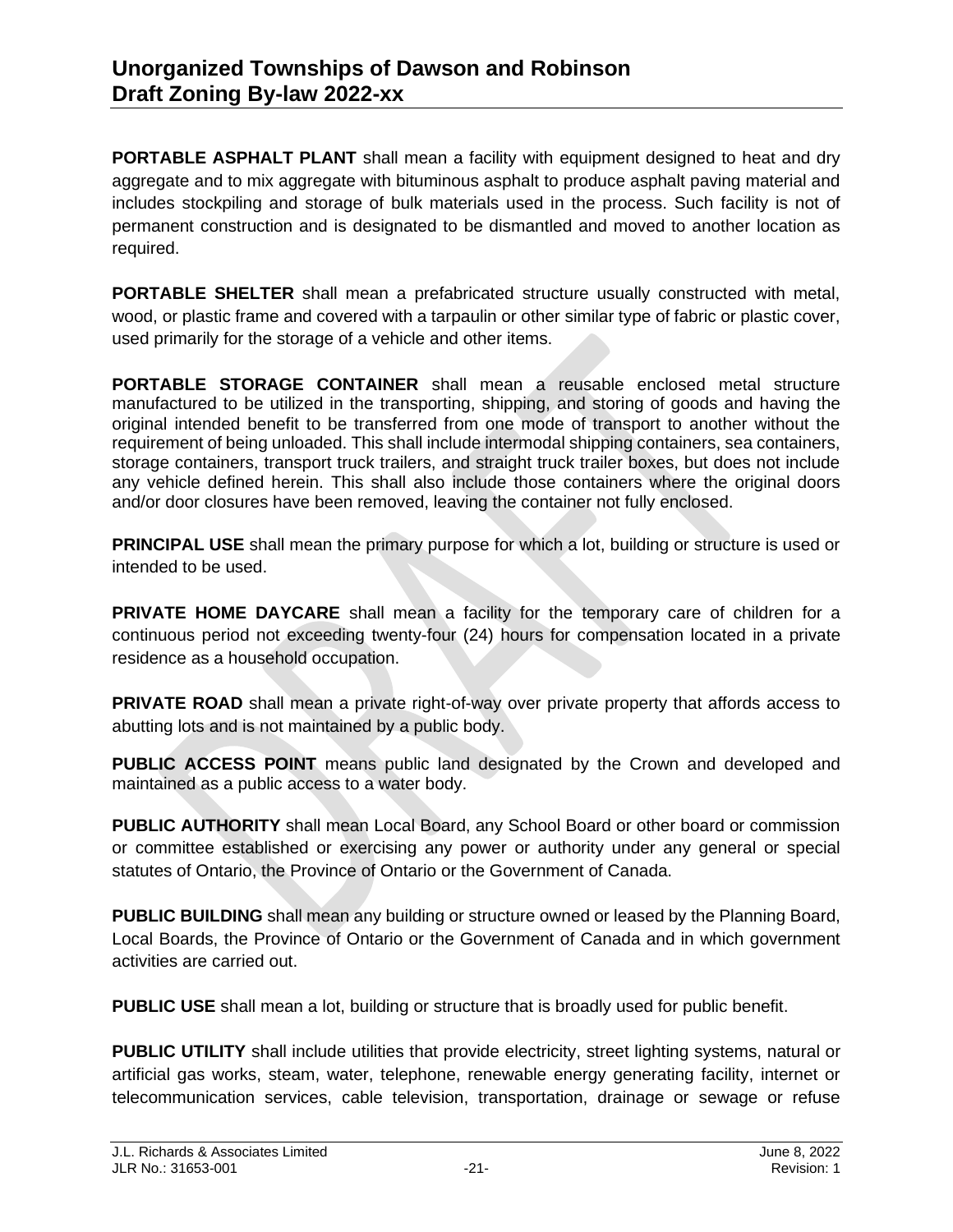collection and disposal services, including a communications facility, and includes any lands, buildings or equipment required for the administration or operation of any such system.

**QUARRY** shall mean a place where consolidated rock has been or is being removed by means of an open excavation to supply material for construction, industrial or manufacturing purposes, but does not include a wayside quarry or open pit metal mine.

**RECREATIONAL FACILITY** shall mean the use of lands, buildings or structures designed and equipped for the conduct of athletic and recreational pursuits that have a similar requirement of, or characteristic of the principal institutional use that is offered public.

**RECREATIONAL VEHICLE** means any vehicle so constructed that it is no wider than 2.5m and is suitable for being attached to a motor vehicle for the purpose of being drawn or is self-propelled and is capable of being used on a short term recreational basis for living, sleeping, or eating accommodation of persons. The term "recreational vehicles" includes the following: motor homes, travel trailers, tent trailers, campers.

**RECREATIONAL VEHICLE SALES AND SERVICE ESTABLISHMENT** shall mean a premise where new or used recreational vehicles and related equipment and accessories are displayed for sale or rent in conjunction with which there may be facilities for the servicing of such vehicles.

**RECYCLING CENTRE** shall mean a building or an area where used material is separated prior to shipment to others who will use those materials to manufacture new products.

**RENEWABLE ENERGY GENERATING FACILITY** shall mean a system that generates electricity from a renewable energy source, inclusive of a dam, powerhouse, solar power collectors or installations, transmission lines, and all associated lands, improvements and infrastructure required for its operation, for the generation and transmission of electricity therefrom.

**RENOVATION** shall mean the repair and restoration of a building to good condition, but shall not include its replacement.

**REPAIR OR SERVICE SHOP** shall mean an establishment specializing in the repair and maintenance of a variety of items, excluding motorized vehicles.

**RESTAURANT** shall mean an establishment which is primarily engaged in the preparation and sale of food and beverages which may be consumed on its premises by the public at tables inside or outside the building, and may or may not be licensed for the sale of alcoholic beverages. For this purpose of this definition, a take-restaurant and restaurant cart are not considered a restaurant.

> **RESTAURANT CART** means a building or trailer, that may be mobile or stationary, used on a seasonal basis for the preparation and cooking of a limited selection of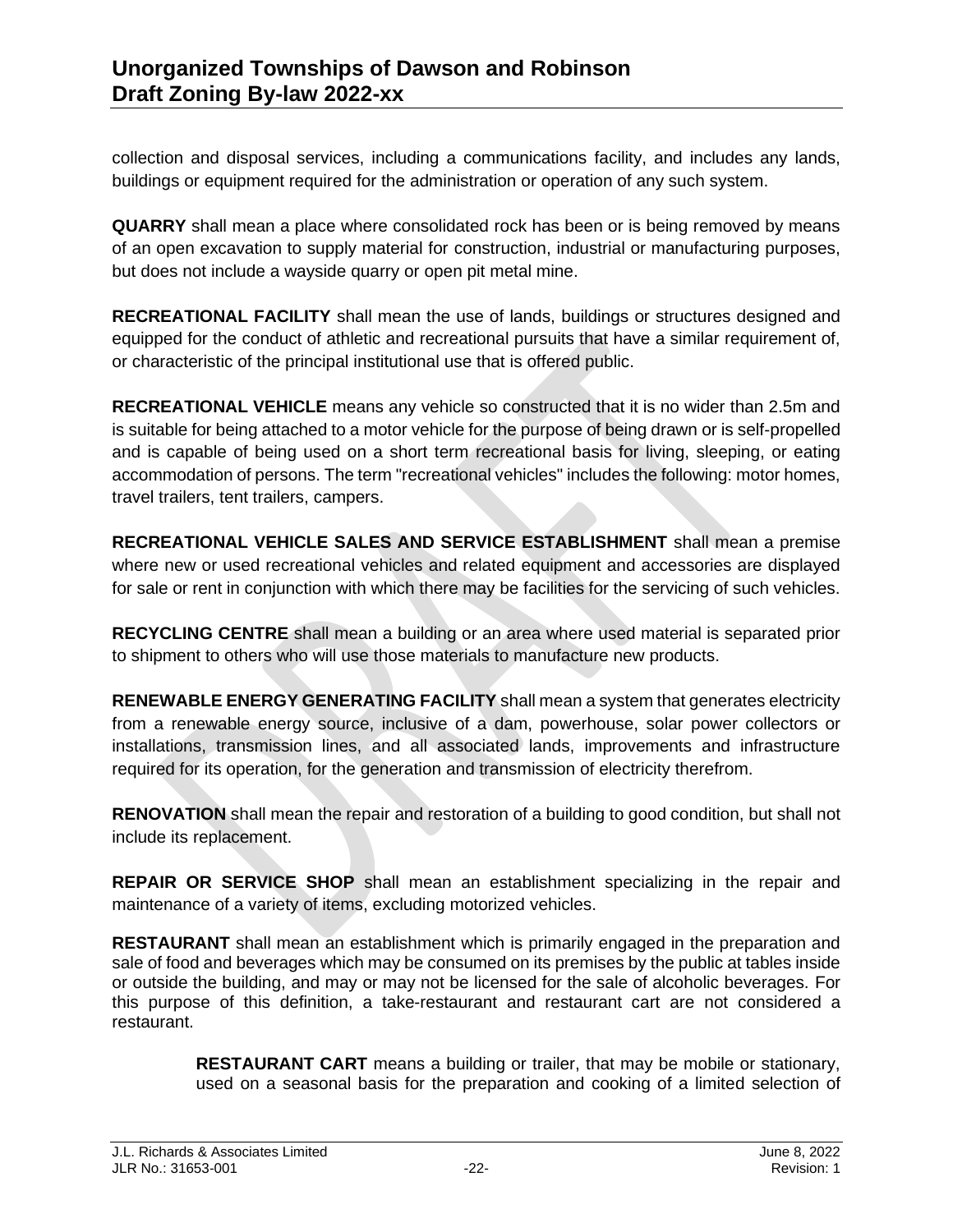meals and the sale of such food and refreshments to the public for consumption on a patio, outdoor seating area, or for consumption off the premises.

**RESTAURANT, TAKE-OUT** means an establishment in which meals are sold to the public, but no place for consumption of the food is provided.

**RETAIL STORE** shall mean a building or part thereof in which goods, wares, merchandise, substances, articles or things are offered or kept for sale directly to the public at retail value. This includes a gift shop and cannabis retail store, but excludes an adult entertainment business.

**RIGHT-OF-WAY** shall mean an area of land that is legally described in a registered deed for the provision of private access to abutting lots and does not include a public road, street or highway.

**ROAD ALLOWANCE** shall mean an allowance for a road laid out as part of the original survey of the Unincorporated Townships that is not a marine road allowance.

**SALVAGE OR SCRAP YARD** shall mean any land, building or part thereof used for the storage or disassembly of motor vehicles or machinery and, if in conjunction therewith the crushing or scrapping of metal or the retail sale of used motor vehicle parts or accessories.

**SELF STORAGE FACILITY** shall mean a building or group of buildings used for the indoor storage of household goods, wares, substances, or articles but shall not include a cartage depot, transportation depot or warehouse. A shipping container, truck body, bus coach, streetcar body, railway car or other similar body or containers, whether on wheels or not, shall not be used as part of a Self-Storage Facility.

**SENSITIVE LAND USE** shall mean buildings, amenity areas, or outdoor spaces where routine or normal activities occurring at reasonably expected times would experience one or more adverse effects from contaminant discharges generated by a nearby major facility. Sensitive land uses may be a part of the natural or built-up environment. Examples of sensitive land uses may include residences, education or health facilities.

**SETBACK** shall mean the distance between a lot line and the nearest wall of any building or structure and extending the full width or length of the lot.

#### **SHIPPING CONTAINER** see **PORTABLE STORAGE CONTAINER** definition

**SHORT TERM RENTAL ACCOMMODATION** shall mean all or part of a dwelling unit or accessory structure related to a dwelling unit, used to provide sleeping accommodations, and may or may not include cooking facilities, for any rental period that is less than 28 consecutive days in exchange for payment. This includes B&Bs but excludes hotels and motels.

**SITE PLAN** shall mean a scaled drawing showing the relationship between the lot lines and the uses, buildings or structures existing or proposed on a lot, including such details as parking areas, driveways, walkways, landscaped areas, building areas, minimum yards, building heights, floor areas, densities and areas for special uses.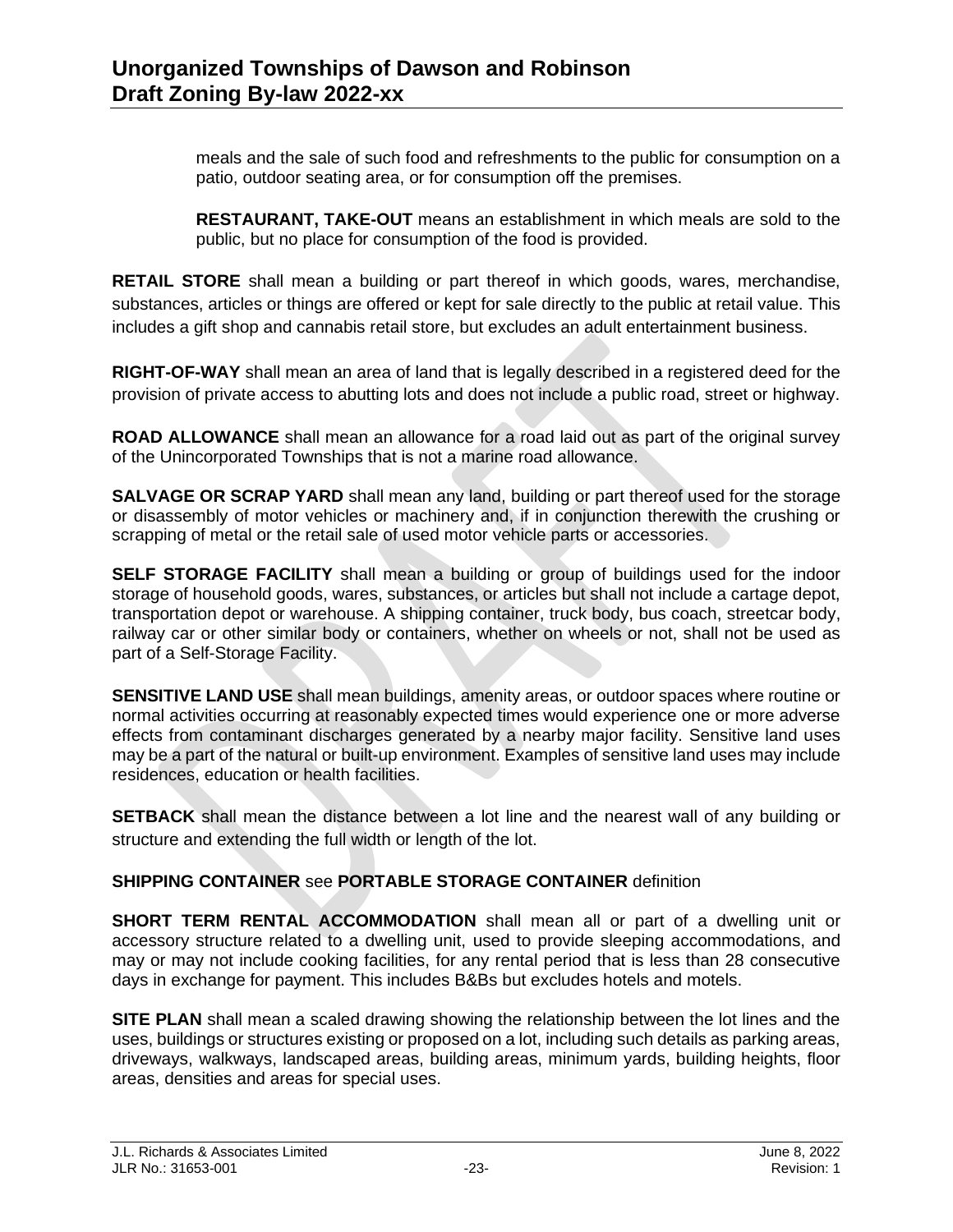**SOLAR COLLECTOR** shall mean any device or combination of devices employed in the collection of direct solar radiation for the purpose of heating or cooling a building*,* heating water, generating electricity or otherwise converting solar rays into usable forms of energy.

**SPECIAL OCCASION TENT OR STRUCTURE** shall mean an outdoor venue that can accommodate a variety of special events including but not limited to concerts, festivals, fundraising activities, ceremonies and wedding receptions and provides temporary covered open space.

**STOREY** shall mean that portion of a building between any floor and the floor, ceiling or roof above.

**STREET OR ROAD** shall mean a public highway as defined by *The Highway Traffic Act* and shall exclude a lane or right-of-way or unopened road allowance, or any street which is shown on a Registered Plan of Subdivision which has been deemed not to be a Registered Plan of Subdivision under Section 50(4) of *The Planning Act, R.S.O. 1990*, as amended.

**STRUCTURE** shall mean anything constructed or *erect*ed with a fixed location, on the ground or attached to something having a fixed location on the ground.

**SWIMMING POOL** shall mean an artificial body of water, either in ground or above ground, intended and used primarily for bathing, swimming and diving but shall not include a natural dug or dammed pond which is intended primarily for aesthetic or agricultural purposes.

**TAVERN** shall mean a building or part thereof where, in consideration of payment therefore, liquor, beer, or wine or any combination thereof, are served for consumption on the premises, with or without food.

**TEMPORARY USE** shall mean the use of land or the erection or use of building or structure for a construction camp, work camp, tool shed, scaffold, or other building or structure incidental to and necessary for such construction work which has not been finished or abandoned.

**TOURIST ESTABLISHMENT** shall mean commercial establishment designed for the travelling or vacationing public, and that has facilities for accommodation and may serve meals or provide kitchen facilities and may furnish equipment, supplies or services to persons for recreational purposes. A permanent residence for the owner or proprietor may be located on the site.

**TRAILER** shall mean any vehicle so constructed that it is suitable for being attached to a motor vehicle, for the transport of a boat, tent or materials, notwithstanding that such vehicle is jacked up or, that its running gear is removed.

#### **TRAVEL TRAILER** see **RECREATIONAL VEHICLE**

**USE** shall mean the purpose for which any land, building, structure or premises, or part thereof, is arranged, designed or intended to be used, or is or may be occupied or maintained and the word 'used' has a corresponding meaning.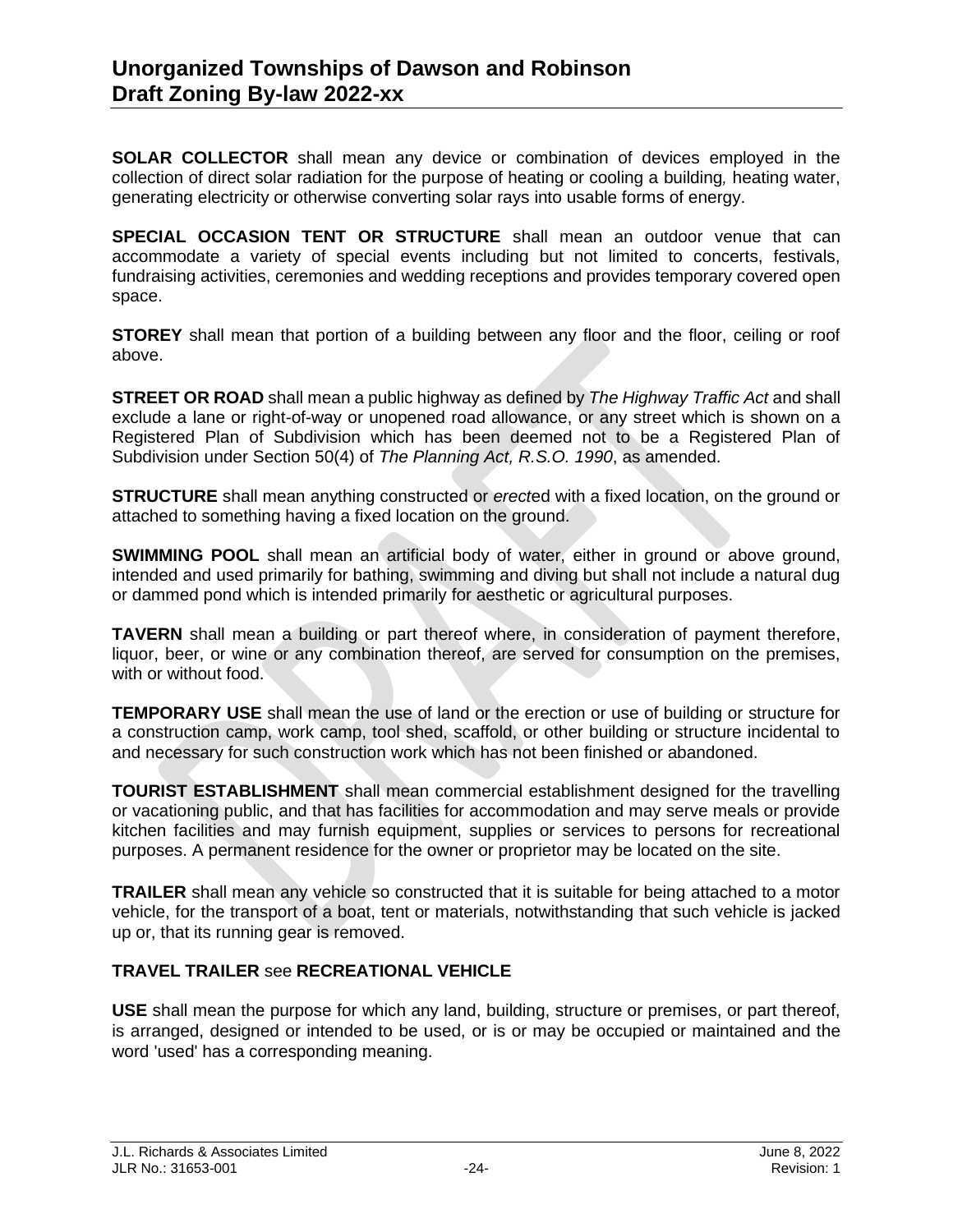**VEHICLE** shall mean a motor *ve*hicle, trailer, traction engine, farm tractor, road building machine and any vehicle drawn, propelled or driven by any kind of power, including muscular power, or as otherwise defined under the *Motor Vehicle Amendment Act.*

**VETERINARY ESTABLISHMENT** shall mean a building established for the purpose of medically or surgically treating domestic animals, birds, livestock, or wildlife.

**WAREHOUSING s**hall mean a building or part of a building used for the storage and distribution of goods, wares, merchandise, substances or articles and may include facilities for a wholesale or retail commercial outlet but shall not include facilities for a truck or transport terminal or yard.

**WASTE** shall mean ashes, garbage, refuse, domestic waste, industrial waste, or municipal refuse and such other materials as are designated in regulations under the *Environmental Protection Act, R.S.O. 1990,* as amended.

**WASTE DISPOSAL SITE** shall mean land, buildings or structures in or upon which waste is shredded, baled, pulverized, composted, separated or otherwise treated or altered to facilitate its further transfer, processing, utilization or disposal.

**WATERCOURSE** shall mean a natural channel for a stream and, for the purpose of this By-law, includes a natural channel for an intermittent stream and all watercourses, whether or not shown on the Schedules.

**WAYSIDE PIT** shall mean a temporary pit opened and used by a public road authority solely for the purpose of a particular project or contract of road construction and not located on the road right-of-way.

**YARD** shall mean an open, uncovered space on a lot adjacent to a main building, except a court, and unoccupied by buildings or structures except as specifically permitted elsewhere in this Bylaw. In determining yard measurements, the minimum horizontal distance from the respective lot lines shall be used.

> **YARD, EXTERIOR** shall mean the side yard of a corner lot which side yard extends from the front lot line and the nearest main wall of any building or structure.

> **YARD, FRONT** shall mean a yard extending across the full width of a lot between the front lot line and the nearest wall of any building or structure on the lot.

> **YARD, INTERIOR** shall mean a yard extending from the front yard to the rear yard of a lot between an interior side lot line and the nearest wall of any building or structure on the lot.

> **YARD, REAR** shall mean a yard extending across the full width of a lot between the rear lot line and the nearest wall of any main building or structure on the lot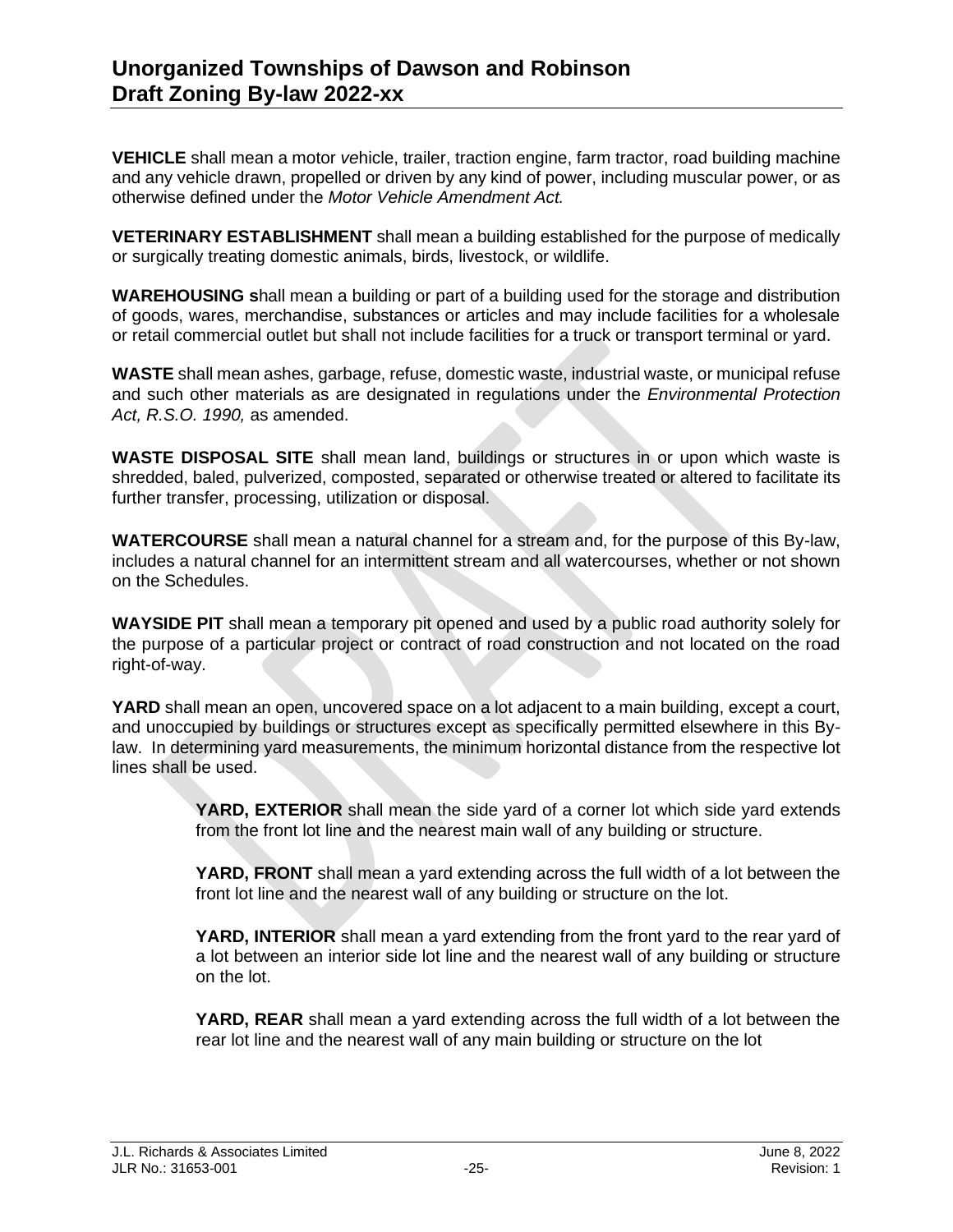**YARD, REQUIRED** shall mean that part of a yard which is located adjacent to a lot line, has the minimum yard depth required herein, and does not contain any buildings, structures, or parking areas except where specifically permitted herein.



**YURT** shall mean a temporary shelter made of canvas, nylon or other such material, including associated, poles, pegs and ropes, that may be disassembled and easily moved, and that is not permanently affixed to the site but shall not include a recreational vehicle or any other structure otherwise defined or classified in this By-law.

**ZONE** shall mean an area of district of land shown on the schedules of this By-law and which are subject to special restrictions.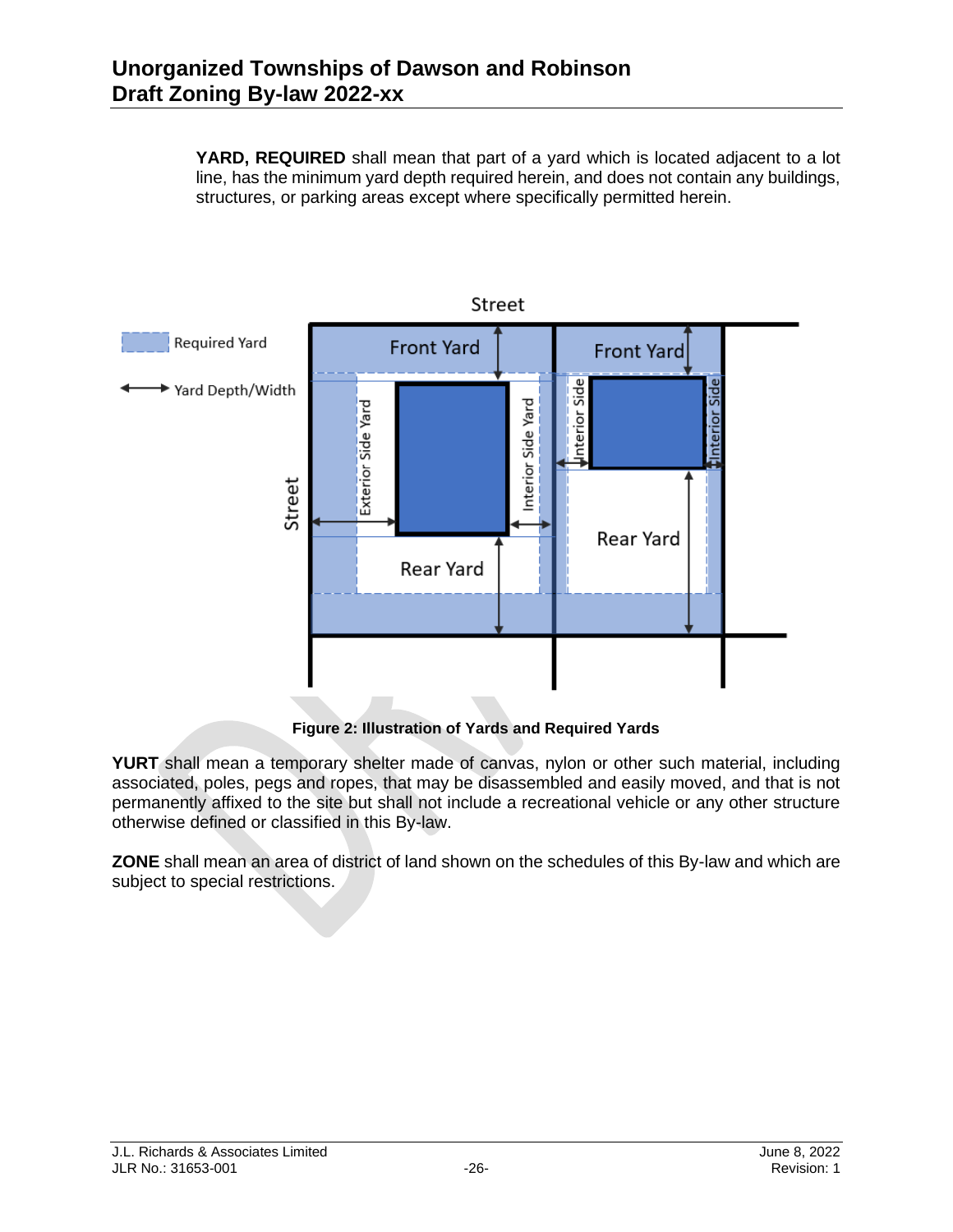## **4.0 General Provisions**

#### **4.1 Accessory Uses**

- 1. The following provisions shall apply to permitted accessory buildings in each respective zone:
	- a) Accessory buildings shall not be used for human habitation except where a dwelling is a permitted accessory use.
	- b) Where dwellings are permitted as accessory buildings, the provisions, the provisions of the "Hamlet Residential (HR)" zone shall apply.
	- c) An accessory building shall not be erected on a lot prior to the principal building to which it is to be accessory thereto.
	- d) Unless otherwise noted in the following table, the accessory structure shall have the same setbacks as the principal building.

| <b>Provision</b>         | <b>Required</b>                            |  |
|--------------------------|--------------------------------------------|--|
| Front Yard/Exterior      | Side Shall not be located closer to the    |  |
| (min)                    | front/exterior lot line than the principal |  |
|                          | building or structure on the same lot      |  |
| Rear Yard (min)          | 1.5 <sub>m</sub>                           |  |
| Interior Side Yard (min) | 1.5 <sub>m</sub>                           |  |
| Lot Coverage (max)       | 5%                                         |  |
| Height (max)             | 5 <sub>m</sub>                             |  |

e) Where the lot abuts a navigable waterway, a boathouse, dock or wharf, as an accessory building or structure, may be erected up to the lot line that abuts the water.

#### 4.1.1 Additional Residential Units

Where these uses are permitted, they are subject to the following provisions:

- 1. One additional residential dwelling unit is permitted in a single detached dwelling unit, semi-detached dwelling unit, or rowhouse dwelling unit, and one accessory dwelling unit is permitted in a building or structure accessory to the aforementioned units;
- 2. Additional residential units shall be subject to the corresponding zone provisions if located in the primary structure;
- 3. Additional residential units in an accessory structure shall be subject to the general provisions for accessory uses;
- 4. 1 parking space per accessory dwelling unit or garden suite is required;
- 5. An additional residential unit is permitted on private services, provided it can be demonstrated that the private sewage disposal system can accommodate the change in use; and
- 6. Additional residential units are prohibited from being severed from the lot containing the primary dwelling unit.

## 4.1.2 Guest Cabin

1. A maximum of one (1) guest cabin is permitted per lot.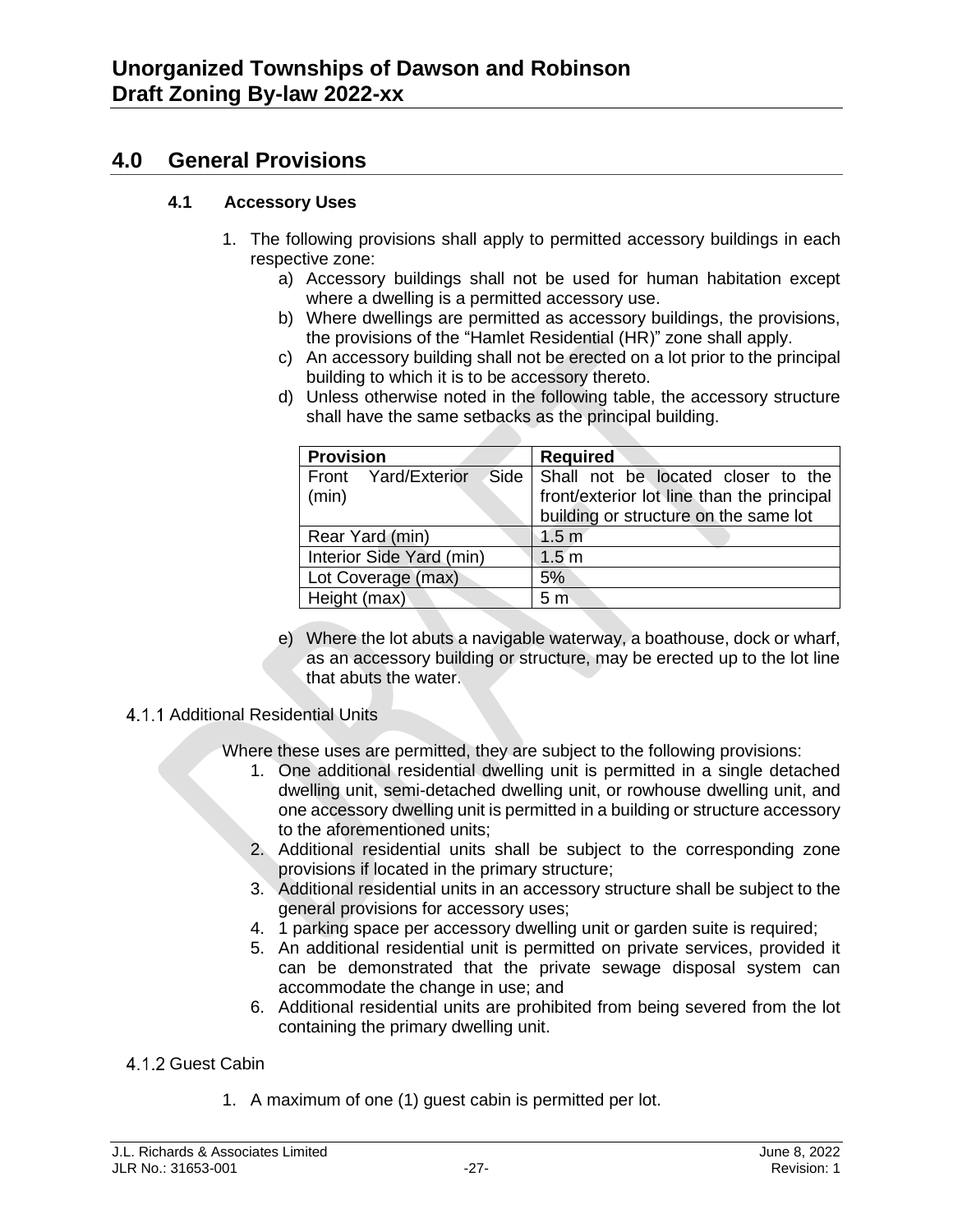- 2. A guest cabin for human habitation is not permitted except where a dwelling is a permitted accessory use.
- 4.1.3 Portable Shelters
	- 1. Portable shelters are permitted year-round, subject to the following provisions:
		- a) A maximum of one (1) portable shelters are permitted on a property
	- 2. Portable shelters shall comply with the provisions of Section 4.1.1; and
	- 3. Portable shelters shall be included in the lot coverage calculations.
- 4.1.4 Recreational Vehicles
	- 1. No recreational vehicle shall be used for habitable space, except temporarily in a campground for such use.
	- 2. Recreational vehicles are prohibited on vacant lots.
	- 3. Recreational vehicles are only permitted to be parked and/or stored in the zones where residential uses are permitted as an accessory use on a lot that has an established primary use.
	- 4. Recreational vehicles must be stored appropriately and conform to the following provisions:
		- a) Parking / storage is only permitted in the rear yard.
- 4.1.5 Truck, Bus and Coach Bodies
	- 1. No trucks, bus, coach or streetcar body, or structure of any similar kind shall be used for human habitation as a bona fide dwelling unit. No recreational trailer or vehicle shall be used or occupied or be intended for use as a permanent building.
- 4.1.6 Portable Storage Containers
	- 1. Shipping containers are only permitted in General Industrial (M), only as an accessory use on a lot that has an established primary use.
	- 2. Shipping containers shall conform to the following provisions:
		- a) Such containers shall be maintained in an orderly appearance, i.e. not rusted;
		- b) Such containers shall be subject to the zone provisions of the primary use;
		- c) Such container shall not be located in any required parking space;
		- d) Shipping Containers shall be included in lot coverage calculations.

#### **4.2 Building Repair and Reconstruction**

1. Nothing in this section prevents the reconstruction of any building or structure that is damaged or destroyed by causes beyond the control of the owner, provided that the minimum frontage or area, or the minimum front, side or rear yards required by this section are not further reduced or its original use altered.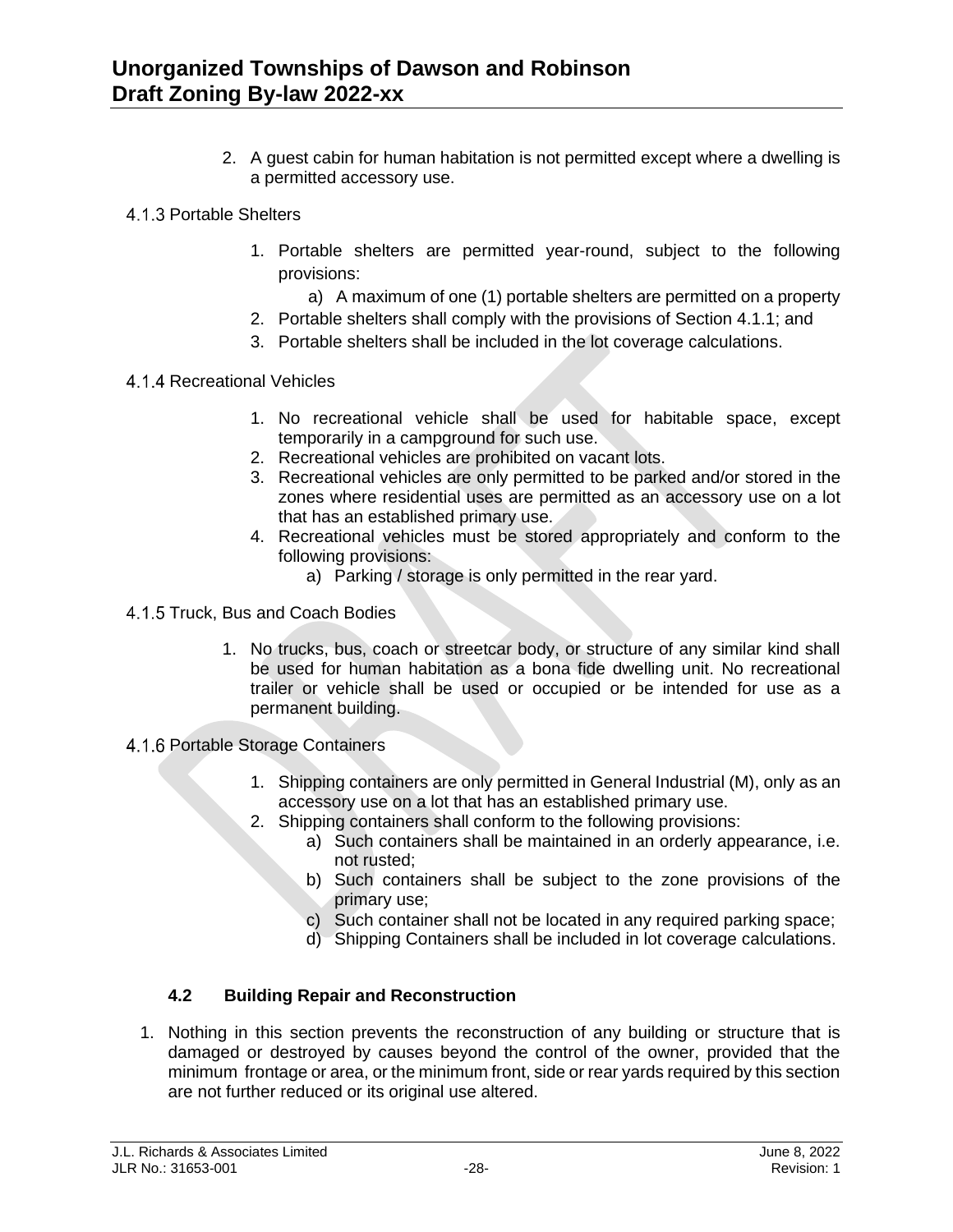- 2. Nothing in this section prevents the strengthening or restoration to a safe condition of any building or structure or part of any such building or structure
- 3. Such repair or reconstruction does not further contravene the provisions of this By-law, because of a change in the height, size or volume, or by changing the use of such building or structure.

#### **4.3 Buildings to be Moved**

In all zones, no building, residential or otherwise normally requiring a zoning conformity permit for construction shall be moved within the area covered by this By-law or shall be moved into the limits of the area covered by this By-law without a zoning conformity permit from the Manitoulin Planning Board.

#### **4.4 Cannabis Processing Facility**

- 1. Cannabis Processing Facilities shall also be subject to the following provisions:
	- a) Such facilities shall be permitted as accessory to an agricultural use.
	- b) Setbacks for any facility shall be a minimum of 300 m from any sensitive land uses as defined in this By-law.
	- c) All such facilities shall be equipped with approved Air Treatment Control as defined in this By-law.
	- d) All storage shall be in a fully enclosed building.

#### **4.5 Change of Use**

A use of a lot, building or structure which, under the provisions hereof, is not permissible within the zone in which such lot, building or structure is located, shall not be changed except to a use which is permissible within such zone.

#### **4.6 Corner Visibility Triangle**

On a corner lot, a fence, sign, hedge, shrub, bush or tree, or any other structure or vegetation shall not be erected or permitted to grow to a height greater than 1 m above the grade of the streets that abut the lot within the triangular area included within the street line for a distance of 6 m from their point of intersection.

#### **4.7 Dwelling Unit in Non-residential Building or Lot**

- 1. No person shall use any lot, or erect, alter or use any building or structure for the purpose of a separate Dwelling Unit on a lot zoned other than for residential uses, or within a portion of a non-residential building except in accordance with the following regulations:
	- a) The dwelling unit shall have a separate parking space as provided by Section 7 (parking) hereto;
	- b) The dwelling unit shall have a separate building entrance to that of which is provided for non-residential use; and
	- c) The dwelling unit shall have a minimum floor area of 55 sqm.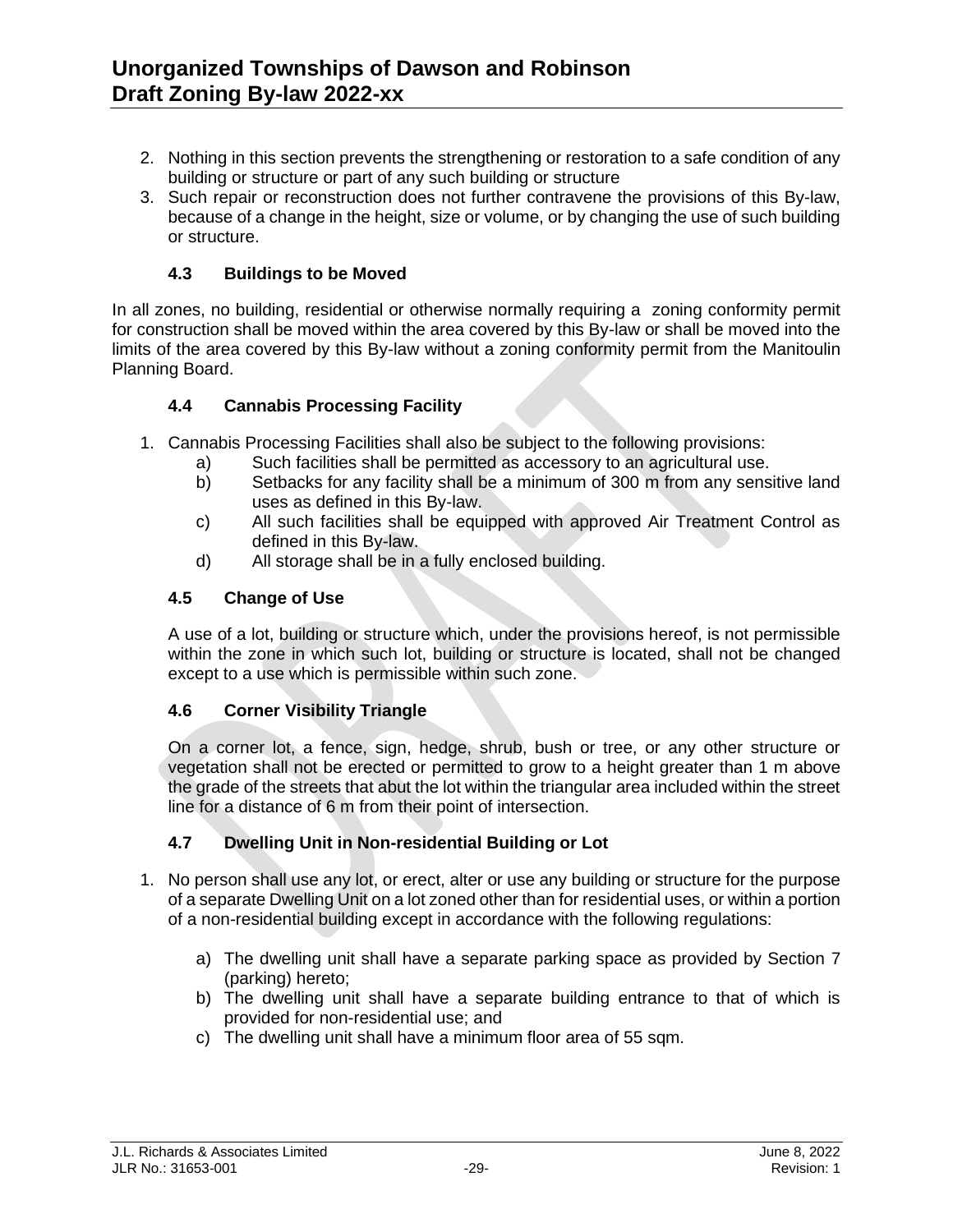#### **4.8 Frontage on a Public Road or Street**

- 1. No person shall construct or erect upon a lot, a building or structure for any purpose on any zone unless the front lot line of such lot abuts a public street other than a lane or private right-of-way, except:
	- a) a seasonal dwelling may be erected on a lot where the lot abuts a right-of- way that provides access to a street that is open and maintained year round;
	- b) a seasonal dwelling unit may be erected on a lot having only water access provided there is a developed public access point.

#### **4.9 Height Exceptions**

Notwithstanding the height provisions, nothing in this By-law shall apply to prevent the erection of a belfry, clock tower, chimney, farm building or structure, silo, water tank, windmill, radio, radar, or television tower or antenna, or drive-in theatre screen, mechanical equipment, skylight or solar collectors, or other similar equipment.

#### **4.10 Home Industries**

- 1. Where a home industry is a permitted use, the following provisions shall apply:
	- a) Only one person residing in the said dwelling, plus one assistant, who may or may not reside in the dwelling, may conduct the said household industry
	- b) The floor area devoted to the said household industry shall not be more that 25% of the total floor area of the dwelling.
	- c) There shall be no advertising other than a plate or sign with a maximum area of 1.5 sqm, which does not flash and is attached and parallel to the main wall of the building.
	- d) There shall be no open storage or outdoor display of materials or finished products located on the front yard, interior side yard or exterior side yard.
	- e) The household industry shall not create or become a nuisance because of noise, fumes, dust, odour and traffic or otherwise interfere with the enjoyment of the residential amenities of the neighbourhood.

#### **4.11 Home Occupations**

- 1. Where a home occupation is a permitted use, the following provisions shall apply:
	- a) Only one person residing in the said dwelling, plus one assistant, who may or may not reside in the dwelling, may conduct the said household occupation.
	- b) The floor area devoted to the said household occupation shall not be more that 25% of the total floor area of the dwelling.
	- c) There shall be no advertising other than a plate or sign with a maximum area of 0.5 sqm, which does not flash and is attached and parallel to the main wall of the building.
	- d) The residential character of the dwelling unit shall not be changed.
	- e) The household occupation shall not create or become a nuisance because of noise, fumes, dust, odour and traffic or otherwise interfere with the enjoyment of the residential amenities of the neighbourhood.
	- f) There shall be no open storage or outdoor display of materials or finished products, and no machinery or instrument shall be used in conducting the household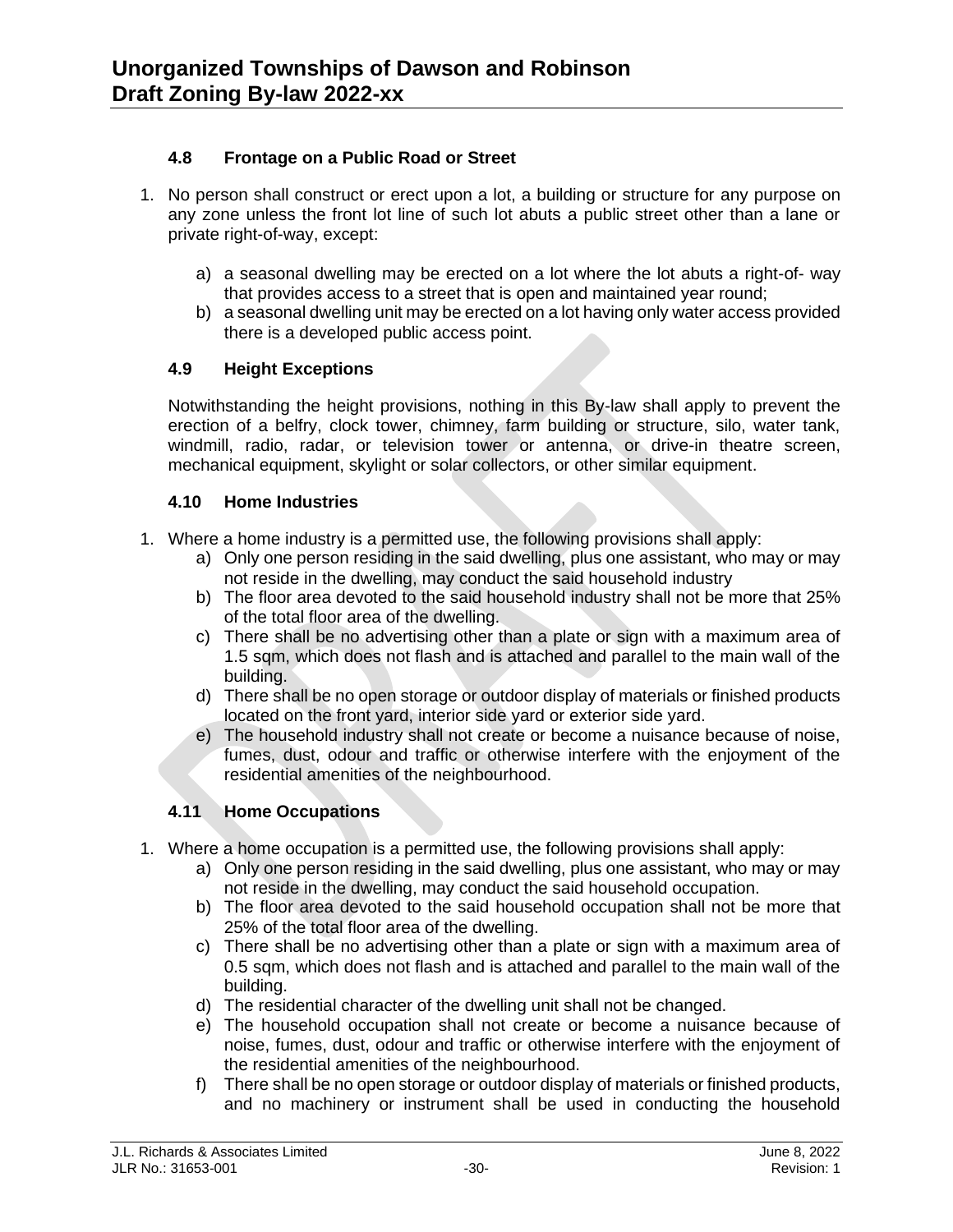occupation that is not normally used in a residence or is not compatible with a residential area.

#### **4.12 Minimum Distance Separation**

Notwithstanding any other yard or setback provision in this By-law to the contrary, no building housing livestock or manure handling facility shall be erected unless it complies with the Minimum Distance Separation (MDS) Formulae as developed by the Ontario Ministry of Agriculture and Rural Affairs, as amended from time to time.

#### **4.13 Mobile Homes**

Mobile homes as defined in this by-law are not permitted in any zone.

#### **4.14 Multiple Uses on One Lot**

Notwithstanding any other provisions of this By-law, where any land, building or structure is used for more than one permitted use, all provisions of this By-law shall be complied with for each use, except in the case of lot area, lot frontage, coverage and minimum yard requirements in which case the most restrictive or stringent requirement shall apply.

#### **4.15 Non-Conforming Uses**

- 1. Nothing in this By-law shall prevent the use of any land, building or structure for any purpose prohibited by this By-law if such land, building or structure was lawfully used for such purpose on the day of the passing of the By-law, so long as it continues to be used for that purpose.
- 2. Nothing in this By-law shall prevent the reconstruction, renovation, repair or strengthening to a safe condition of any building or structure or part of any such building or structure which does not comply with the provisions of this By-law.
- 3. The provisions of this By-law shall not apply to prevent the reconstruction or continued use of any building or structure that is damaged or destroyed, either by voluntary or involuntary means, provided that:
	- a) Such restoration does not increase the height, size or volume or change the use of such building or structure.
- 4. This By-law is not intended to apply to prevent the erection or use for a purpose prohibited by the By-law of any building or structure the plans for which have, prior to the day of passing of the By-law, been approved by the Manitoulin Planning Board, so long as the building or structure, when erected, is used and continues to be used for the purpose for which it was erected.
- 5. A non-conforming use of a lot, building or structure shall not be changed except to a use which is permissible within such zone, or such other uses as may be approved under Section 45 of the *Planning Act, R.S.O. 1990, Chapter P. 13.*
- 6. A non-conforming use shall be considered to be terminated once the use ceases and the property is used for a permitted use.
- 7. Portable shelters, recreational vehicles, mobile home sites and portable storage containers are not subject to the provisions of legal non-conforming uses.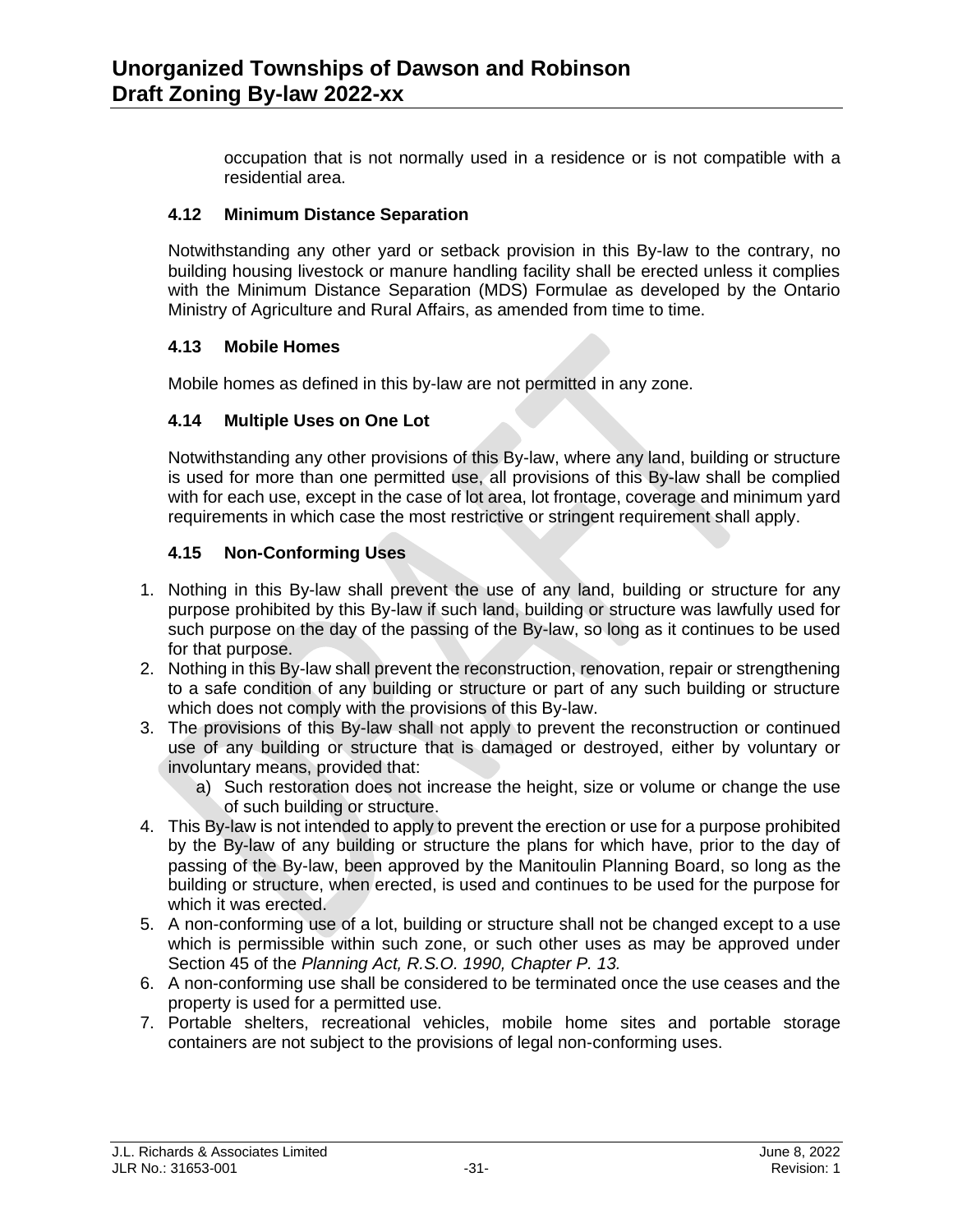#### **4.16 Non-Complying Uses**

- 1. Where a legal non-complying building or structure is damaged, destroyed or demolished, the building or structure may be reconstructed within its original location provided that:
	- a) The situation of non-compliance is not further increased; and
	- b) All other provisions of the By-law are complied with.

Efforts should be made to have the rebuilding of buildings or structures comply with all applicable setbacks and yard provisions of the applicable zones.

2. A legal non-complying building or structure may be enlarged or extended provided the situation of non-compliance is not further increased and it complies with all other provisions of the By-law.

#### **4.17 Properties with More than One Zone**

Where a lot is divided into more than one zone, each such portion of said lot shall be considered separately for the purposes of determining zone provisions such as lot area, lot frontage, required front yard, required side and rear yards and each such portion shall conform to the provisions of the appropriate zone, but no lot shall have more than one dwelling unit on the whole except as specifically provided in this By-law.

#### **4.18 Public Uses Permitted**

- 1. The provisions of this By-law shall not apply to the use of any land or to the erection or use of any building or structure for the purpose of public utility or service by any Public Authority, or Ministry of the Government of Ontario or Canada, including the Hydro One and Ontario Power Generation, or any telephone, telegraph, broadband or cellular or gas company, provided that where such land, building or structure is located in any zone:
	- a) no goods, material or equipment shall be stored in the open except as permitted in such zone;
	- b) the lot coverage and yard requirements described for such zones shall be complied with;
	- c) parking and loading requirements as contained in this By-law shall be complied with.
- 2. Nothing in this By-law shall prevent, in any zone, the installation of a watermain, sanitary sewer, storm sewer, gas main, pipeline or overhead or underground hydro and telephone line provided that the location of such pipe or line has been approved by the appropriate authority.

#### **4.19 Short Term Rentals**

- 1. Where short term rentals are permitted in all or part of a residential building, the following provisions apply:
	- a) Such residential building shall be able to be occupied year-round;
	- b) Parking shall be provided in accordance with Section 7;
	- c) The short-term rental use does not change the character of the residential dwelling, nor become a nuisance to the area in terms of parking, noise, or other factors; and
	- d) Such short-term rental is approved by the Planning Board.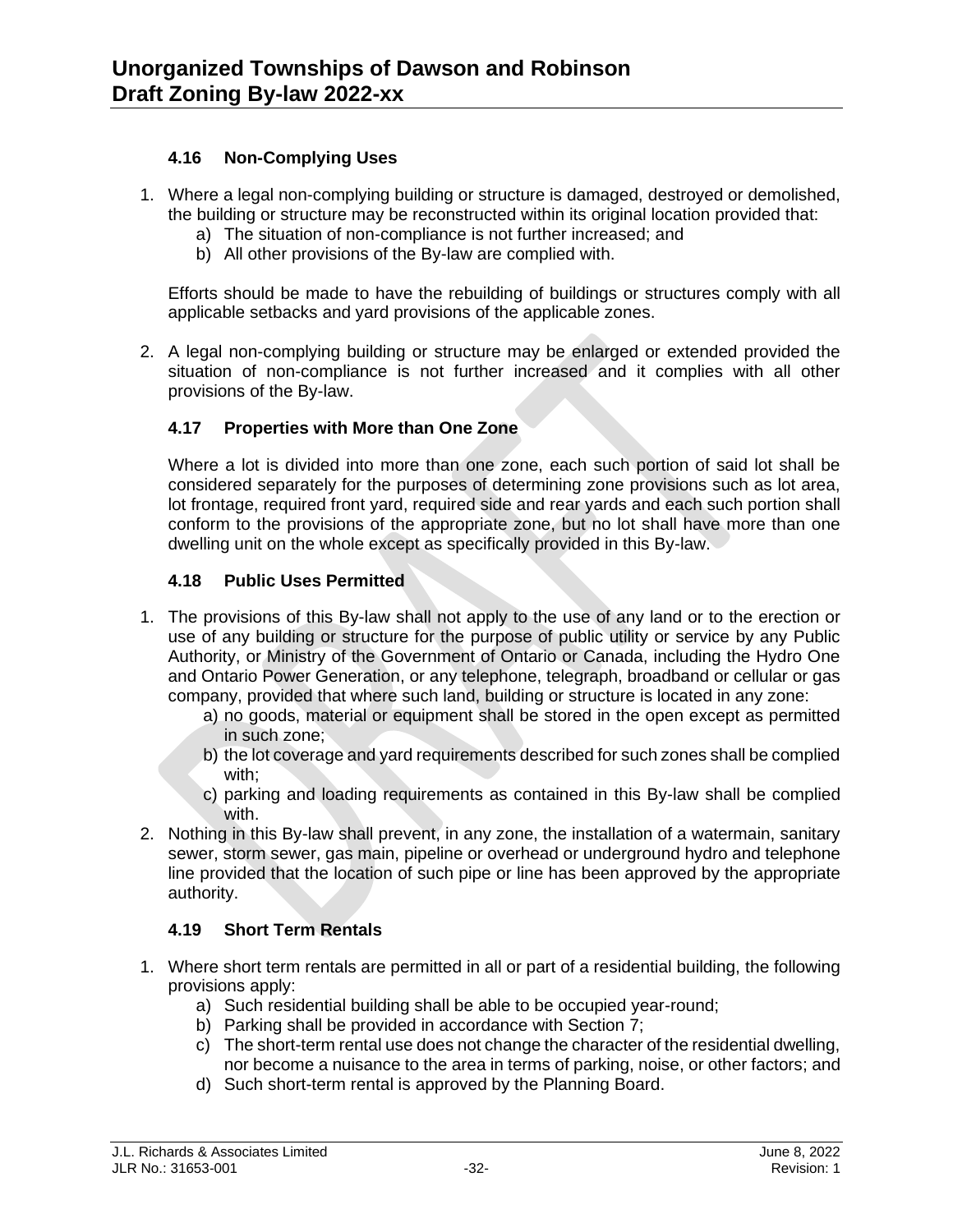#### **4.20 Special Uses Permitted**

- 1. The following uses are permitted in all Zones within the Unincorporated Townships od Dawson and Robinson:
	- a) Temporary camps used in the construction of public works but only for so long as it is necessary for such works as may be constructed adjacent to the camp and only until such time as the work is completed, or abandoned, or
	- b) A tool shed, scaffold or other building or structure incidental to construction on the premises where it is situated and only as long as it is necessary for the work in progress and until the work is completed or abandoned.

"Abandoned" in this section shall mean the failure to proceed expeditiously with the construction of a work, specifically abeyance of construction for six (6) months.

#### **4.21 Uses Prohibited**

- 1. No land, building or structure shall be used for such purpose as is likely to create a public nuisance or danger to health or danger from fire or explosion, except in accordance with the provisions of or regulations under *The Gasoline Handling Act.*
- 2. No use shall be permitted which from its nature or the materials used therein is declared by the Local Board of Health to be a noxious trade, business or manufacture under *The Public Health Act, R.S.O. 1970* as amended, or regulations thereunder.

#### **4.22 Planting Strip**

- 1. A planting strip/vegetative buffer or a fence shall be provided on or near any property line where a commercial or industrial property abuts upon a residential property or zone. The vegetative buffer/planting strip or fence shall be provided in accordance with the following regulations:
	- a) Such planting strips shall be contained within the zone for which it is a requirement and shall run the entire length of the property line or lines separating it from the abutting residential zone except in a corner visibility triangle.
	- b) Such planting strips shall consist of a continuous unpierced planting or suitable trees or shrubs which shall be healthy plants of a type suitable to soil and atmospheric conditions of the area and shall be maintained at an ultimate height of not less than 1.5 m.
	- c) Such planting strips shall have a width throughout of not less than 1 m.
	- d) Such planting strips shall be planted and maintained by the owner or owners of the land on which the planting strips are located.
	- e) Such planting strips shall be planted within one calendar year from the date of occupation of the industrial establishment or as otherwise provided by site plan control.

#### **4.23 Waste Disposal Zone Setbacks**

1. Residential dwellings are prohibited within 500 m of any waste disposal facility.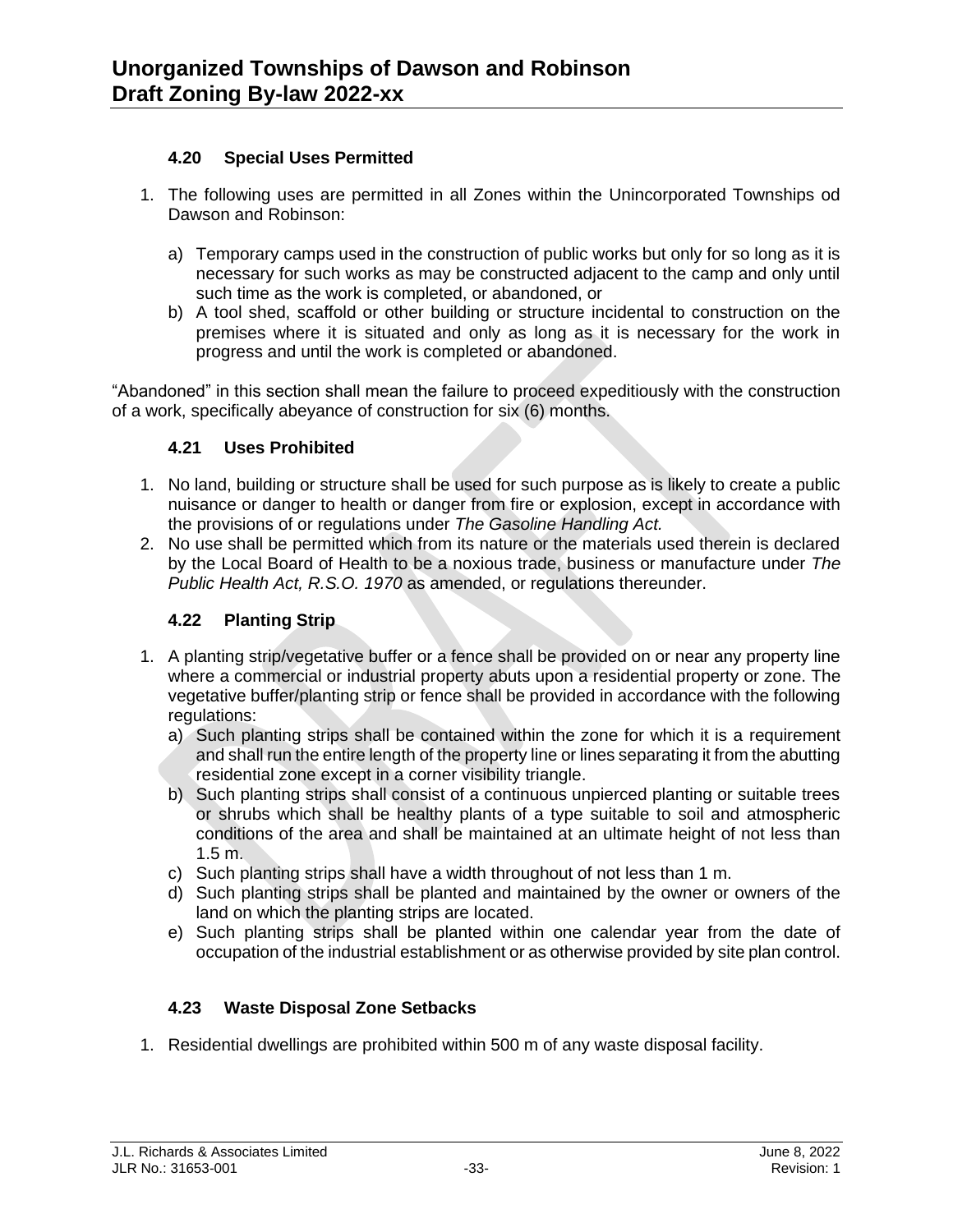#### **4.24 Waterfront Setbacks and Vegetative Buffer**

- 1. Setbacks from Lake Huron
	- a) No person shall erect any habitable building or structure in any zone abutting Lake Huron below 178.3 m Canadian Geodetic Datum unless:
		- i. The building or structure is located at least 61 m from the shoreline; and
		- ii. The building or structure is flood-proofed to 179.6 m Canadian Geodetic Datum.
- 2. Setbacks from Inland Lakes
	- a) That any lot abutting a waterbody establish a 20 m setback for dwellings and septic systems from the shoreline.
- 3. Shoreline Vegetative Buffer
	- a) The marine shore road allowance around all waterbodies extends 20 m from the shoreline. The marine shore road allowance, and the required front yard setback is to remain vegetated, and will be considered the shoreline vegetative buffer.
	- b) A maximum of 25% of the shoreline vegetative buffer, to a maximum width of 15 m may be cleared.
	- c) Restoration of the natural vegetation and shoreline characteristics may be required as a condition of development or redevelopment.

#### **4.25 Yard and Setback Encroachments Permitted**

Except for accessory buildings, structures or uses, every part of any yard required by this By-law shall be open and unobstructed by any structure from the ground to the sky provided however air conditioners, awnings, balconies, belt courses, canopies, chimneys, deck located at 0.6 m or above, eaves, exterior staircases, fire escapes, gate (guard) house, generators, gutters, pilasters, porches not exceeding 1.8 m in height, sills, window bays shall be permitted to project 1.5 m into required yards.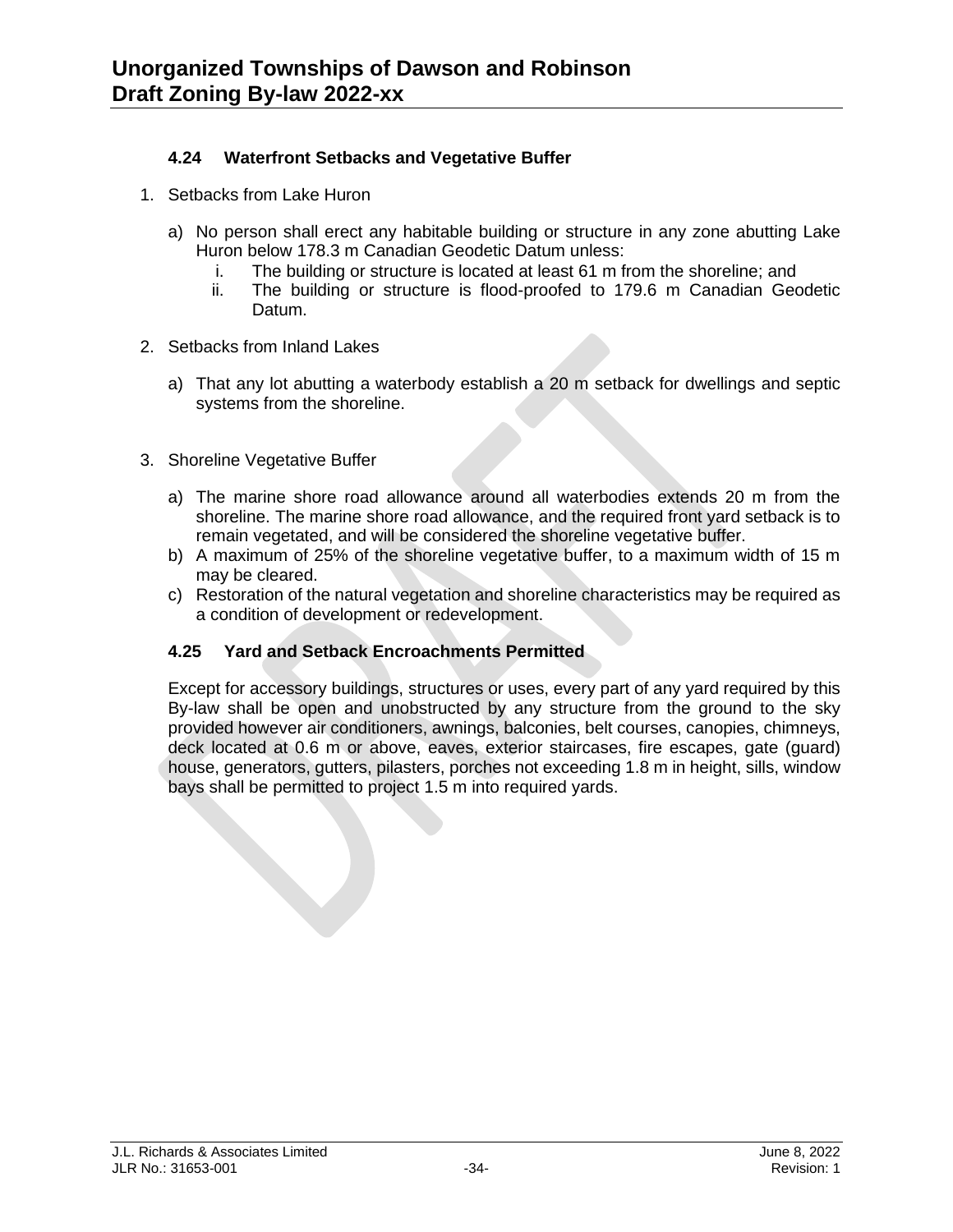## **5.0 Parking**

#### **5.1 Parking Space Requirements**

1. The owner of every building or structure erected or used for any of the purposes hereinafter set forth shall provide and maintain for the sole use of the owner, occupant or other persons entering upon or making use of the said premises from time to time, parking spaces and areas as follows:

| <b>Land Use</b> | <b>Use of Land</b>                                                                                                                                                                                                                                                                                | Required<br><b>Number</b><br>of<br><b>Parking Spaces</b>                                                             |
|-----------------|---------------------------------------------------------------------------------------------------------------------------------------------------------------------------------------------------------------------------------------------------------------------------------------------------|----------------------------------------------------------------------------------------------------------------------|
| Residential     | Additional Residential Unit,<br><b>Garden Suite</b>                                                                                                                                                                                                                                               | 1 space per dwelling unit                                                                                            |
|                 | Bed and Breakfast                                                                                                                                                                                                                                                                                 | 1 space per dwelling unit, 1<br>space per guest room                                                                 |
|                 | <b>Boarding House</b>                                                                                                                                                                                                                                                                             | 1 space for each two dwellers;<br>1 space for a residing owner                                                       |
|                 | <b>Group Home</b>                                                                                                                                                                                                                                                                                 | 1.25 spaces per dwelling unit                                                                                        |
|                 | <b>Nursing Home</b>                                                                                                                                                                                                                                                                               | 0.5 spaces for each dwelling<br>unit plus 1 space per 93 sqm<br>gross<br>floor<br>of<br>area<br>for<br>employees     |
|                 | <b>Short-Term Rentals</b>                                                                                                                                                                                                                                                                         | 1 space per rental bed/unit                                                                                          |
|                 | Single Detached, Semi-<br>Detached, Duplex, Seasonal                                                                                                                                                                                                                                              | 1 space per dwelling unit                                                                                            |
|                 | Rowhouse, Apartment,<br><b>Multiple</b>                                                                                                                                                                                                                                                           | 1 space per dwelling unit                                                                                            |
| Commercial      | Automobile Service Station,<br><b>Business or Professional</b><br>Office, Confectionary and<br>Variety Shop, Farm<br>Implement Dealer, Motor<br>Vehicle Sales Area, Personal<br>Service Shop, Recreational<br><b>Sales Area and Service</b><br>Establishment, Repair Shop,<br><b>Retail Store</b> | 1 space per 30 sqm of gross<br>floor area                                                                            |
|                 | Clinic, Club, Financial<br>Establishment, Funeral<br>Home, Laundromat                                                                                                                                                                                                                             | 1 space per 20 sqm of gross<br>floor area                                                                            |
|                 | Hotel, Motel, Tourist<br>Establishment                                                                                                                                                                                                                                                            | 1 space for per guest room<br>plus 1 space for each 10 sqm<br>of floor area of the building<br>devoted to public use |
|                 | Marina                                                                                                                                                                                                                                                                                            | 1 space per boar mooring and<br>2 spaces per boat launching<br>ramp, plus any required for                           |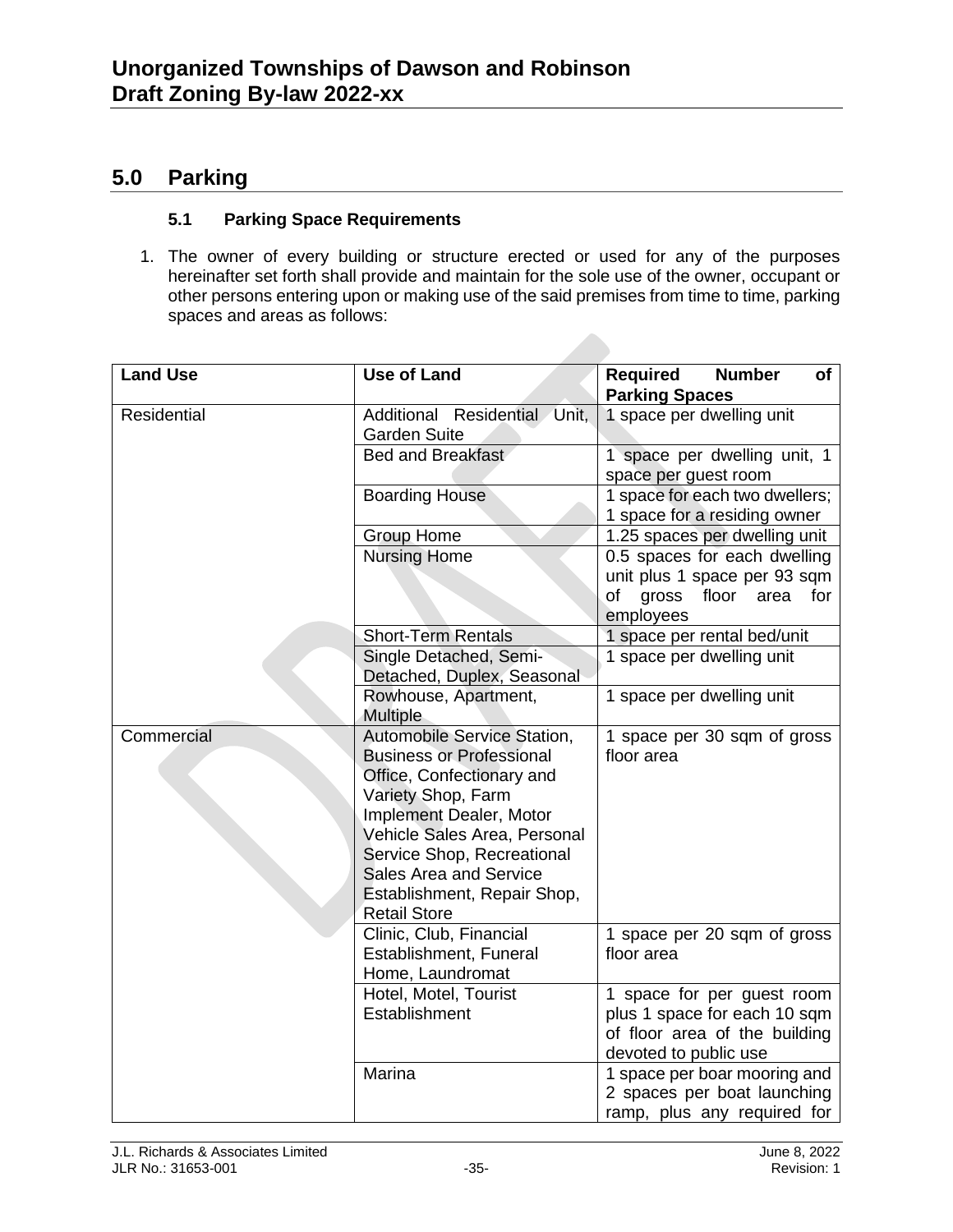|                                              |                                                                                                                                                                                              | accessory uses other than<br>boat storage areas or boat<br>storage sheds                                                                             |
|----------------------------------------------|----------------------------------------------------------------------------------------------------------------------------------------------------------------------------------------------|------------------------------------------------------------------------------------------------------------------------------------------------------|
| Institutional                                | Place of Worship                                                                                                                                                                             | 1 space per 5 seats or 3 m of<br>bench space OR 1 space per<br>20 sqm of gross floor area<br>devoted<br>public<br>to<br>use,<br>whichever is greater |
|                                              | Clinic, Funeral Home                                                                                                                                                                         | 1 space for each 23 sqm of<br>net floor area, plus 1 space for<br>each funeral vehicle and/or<br>ambulance                                           |
|                                              | Club                                                                                                                                                                                         | 1 space per 20 sqm of gross<br>floor area                                                                                                            |
|                                              | <b>Educational Institution</b>                                                                                                                                                               | 1 space per 100 sqm of gross<br>floor area                                                                                                           |
|                                              | <b>Emergency Vehicle Dispatch</b><br>Center                                                                                                                                                  | 1 space per 30 sqm of gross<br>floor area                                                                                                            |
|                                              | Hospital, Nursing Home                                                                                                                                                                       | 1 space for each 2 beds or<br>37 sqm of gross floor area,<br>whichever is greater                                                                    |
|                                              | Place of Assembly, Place of<br>Entertainment                                                                                                                                                 | 1 space for every 5 seats or 3<br>m of bench space and, where<br>there are no fixed seats, 1<br>space for each 9.5 sqm of<br>gross floor area        |
| <b>Industrial</b>                            | <b>Building Supply Outlet, Bulk</b><br><b>Fuel Storage, Contractors</b><br>Yard, Motor Vehicle Repair<br>Shop, Fabricating Shop,<br>Processing Establishment,<br>Manufacturing, Welding Shop | 1 space for each 100 sqm of<br>gross floor area                                                                                                      |
|                                              | <b>Cannabis Processing Facility</b>                                                                                                                                                          | 1 space per 90 sqm of gross<br>floor area plus 1 space per 30<br>sqm of gross floor area of an<br>accessory office.                                  |
| Any other use not specified on<br>this table |                                                                                                                                                                                              | 1 space per 20 sqm of gross<br>floor area                                                                                                            |

- 2. If the calculation of the required parking spaces results in a fraction, the required parking spaces shall be the next higher whole number.
- 3. Where any land or building accommodates more than one use, the total parking space requirement for such land or building shall be the aggregate sum of the requirements for each individual use.
- 4. Any parking spaces required to be provided by this By-law shall be exclusive of the parking spaces used or intended to be used for the storage or parking of motor vehicles or major recreational vehicles for sale or rental.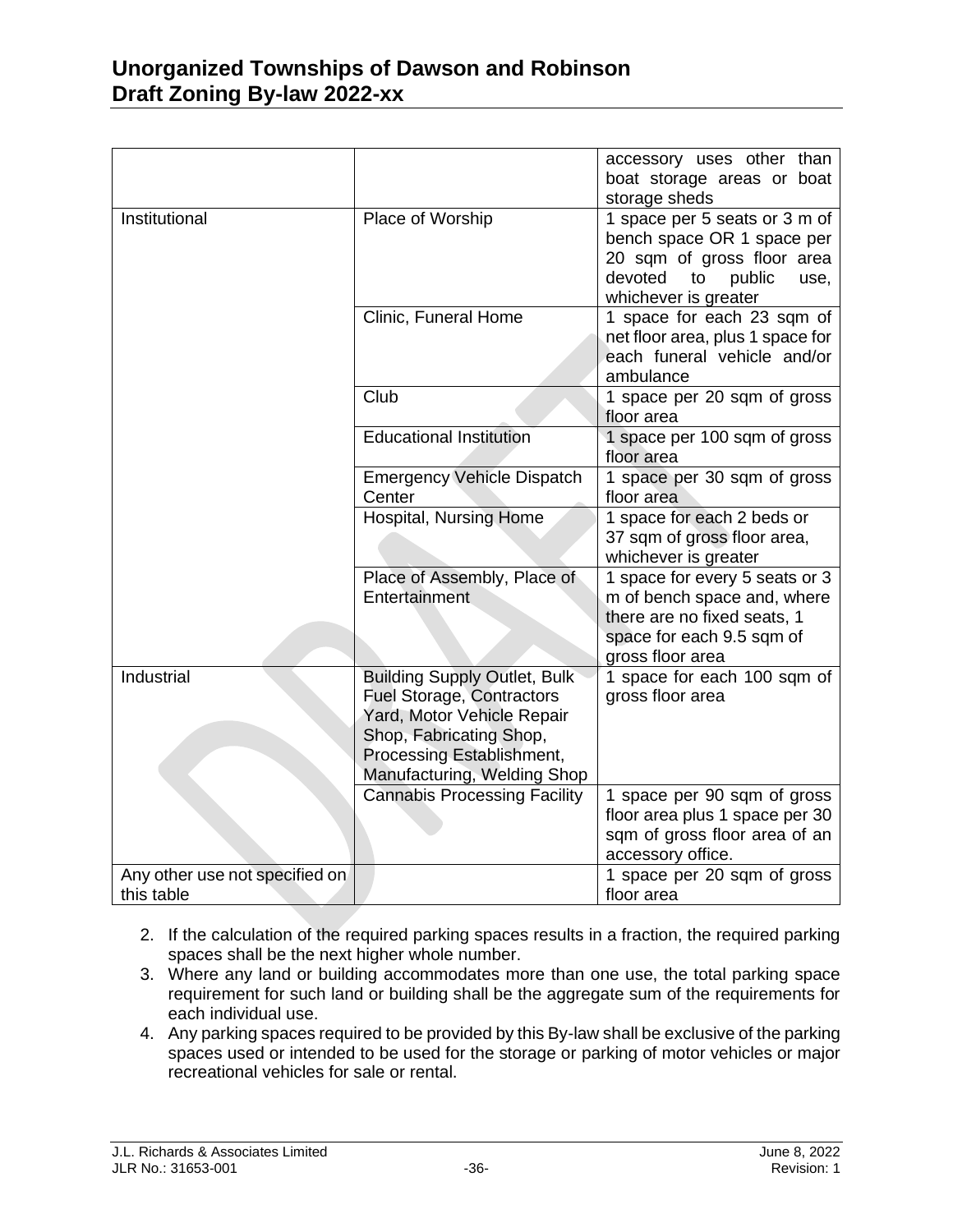- 5. Where off-street parking spaces are required to be provided for the use of visitors, such parking spaces shall be clearly defined or identified as being reserved for the exclusive use of such visitors.
- 6. No portion of any access driveway shall be located closer than 9.0 m to the intersections of two street lines or their projections
- 7. Required parking shall be provided on the same lot as the use it is allocated for

#### **5.2 Size of Parking Space**

- 1. Each automobile parking space shall have a minimum area of 18 sqm exclusive of any aisles or ingress or egress lanes
- 2. The aisle giving access to such parking spaces shall have a minimum width of 6.0 m.

#### **5.3 Accessible Parking**

- 1. Provisions of accessible parking spaces shall be compliant with the *Ontario Integrated Accessibility Standards Regulation 191/11* or its successors.
- 2. In the case of multiple residential (i.e., apartment dwellings), Commercial, Industrial and Institutional uses, accessible parking spaces shall be provided in accordance with the following table: **College Street**

| <b>Total Parking</b><br><b>Spaces Required</b> | <b>Accessible Spaces Required (minimum)</b> |        |        |
|------------------------------------------------|---------------------------------------------|--------|--------|
|                                                | Total                                       | Type A | Type B |
| Up to $37$                                     |                                             |        |        |
| 38-62                                          | 2                                           |        |        |
| 63-86                                          | 3                                           |        | 2      |
| 87-133                                         | 4                                           | 2      | 2      |
| 134-166                                        | 5                                           | 2      | 3      |
| 167-200                                        | 6                                           | 3      | 3      |
| Each additional 50<br>spaces thereof           | additional space                            |        |        |

- a) Where an even number of accessible parking spaces are provided, an equal number of parking spaces that meet the requirements of a Type A parking space and a Type B parking space must be provided.
- b) Where an odd number of accessible parking spaces are provided, the number of parking spaces must be divided equally between parking spaces that meet the requirements of a Type A parking space and a Type B parking space, but the additional parking space, the off-numbered space, may be a Type B parking space.
- c) Accessible parking spaces shall be of the following two types:
	- i. Type A: minimum width of 3.4 m
	- ii. Type B minimum width of 2.4 m
- d) An access aisle may be shared by two accessible parking spaces and must have a minimum width of 1.5 m.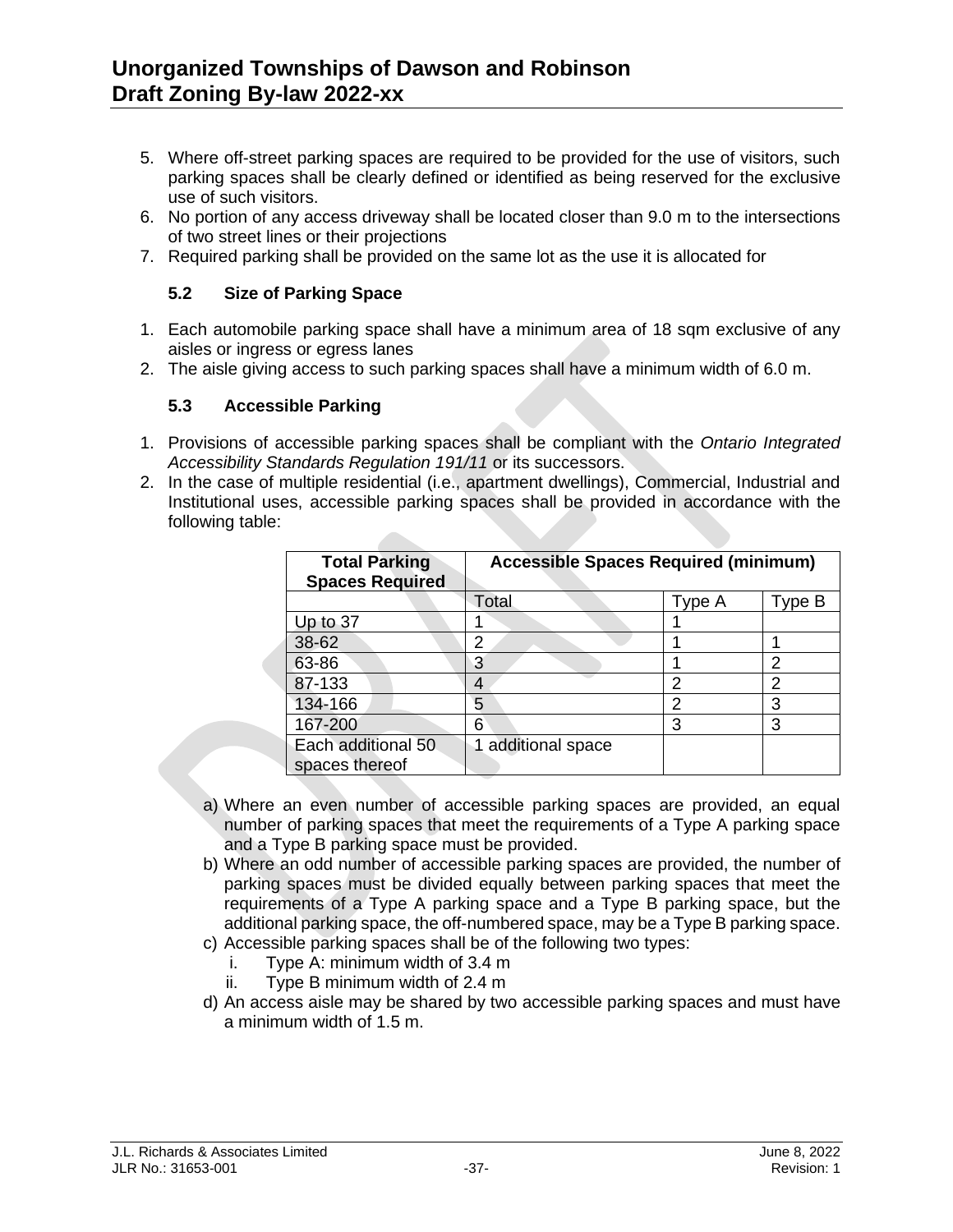

**Figure 2: Accessible parking spaces and access aisle**

#### **5.4 Drive Through**

The entrance for a drive through function must provide for the progressive movement of cars and shall be sufficient to accommodate stacking for not less than 10 cars on said lot, starting at the last window, and that the drive through function does not inhibit the use of the necessary required parking spaces. Stacking spaces for drive through or drive-in uses may not be counted as required off-street parking spaces.

## **5.5 Off-Street Loading**

- 1. No commercial or industrial building to which, or from which, regular deliveries are made, shall be used or erected unless off-street spaces for the standing, loading or unloading of motor vehicles are provided in conformity with the following regulations:
	- a) Off-street loading spaces shall be so arranged, and of such a size as to avoid interference with the use of public streets and lanes;
	- b) Each off-street loading space shall have a minimum dimension of 3.5 m by 12.0 m, with a height clearance of 4.0 m;
	- c) Access to loading spaces shall be by means of a driveway at least 3.5 m wide for one way traffic and 6.0 m wide for two way traffic and located within the lot on which the loading spaces are located;
	- d) Every loading space shall be located contiguous to the building, but shall not occupy any portion of any required front yard, or be located as to occupy any required parking space, or circulation or maneuvering area;
	- e) The number of off-street loading spaces shall be provided in conformance with the following schedule:

| <b>Gross Floor Area of Building</b> | <b>Required Number of Loading</b><br>spaces |
|-------------------------------------|---------------------------------------------|
| 140.0 sqm or less   None            |                                             |
| 140.0 sqm to 1,855 sqm   1          |                                             |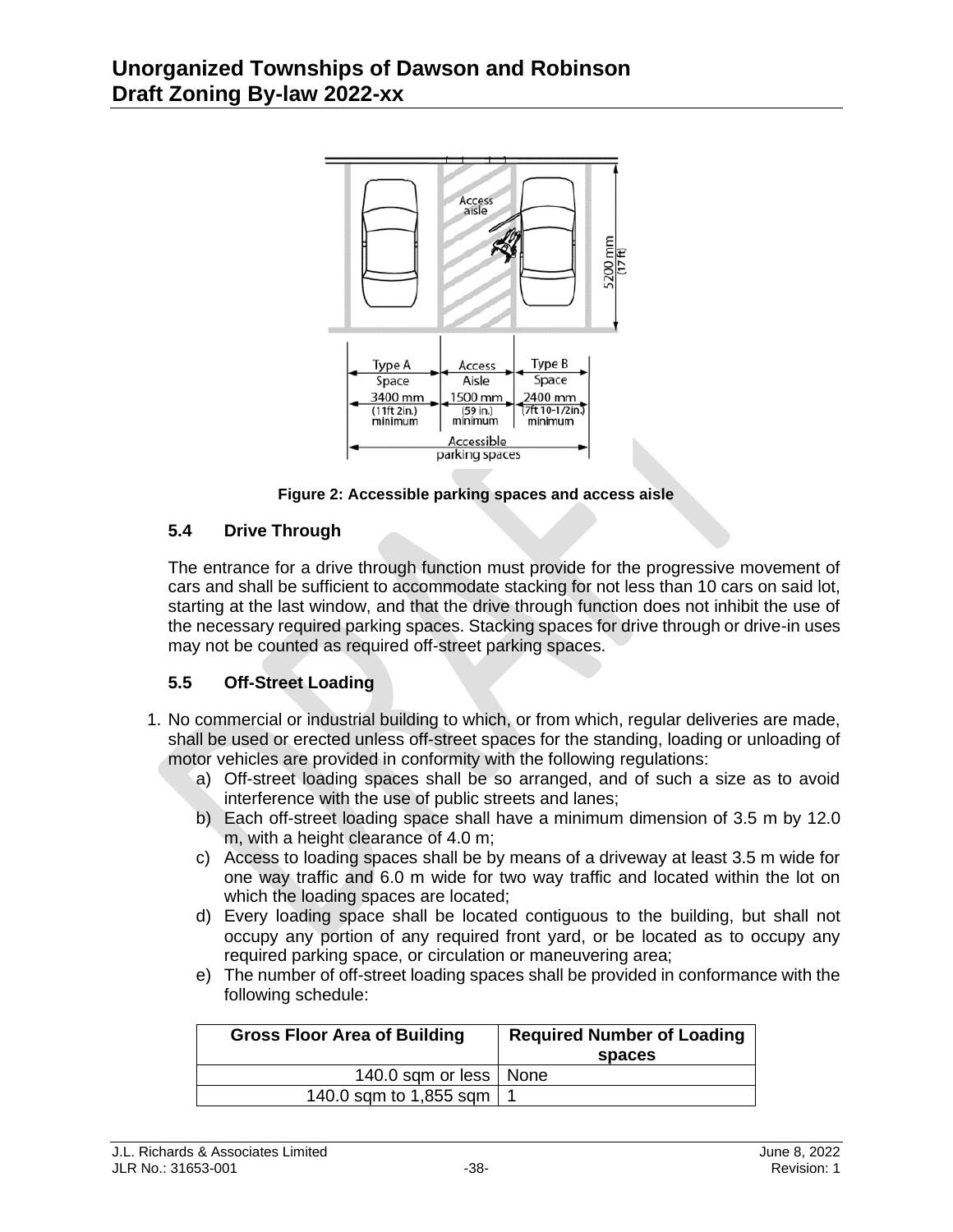| 1,856 sqm to 4,645 sqm $\vert$ 2                           |  |
|------------------------------------------------------------|--|
| 4,646 sqm to 9,290 sqm 3                                   |  |
| For each additional 7,000 sqm   1 additional loading space |  |

- f) Where there are two or more uses located on the same lot, the loading space requirements shall be the sum of the requirements for each use.
- g) The loading space requirements shall not apply to any building or structure in existence at the date of passing this By-law so long as the floor area, as it existed at such date, is not increased. If an addition is made to the building or structure which increases the floor area, then additional loading space shall be provided as required in Section 7.8.1 (e)
- h) Each loading space and driveway connecting a loading space with a street shall be maintained with a stable surface which is treated so as to prevent the raising of dust or loose particles. Before being used, such loading spaces and driveways shall be constructed of crushed stone, gravel, asphalt paving, concrete, paver stones, or similar materials and be provided with adequate drainage.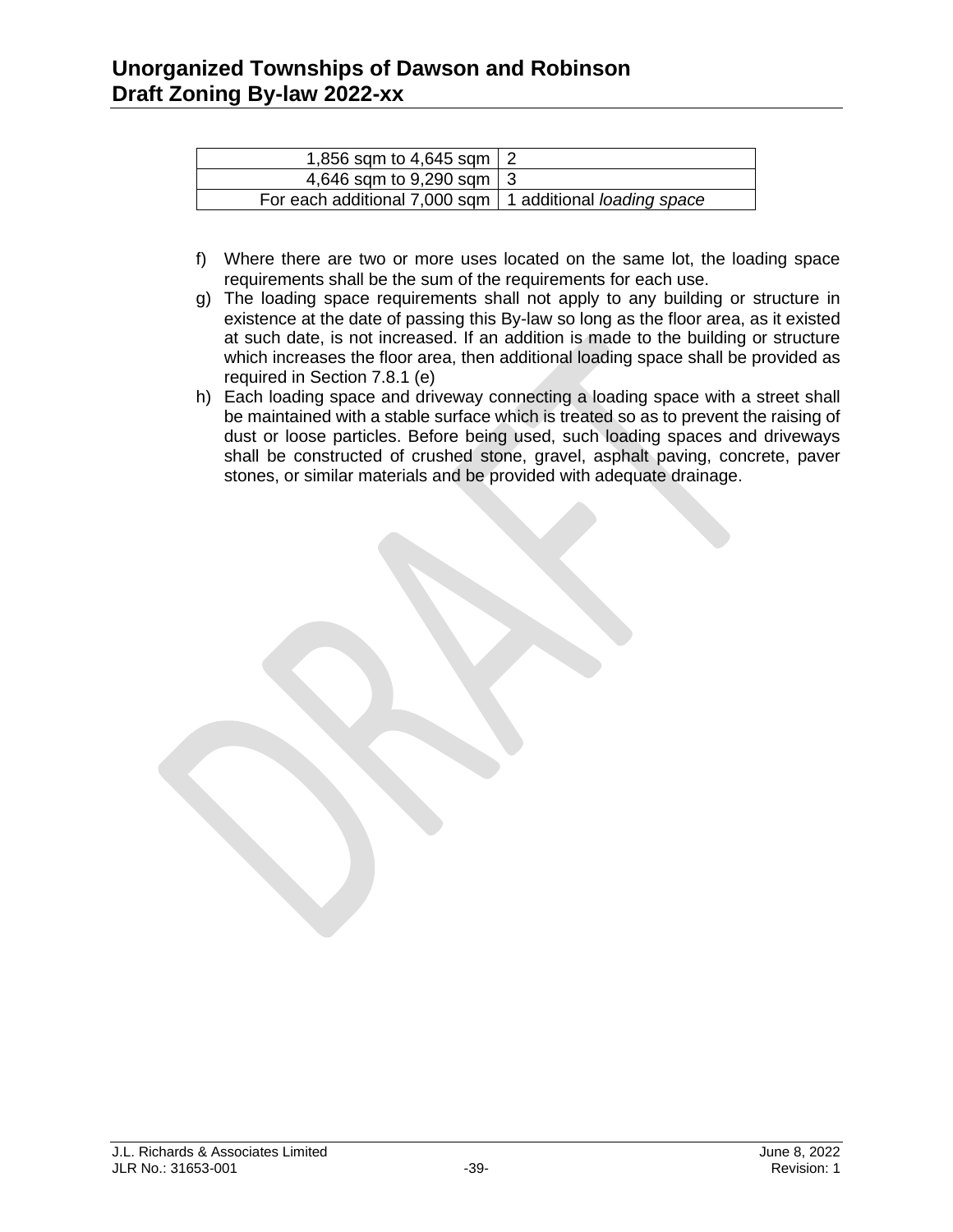## **6.0 Shoreline Residential (SR) Zone**

#### **6.1 Permitted Uses**

Bed and Breakfast Establishment within a single detached dwelling Guest Cabin, accessory to a seasonal dwelling Home Occupation Seasonal Dwelling Single Detached Dwelling that are erected on land to which a consent has been granted under S. 53 of the Planning Act Playground Public Beach Public Park

#### **6.2 Zone Provisions**

| <b>Use</b>                    | <b>Provision</b>             | <b>Required</b>  |
|-------------------------------|------------------------------|------------------|
| Principal Buildings and       | Lot Area (min)               | 4,046 sqm        |
| Structures located within 305 | Lot Frontage (min)           | 46 m             |
| m of a lake or river          | Front Yard (min)             | 7.5 <sub>m</sub> |
|                               | Rear Yard (min)              | 7.5 <sub>m</sub> |
|                               | Interior Side Yard (min)     | 7.5 <sub>m</sub> |
|                               | Exterior Side Yard (min)     | 7.5 <sub>m</sub> |
|                               | Lot Coverage (max)           | 15%              |
|                               | <b>Building Height (max)</b> | 9 <sub>m</sub>   |
|                               | Ground Floor Area (Min)      | 55 sqm           |

#### **6.3 Additional Zone Provisions**

Reserved.

## **6.4 Special Exception Zones**

| <b>SECTION / ZONE</b> | <b>AMENDING</b><br><b>BY-LAW</b><br><b>LOCATION</b>                   | <b>PERMITTED USES</b>                                                                                      | <b>SPECIAL PROVISIONS</b>       |
|-----------------------|-----------------------------------------------------------------------|------------------------------------------------------------------------------------------------------------|---------------------------------|
| 6.4.1 SR-1            | 03-03; Dawson<br>By-law<br>Twp, Lot 22, Con X                         |                                                                                                            | Front yard (minimum): 3.66<br>m |
| 6.4.2 SR-2            | By-law 04-02; Robinson<br>Twp, Lot 24, Con X                          |                                                                                                            | Guest cabins (maximum): 2       |
| $6.4.3$ SR-3          | 05-08; Robinson<br>By-law<br>Twp, Lot 5, Con I; Pt 26,<br><b>RR38</b> | A travel trailer accessory<br>to the seasonal dwelling<br>is permitted to be used as<br>a storage building |                                 |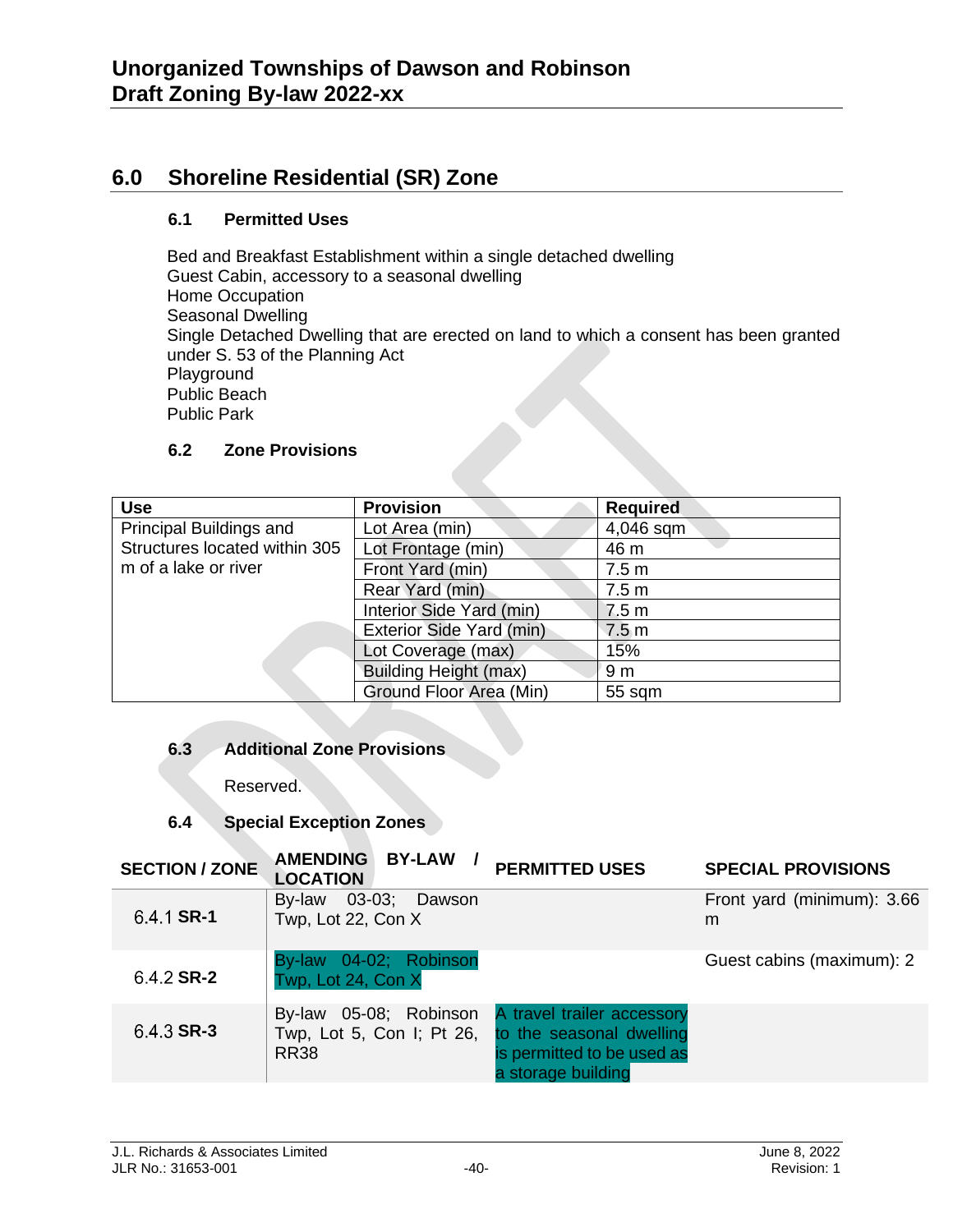| <b>SECTION / ZONE</b> | AMENDING BY-LAW /<br><b>LOCATION</b>                                                                                                      | <b>PERMITTED USES</b> | <b>SPECIAL PROVISIONS</b>                                                                                                                 |
|-----------------------|-------------------------------------------------------------------------------------------------------------------------------------------|-----------------------|-------------------------------------------------------------------------------------------------------------------------------------------|
| 6.4.4 SR-4            | By-law 08-01; Robinson<br>Twp, Lot 6,7, Con I; Pt 18,<br><b>RR 33</b>                                                                     |                       | A guest cabin and sauna are<br>permitted to be located<br>within the front yard having<br>less than the minimum set<br>back requirements. |
| 6.4.5 SR-5            | By-law 07-05; Robinson<br>Twp, Lot 6,7, Con I; Pt 18,<br><b>RR 33</b>                                                                     |                       | Front yard (minimum): 3.8 m                                                                                                               |
| 6.4.6 SR-6            | By-law 08-06; Robinson<br>Twp, Lot 4,5, Con I; RR 38                                                                                      |                       | An accessory building is<br>permitted in the front yard                                                                                   |
| 6.4.7 SR-7            | Multiple locations<br>By-law 09-02; Robinson<br>Twp, Lot 4,5, Con I; RR 38<br>By-law 10-02; Robinson<br>Twp, Lot 2, Con I; RR 23,<br>Pt 7 |                       | Minimum dwelling unit size:<br>55 sqm                                                                                                     |
| 6.4.8 SR-8            | By-law 2015-01; Robinson<br>Twp, Lot 2, Con I; Pt 1, RR<br>23                                                                             |                       | Minimum dwelling unit size:<br>55 sqm                                                                                                     |
| 6.4.9 SR-9            | 2018-002;<br>By-law<br>Robinson Twp, Lot 26, Con<br>X                                                                                     |                       | cabin<br>Guest<br>size<br>(maximum): 117 sqm                                                                                              |
| 6.4.10 SR-10          | By-law<br>2020-001;<br>Robinson Twp, Lot 8, Con<br>I; Part 71, RR39                                                                       |                       | Front yard (minimum): 53 m                                                                                                                |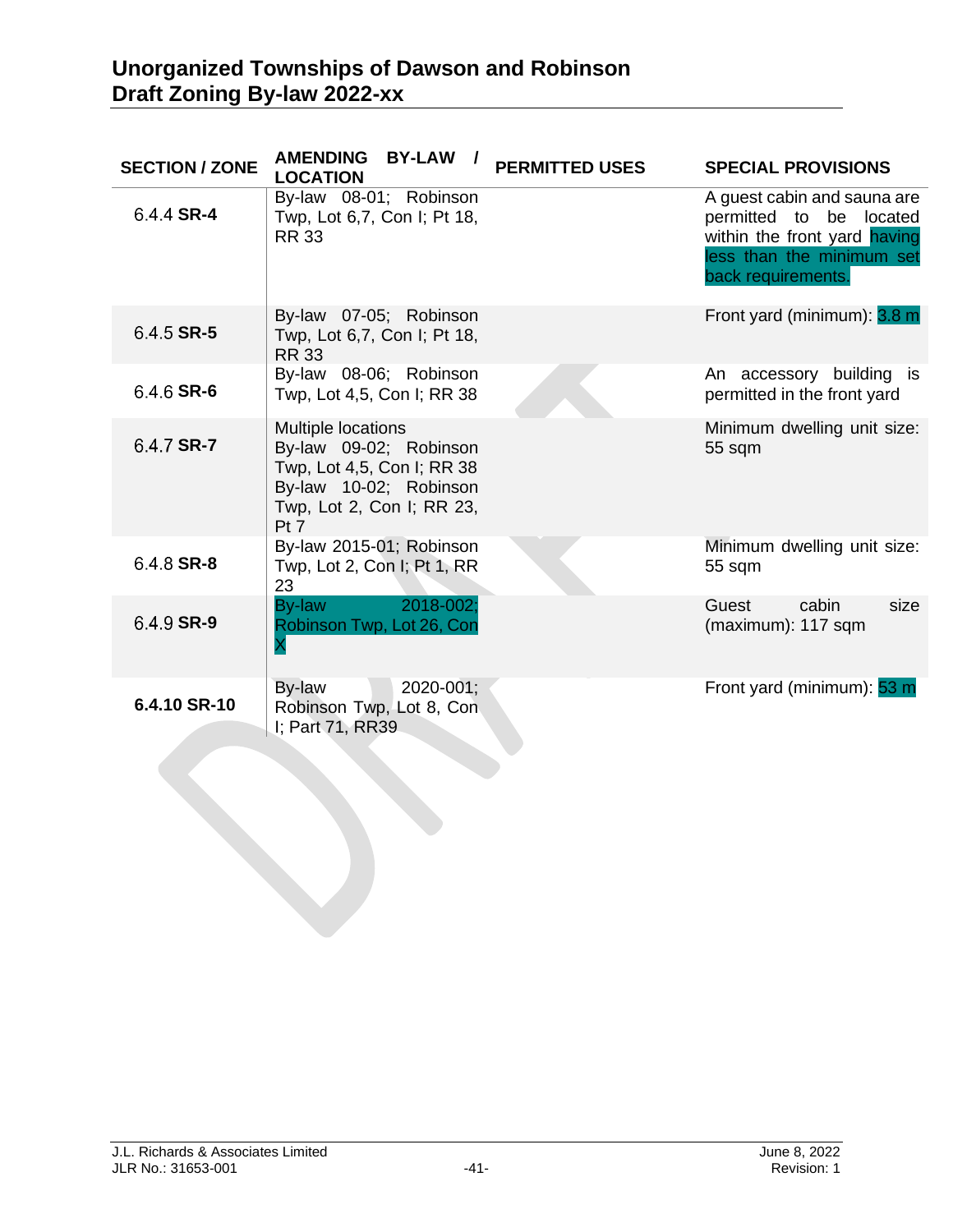## **7.0 Hamlet (H)**

#### **7.1 Permitted Uses**

- **Residential**
- Additional Residential Unit Apartment Dwelling Bed and Breakfast Establishment Boarding House Converted Dwelling Duplex Dwelling Group Home Home Occupation Seasonal Dwelling Semi-Detached Dwelling Single Detached Dwelling

**Commercial** Automobile Service Station Business or Professional Office Clinic Club Eating Establishment Farm Implement Dealer Financial Establishment Funeral Home Hotel

Marina Motel Motor Vehicle Sales Area Personal Service Shop Place of Entertainment Recreational Vehicle Sales and Service Establishments Service of Repair Shops Retail Store **Tavern** 

**Institutional Cemetery** Place of Worship Community Centre Educational Institution Emergency Vehicle Dispatch Center Hospital Nursing Home Place pf Assembly Playground **Park** 

## **7.2 Zone Provisions**

| <b>Use</b>         | <b>Provision</b>             | <b>Required</b>  |
|--------------------|------------------------------|------------------|
| <b>Residential</b> | Lot Area (min) for lots      | 460 sqm          |
|                    | serviced by municipal water  |                  |
|                    | and sewer services           |                  |
|                    | Lot Area (min) for lots      | 930 sqm          |
|                    | serviced by municipal water  |                  |
|                    | and private sewage treatment |                  |
|                    | systems                      |                  |
|                    | Lot Frontage (min) for lots  | 15 <sub>m</sub>  |
|                    | serviced by municipal water  |                  |
|                    | and sewer systems            |                  |
|                    | Lot Frontage (min) for lots  | 23 <sub>m</sub>  |
|                    | serviced by municipal water  |                  |
|                    | and private sewage treatment |                  |
|                    | systems                      |                  |
|                    | Front Yard (min)             | 0.5 <sub>m</sub> |
|                    | Rear Yard (min)              | 0.5 <sub>m</sub> |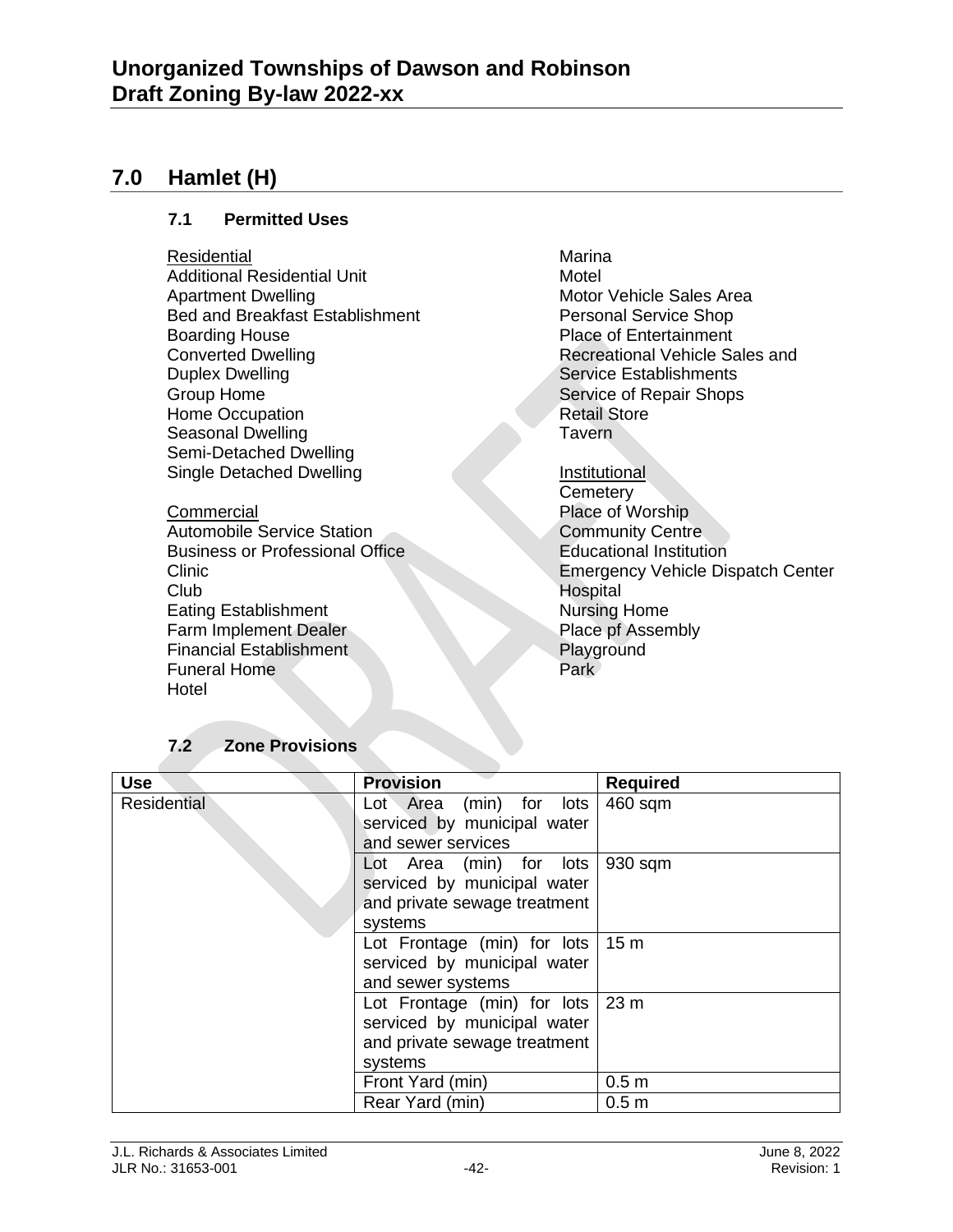|               | Interior Side Yard (min)               | $0.5$ m $(1)$    |
|---------------|----------------------------------------|------------------|
|               | Exterior Side Yard (min)               | 0.5 <sub>m</sub> |
|               | Lot Coverage (max)                     | 35%              |
|               | <b>Building Height (max)</b>           | 9 <sub>m</sub>   |
|               | Ground Floor Area as a % of            | 25%              |
|               | lot area (max)                         |                  |
| Commercial    | Area<br>(min)<br>for<br>lots<br>Lot    | 460 sqm          |
|               | serviced by municipal water            |                  |
|               | and sewer services                     |                  |
|               | Lot Area (min) for<br>lots             | 930 sqm          |
|               | serviced by municipal water            |                  |
|               | and private sewage treatment           |                  |
|               | systems                                |                  |
|               | Lot Frontage (min) for lots            | 15 <sub>m</sub>  |
|               | serviced by municipal water            |                  |
|               | and sewer systems                      |                  |
|               | Lot Frontage (min) for lots            | 23 <sub>m</sub>  |
|               | serviced by municipal water            |                  |
|               | and private sewage treatment           |                  |
|               | systems                                |                  |
|               | Front Yard (min)                       | 0.5 <sub>m</sub> |
|               | Rear Yard (min)                        | 0.5 <sub>m</sub> |
|               | Interior Side Yard (min)               | 0.5 <sub>m</sub> |
|               | Exterior Side Yard (min)               | 0.5 <sub>m</sub> |
|               | Lot Coverage (max)                     | 50%              |
|               | <b>Building Height (max)</b>           | 12 <sub>m</sub>  |
|               | Ground Floor Area as a % of            | 50%              |
|               | lot area (max)                         |                  |
| Institutional | $(min)$ for<br>Lot Area<br>lots        | 460 sqm          |
|               | serviced by municipal water            |                  |
|               | and sewer services                     |                  |
|               | $(min)$ for<br>lots<br>Lot Area        | 930 sqm          |
|               | serviced by municipal water            |                  |
|               | and private sewage treatment           |                  |
|               | systems<br>Lot Frontage (min) for lots | 15 <sub>m</sub>  |
|               | serviced by municipal water            |                  |
|               | and sewer systems                      |                  |
|               | Lot Frontage (min) for lots            | 23 m             |
|               | serviced by municipal water            |                  |
|               | and private sewage treatment           |                  |
|               | systems                                |                  |
|               | Front Yard (min)                       | 0.5 <sub>m</sub> |
|               | Rear Yard (min)                        | 0.5 <sub>m</sub> |
|               | Interior Side Yard (min)               | 0.5 <sub>m</sub> |
|               | Exterior Side Yard (min)               | 0.5 <sub>m</sub> |
|               | Lot Coverage (max)                     | 50%              |
|               | <b>Building Height (max)</b>           | 9 <sub>m</sub>   |
|               |                                        |                  |
|               |                                        |                  |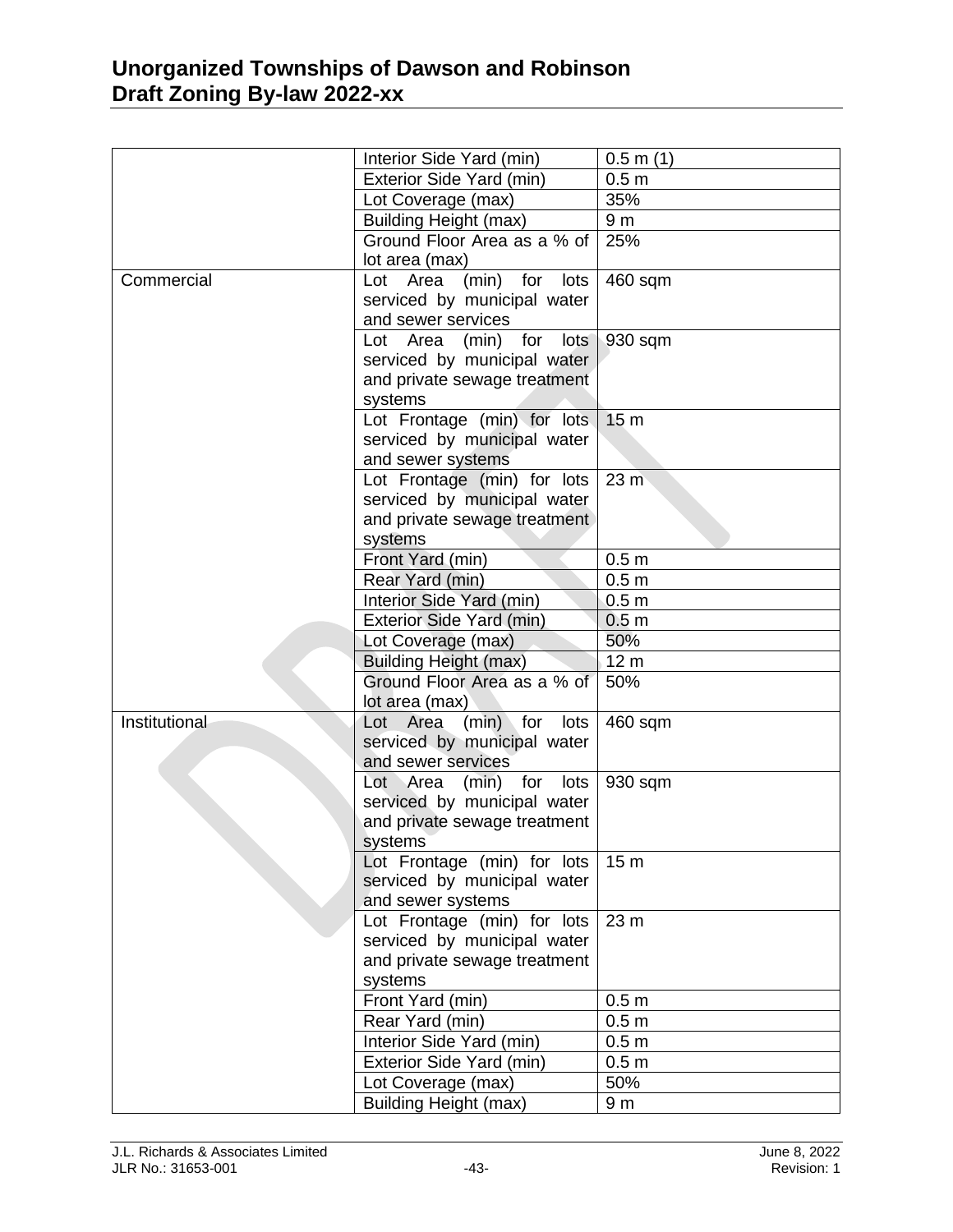(1) 0 m setback is required for a semi-detached dwelling along the adjoining wall.

#### **7.3 Additional Zone Provisions**

a) A dwelling unit is permitted as an accessory use to the principal commercial use, building or structure identified in Section 7.1 except for an automobile service station, motor vehicle sales area, recreational vehicle sales and service establishment, and service or repair shop. The dwelling unit shall be located above or behind the main commercial use.

#### **7.4 Special Exception Zones**

Reserved.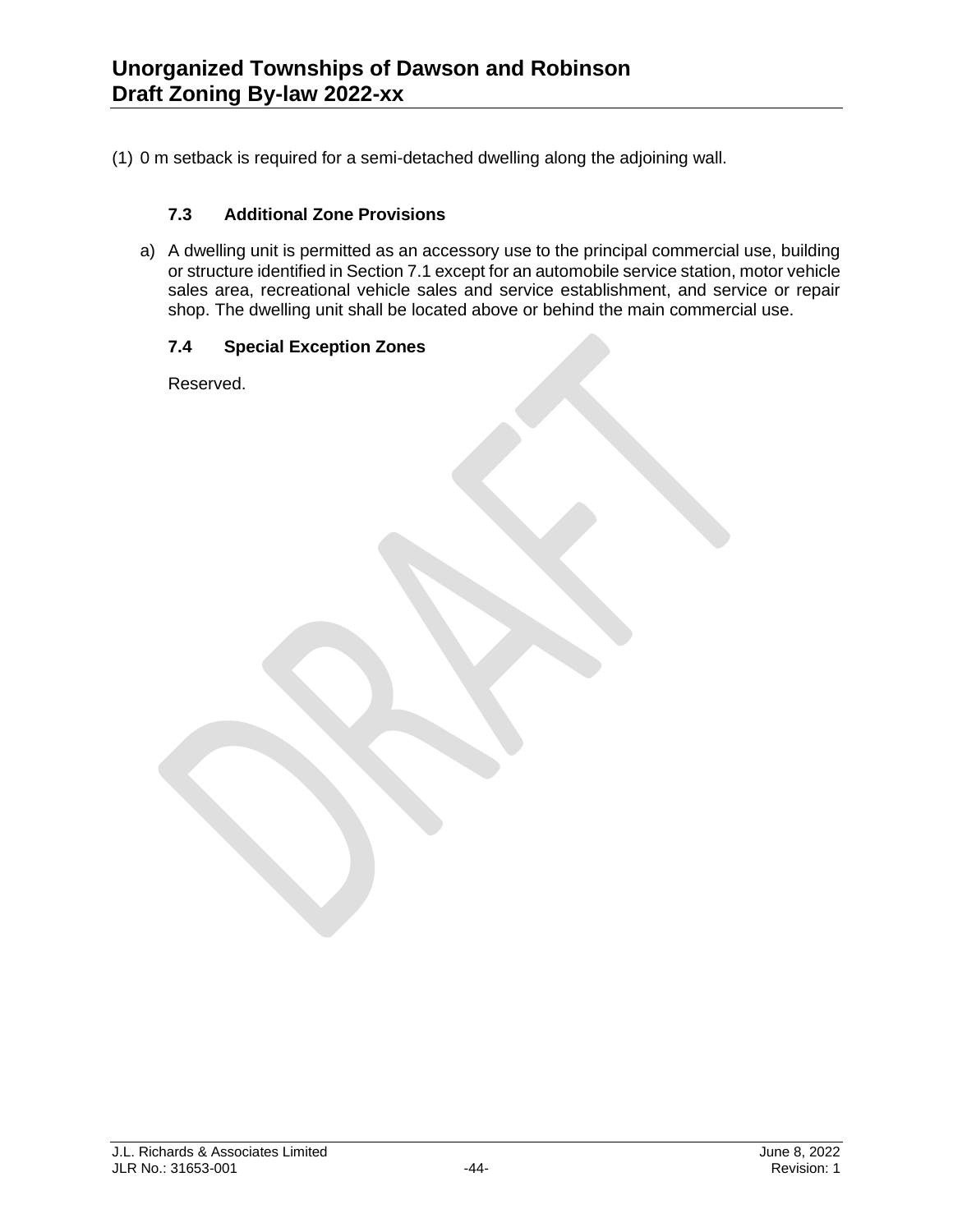# **8.0 Hamlet Residential (HR) Zone**

#### **8.1 Permitted Uses**

Additional Residential Unit Bed and Breakfast Establishment Duplex Dwelling Group Home Home Occupation Semi-Detached Dwelling Single Detached Dwelling Park Playground

#### **8.2 Zone Provisions**

| <b>Provision</b>         | <b>Required</b>  |
|--------------------------|------------------|
| Lot Area (min)           | 1,858 sqm        |
| Lot Frontage (min)       | 30 m             |
| Front Yard (min)         | 7.5 <sub>m</sub> |
| Rear Yard (min)          | 7.5 <sub>m</sub> |
| Interior Side Yard (min) | 3 <sub>m</sub>   |
| Exterior Side Yard (min) | 7.5 <sub>m</sub> |
| Lot Coverage (max)       | 30%              |
| Building Height (max)    | 9 <sub>m</sub>   |

#### **8.3 Additional Zone Provisions**

8.3.1 The minimum floor area of a converted dwelling shall be 55 sqm.

#### **8.4 Special Exception Zones**

| Section /<br><b>Zone</b> | <b>Amending By-Law / Location</b>                                                            | <b>Permitted Uses</b>                                                                                                                                                                                 | <b>Special Provisions</b> |
|--------------------------|----------------------------------------------------------------------------------------------|-------------------------------------------------------------------------------------------------------------------------------------------------------------------------------------------------------|---------------------------|
| 8.4.1 HR1-1              | By-law 06-02; Dawson Twp,<br>Lot 24, Con XI; Lot 9 and 10                                    | A gift shop/retail store in a<br>separate building closer to<br>the road is permitted                                                                                                                 |                           |
| 8.4.2 HR1-2              | 2016-001; Robinson<br>By-law<br>Twp, Lot 24, Con XI; Lots 3,7,4,<br>Plan 46; 62 Water Street | A maximum of two<br>commercial uses/retail<br>stores for the purpose of<br>buying/ selling<br>commodities or supplying<br>services, and one eating<br>establishment accessory to<br>a residential use |                           |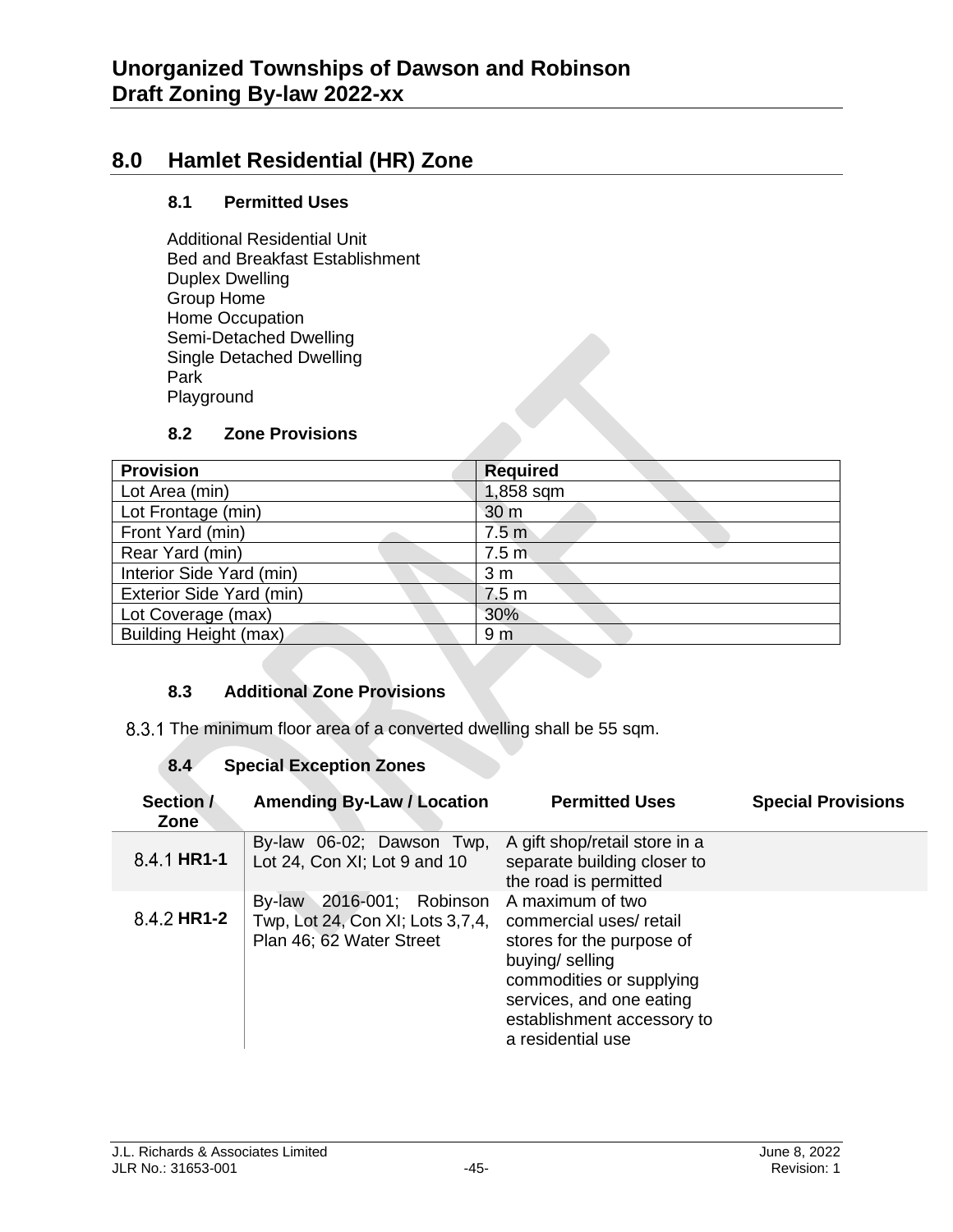## **9.0 Institutional (I) Zone**

#### **9.1 Permitted Uses**

Clinic

Club Dwelling Unit, accessory to a permitted institutional use Educational Institution Emergency Vehicle Dispatch Centre Existing Single Detached Dwelling Group Home Hospital Nursing Home Park Place of Assembly Place of Worship Playground

#### **9.2 Zoning Provisions**

| <b>Provision</b>             | <b>Required</b>  |
|------------------------------|------------------|
| Lot Area (min)               | 1,858 sqm        |
| Lot Frontage (min)           | 30 <sub>m</sub>  |
| Front Yard (min)             | 7.5 <sub>m</sub> |
| Rear Yard (min)              | 7.5 <sub>m</sub> |
| Interior Side Yard (min)     | 3 <sub>m</sub>   |
| Exterior Side Yard (min)     | 7.5 <sub>m</sub> |
| Lot Coverage (max)           | 30%              |
| <b>Building Height (max)</b> | 9 <sub>m</sub>   |

## **9.3 Additional Zone Provisions**

Reserved.

## **9.4 Special Exception Zones**

Reserved.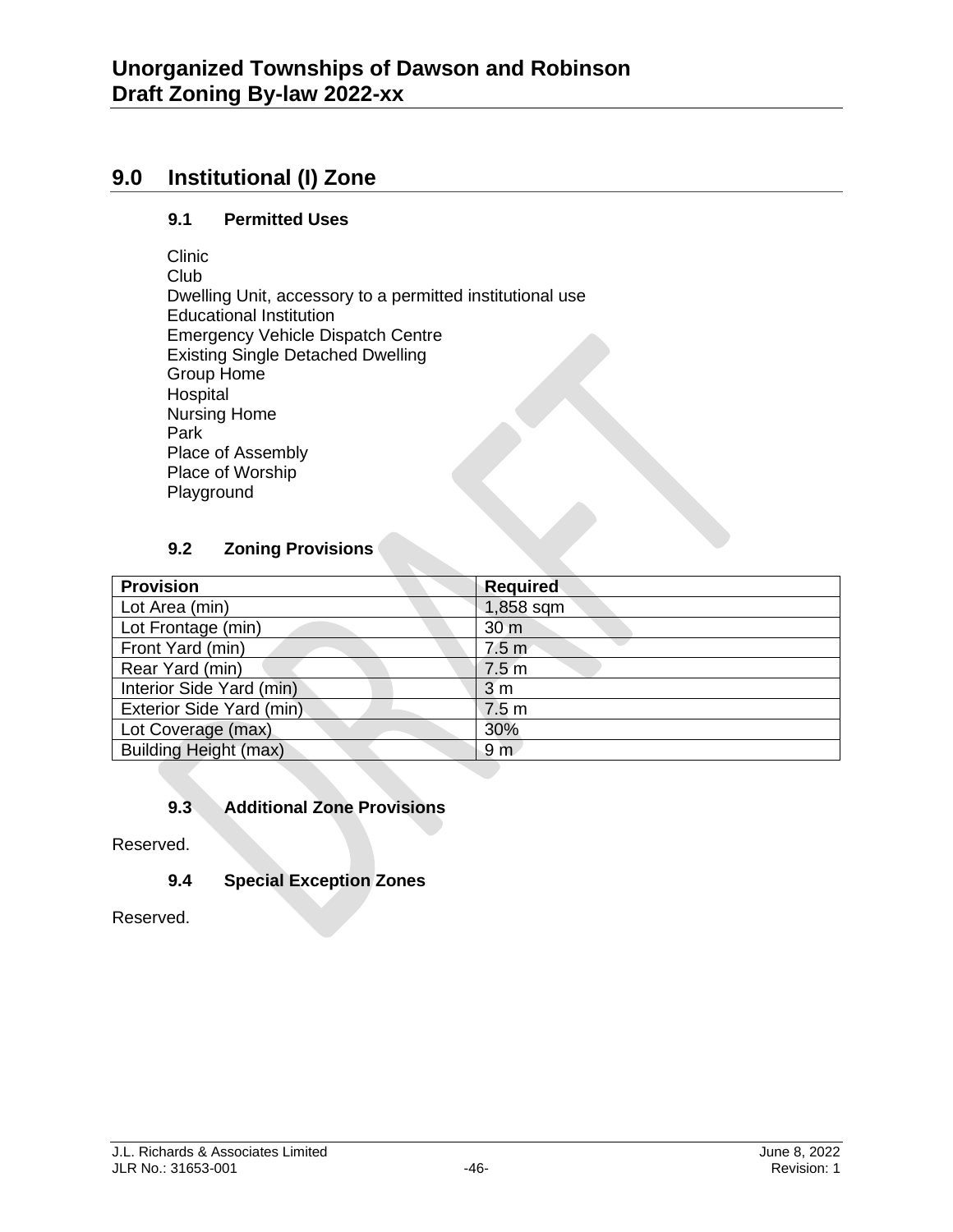## **10.0 Core Commercial (C2) Zone**

#### **10.1 Permitted Uses**

Automobile Service Station Business or Professional Office Club Eating Establishment Financial Institution **Hotel** Laundromat Motel Personal Service Shop Place of Assembly Place of Entertainment Place of Worship Repair Shop Retail Store Tavern

#### **10.2 Zone Provisions**

| <b>Use</b>                         | <b>Provision</b>         | <b>Required</b>  |
|------------------------------------|--------------------------|------------------|
| Primary Commercial use,            | Lot Area (min)           | 1,858 sqm        |
| building or structure              | Lot Frontage (min)       | 30 m             |
|                                    | Front Yard (min)         | 7.5 <sub>m</sub> |
|                                    | Rear Yard (min)          | 7.5 <sub>m</sub> |
|                                    | Interior Side Yard (min) | 3 <sub>m</sub>   |
|                                    | Exterior Side Yard (min) | 7.5 <sub>m</sub> |
|                                    | Lot Coverage (max)       | 50%              |
|                                    | Building Height (max)    | 9 <sub>m</sub>   |
| <b>Automobile Service Stations</b> | Lot Area (min)           | 1,858 sqm        |
|                                    | Lot Frontage (min)       | 38 m             |
|                                    | Front Yard (min)         | 15.5 m           |
|                                    | Rear Yard (min)          | 7.5 <sub>m</sub> |
|                                    | Interior Side Yard (min) | 6 m              |
|                                    | Exterior Side Yard (min) | 7.5 <sub>m</sub> |
|                                    | Lot Coverage (max)       | 25%              |
|                                    | Building Height (max)    | 9 <sub>m</sub>   |

#### **10.3 Additional Zone Provisions**

10.3.1 A dwelling unit is permitted as an accessory use to the principal commercial use, building or structure identified in Section 12.1 except for an automobile service station, public building, public use, or public utility. The dwelling unit shall be located above or behind the main commercial use.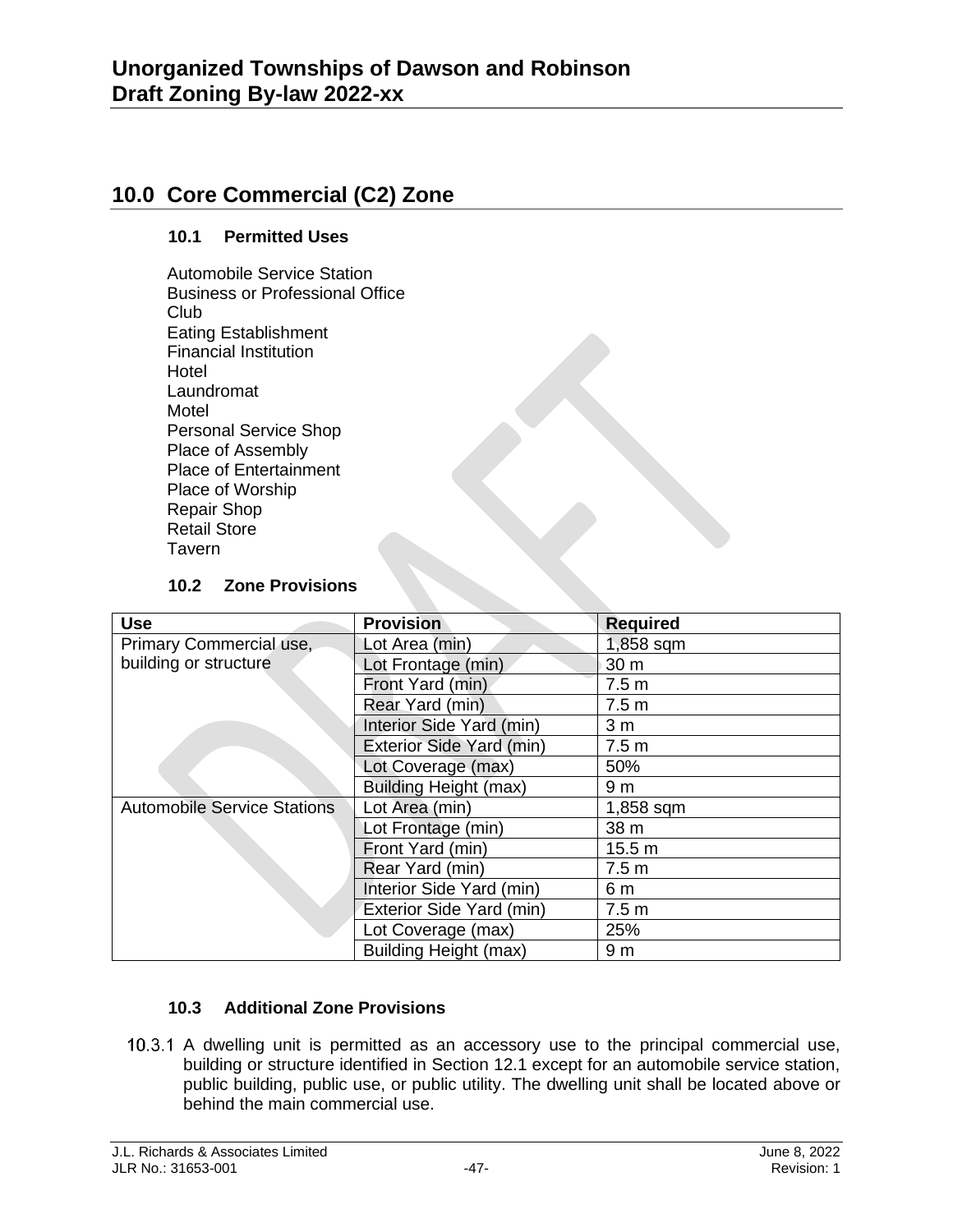- 10.3.2 Open storage is prohibited on any yard which abuts a lot where the principal use is a residential use.
- 10.3.3 Gasoline pumps for automobile service stations may be located in the front yard, but not within 4.5 m of the front lot line; where a side or rear yard of any service station abuts a street, the gasoline pumps may be located in the side or rear yard provided they maintain a minimum 4.5 m setback from the side or rear lot line.

#### **10.4 Special Exception Zones**

Reserved.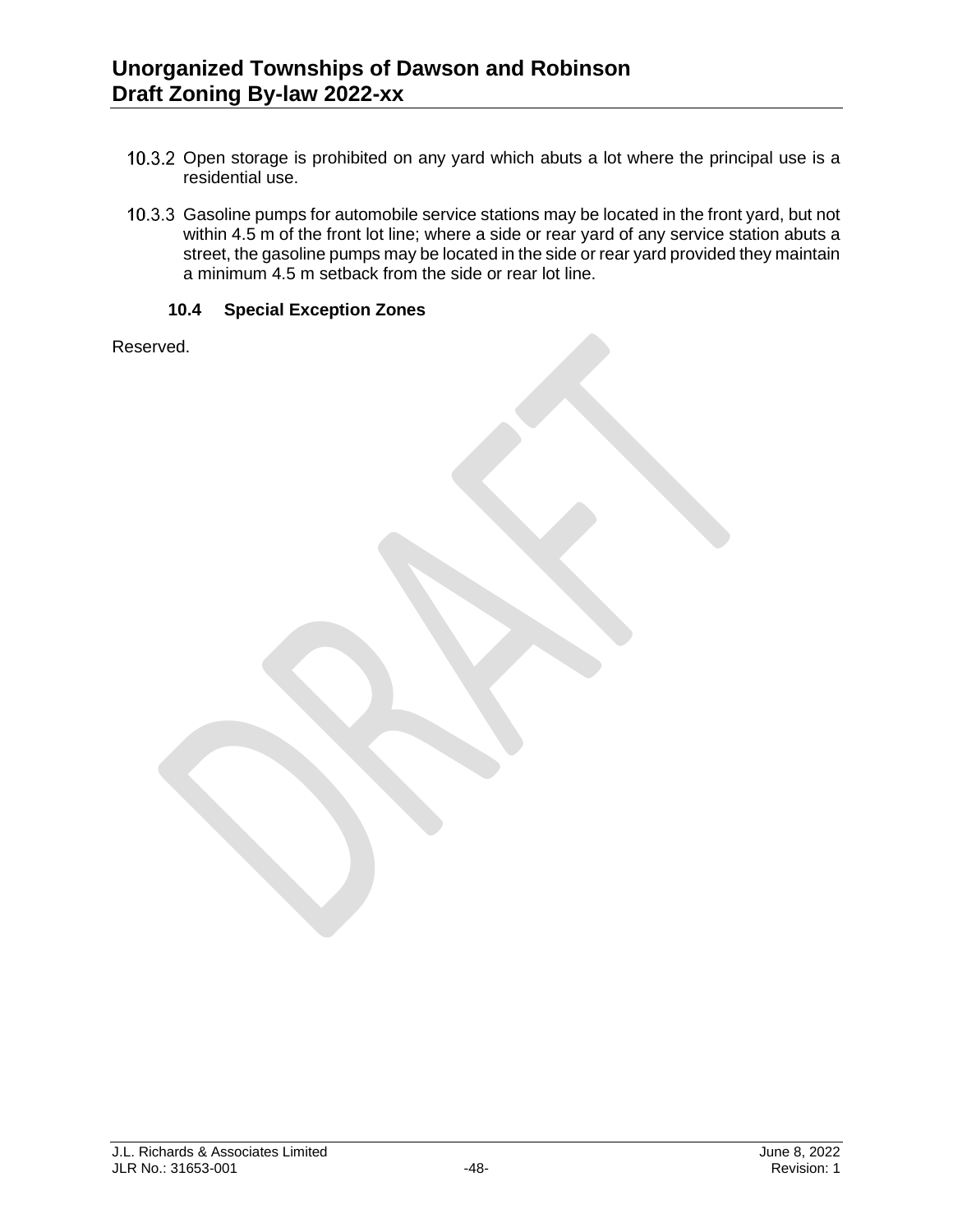# **11.0 Tourist Commercial (TC) Zone**

#### **11.1 Permitted Uses**

Business and Professional Office **Campground** Commercial Trailer Park Dwelling Unit in accordance with Section 6.16 Eating Establishment Short-Term Rental Unit Hotel Marina **Motel** Retail Store Tourist Establishment

#### **11.2 Zone Provisions**

| <b>Provision</b>                         | <b>Required</b>  |
|------------------------------------------|------------------|
| Lot Area (min)                           | 4,160 sqm        |
| Lot Frontage (min)                       | 60 m             |
| Lot Frontage (min) where the lot abuts a | 76 m             |
| waterbody                                |                  |
| Front Yard (min)                         | 15 <sub>m</sub>  |
| Rear Yard (min)                          | 7.5 <sub>m</sub> |
| Interior Side Yard (min)                 | 4.5 <sub>m</sub> |
| Exterior Side Yard (min)                 | 6 m              |
| Lot Coverage (max)                       | 30%              |
| <b>Building Height (max)</b>             | 9 <sub>m</sub>   |

## **11.3 Additional Zone Provisions**

- 11.3.1 A dwelling unit is permitted as an accessory use to the principal commercial use, building or structure identified in Section 13.1 may be permitted in a principal commercial use building or structure or in a separate building.
- 11.3.2 Open storage is prohibited on any yard used for Commercial purposes which abuts a lot where the principal use is a residential use.

#### **11.4 Special Exception Zones**

Reserved.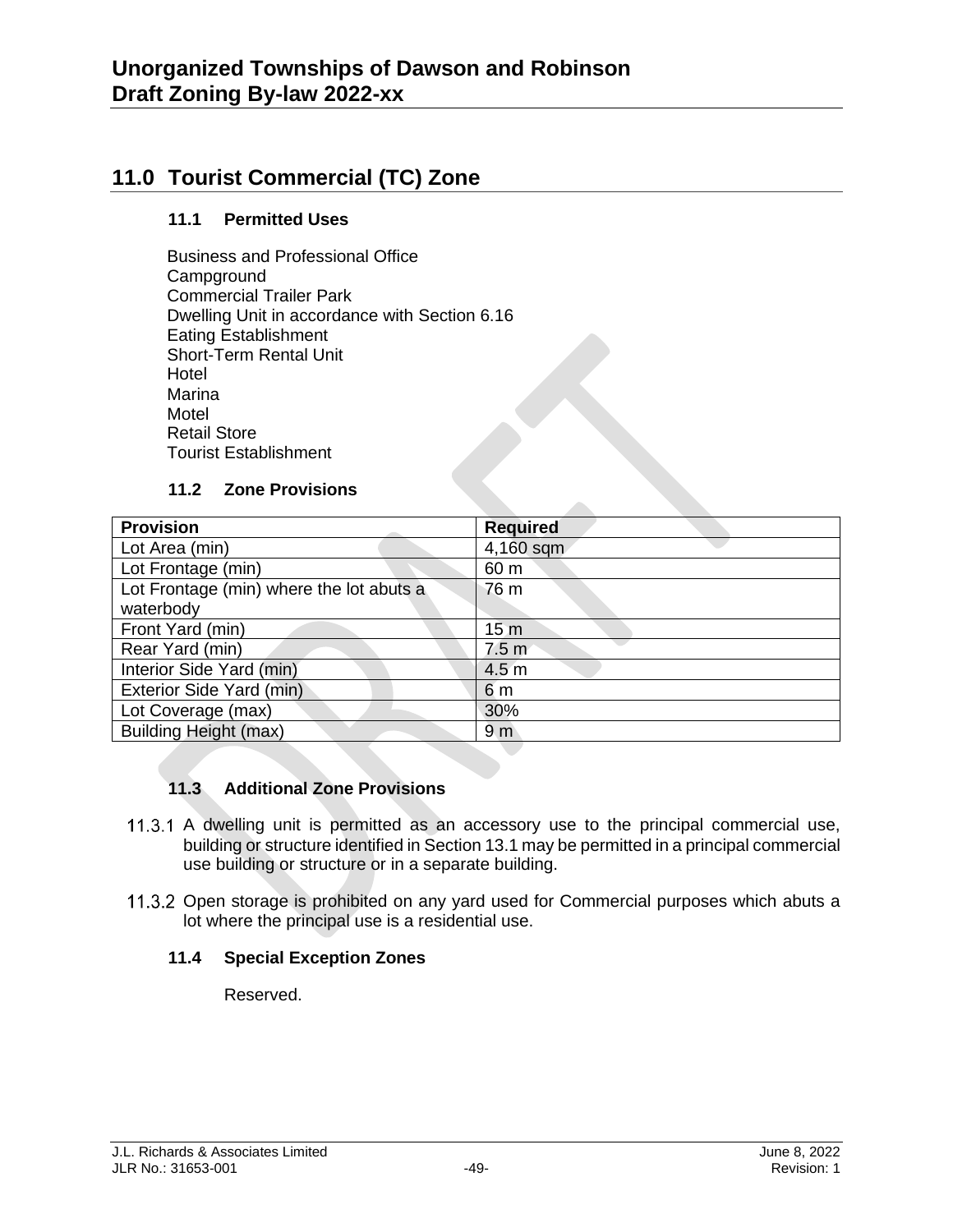# **12.0 General Industrial (M) Zone**

#### **12.1 Permitted Uses**

Automobile Service Station Building Supply Outlet Bulk Fuel Storage Tank Cannabis Processing Facility Contractors Yard Fabricating Shop Harbour Facility **Manufacturing** Motor Vehicle Repair Shop Processing Establishment Retail Commercial Outlet, accessory to a permitted use Sawmill Storage Use Transportation Terminal **Warehousing** Welding Shop Wood Working Establishment Work Shop

#### **12.2 Zone Provisions**

| <b>Provision</b>             | <b>Required</b>  |
|------------------------------|------------------|
| Lot Area (min)               | 4,160 sqm        |
| Lot Frontage (min)           | 46 m             |
| Front Yard (min)             | 15 <sub>m</sub>  |
| Rear Yard (min)              | 15 <sub>m</sub>  |
| Interior Side Yard (min)     | 7.5 <sub>m</sub> |
| Exterior Side Yard (min)     | 15 <sub>m</sub>  |
| Lot Coverage (max)           | 50%              |
| <b>Building Height (max)</b> | 11 <sub>m</sub>  |

#### **12.3 Additional Zone Provisions**

12.3.1 Open storage is prohibited on any yard which abuts a lot where the principal use is a residential use.

#### **12.4 Special Exception Zones**

| Section /<br>Zone | <b>Amending By-Law / Location</b>                                       | <b>Permitted Uses</b> | <b>Special Provisions</b> |
|-------------------|-------------------------------------------------------------------------|-----------------------|---------------------------|
| 12.4.1 <b>M-1</b> | Robinson Twp, Lot 21, Con VIII; A travel trailer<br><b>By-law 98-08</b> |                       |                           |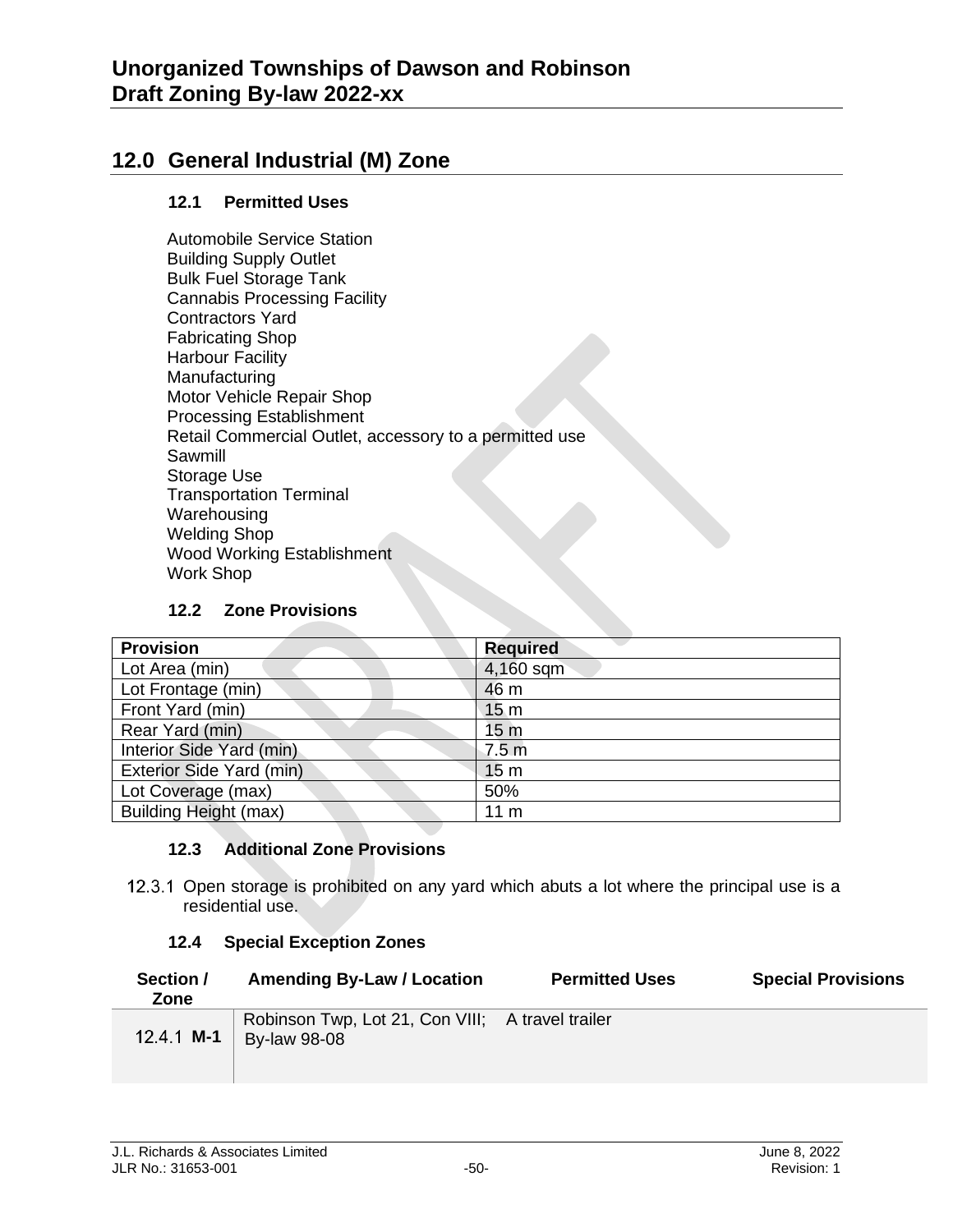# **13.0 Agricultural (A) Zone**

#### **13.1 Permitted Uses**

Agricultural Use Agriculture-Related Use Conservation Use Farm Produce Storage Facility Home Industry Home Occupation Nursery or a Farm Greenhouse Single Detached Dwelling, on a lot that existing on September 28, 1978, or accessory to an agricultural use with a minimum lot area of 40 ha Wayside pit or quarry

| <b>Use</b>                  | <b>Provision</b>               | <b>Required</b> |
|-----------------------------|--------------------------------|-----------------|
| Agricultural use, including | Lot Area (min)                 | 40 ha           |
| accessory buildings,        | Lot frontage (min)             | 134 m           |
| structures and uses         | Distance from any building     | 15 <sub>m</sub> |
|                             | or structure from any lot line |                 |
| Single Detached Dwelling    | Front Yard (min)               | 15 <sub>m</sub> |
|                             | Rear Yard (min)                | 15 <sub>m</sub> |
|                             | Interior Side Yard (min)       | 3 <sub>m</sub>  |
|                             | Exterior Side Yard (min)       | 15 <sub>m</sub> |
|                             | Lot Coverage (max)             | 15%             |
|                             | <b>Building Height (max)</b>   | 9 <sub>m</sub>  |
|                             | Ground Floor Area (min)        | 55 sqm          |

#### **13.2 Zone Provisions**

#### **13.3 Additional Zone Provisions**

13.3.1 The following provisions apply to a wayside pit or quarry:

- $a)$ The edge of excavation shall maintain a minimum 61 m setback from any lot line of the adjoining property and public road.
- Where two pits are located on abutting properties the pits may be  $b)$ excavated to the abutting property line.
- 13.3.2 Where a lot used for rural purposes abuts a lot on which the principal use is a residential use, no building or structure on the rural use lot shall be located within 30 m of the residential use lot.

#### **13.4 Special Exception Zones**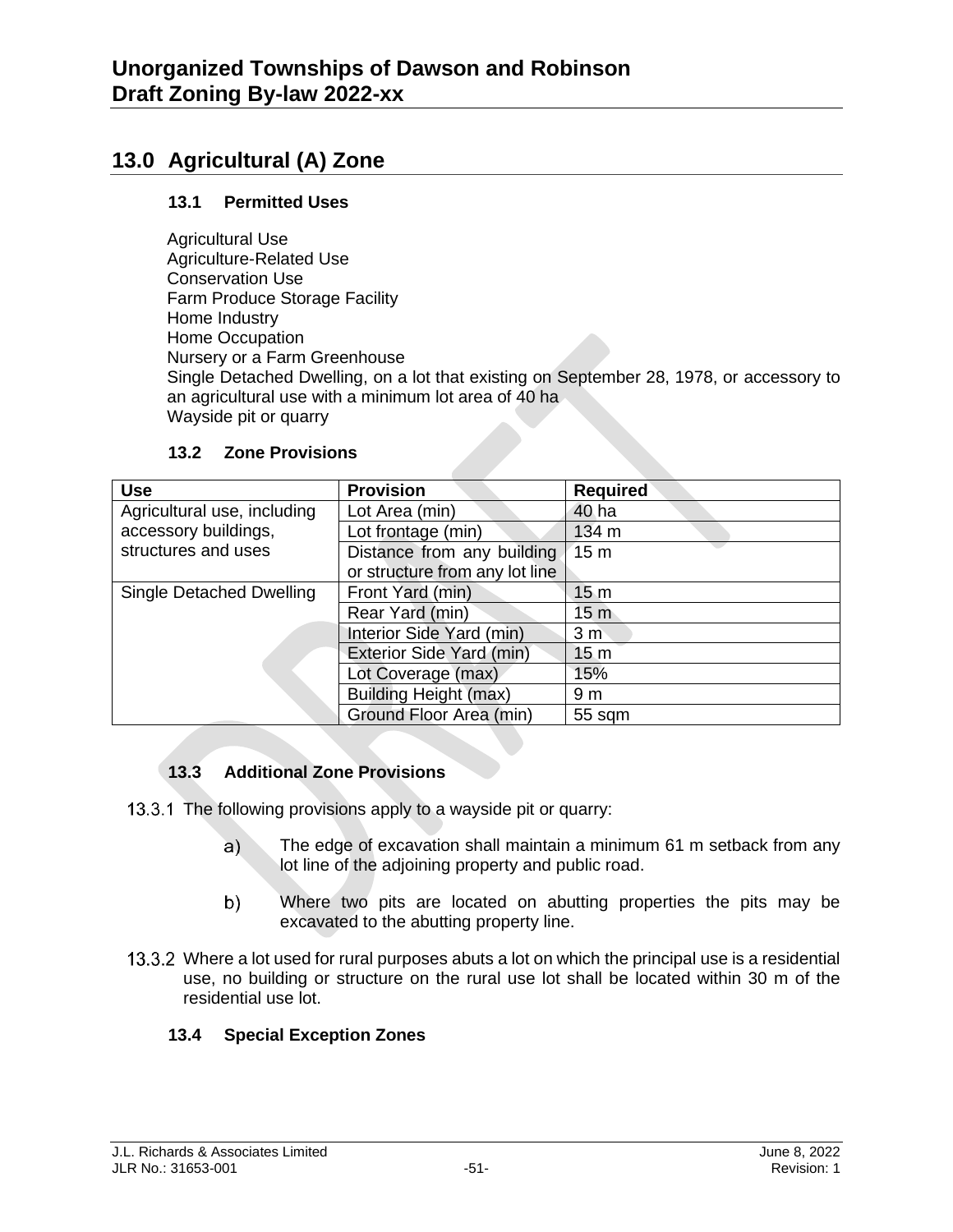| Section /<br>Zone | <b>Amending By-Law / Location</b>                                                                                                                                                                                                                | <b>Permitted Uses</b>  | <b>Special Provisions</b>                                                                             |
|-------------------|--------------------------------------------------------------------------------------------------------------------------------------------------------------------------------------------------------------------------------------------------|------------------------|-------------------------------------------------------------------------------------------------------|
| $13.4.1$ A-1      | Multiple locations                                                                                                                                                                                                                               | Seasonal dwelling      |                                                                                                       |
|                   | By-law 97-07; Dawson Twp, Lot<br>29, Con X; Part 1, Plan 31R-<br>2789<br>By-law 01-02; Dawson Twp, Lot<br>16, Con VII; Pt. 1, Plan 31R-3063<br>By-law 12-01; Dawson Twp, Lot<br>25, Con VIII<br>By-law 2018-001; Dawson Twp,<br>Lot 12, Con VIII |                        |                                                                                                       |
| $13.4.2$ A-2      | Multiple locations<br>By-law 98-09; Robinson Twp, Lot<br>24, Con X; Parts 3 and 4, Plan<br>31R-2901<br>By-law 13-01; Dawson Twp, Lot                                                                                                             | <b>Residential use</b> |                                                                                                       |
| $13.4.3$ A-3      | 10, Con VIII; Plan 31R-3857<br>By-law 00-02; Dawson Twp, Lot<br>19, Con VIII; Southside Hwy 540                                                                                                                                                  |                        | One accessory building,<br>consisting of a garage is<br>permitted to be located<br>in the front yard. |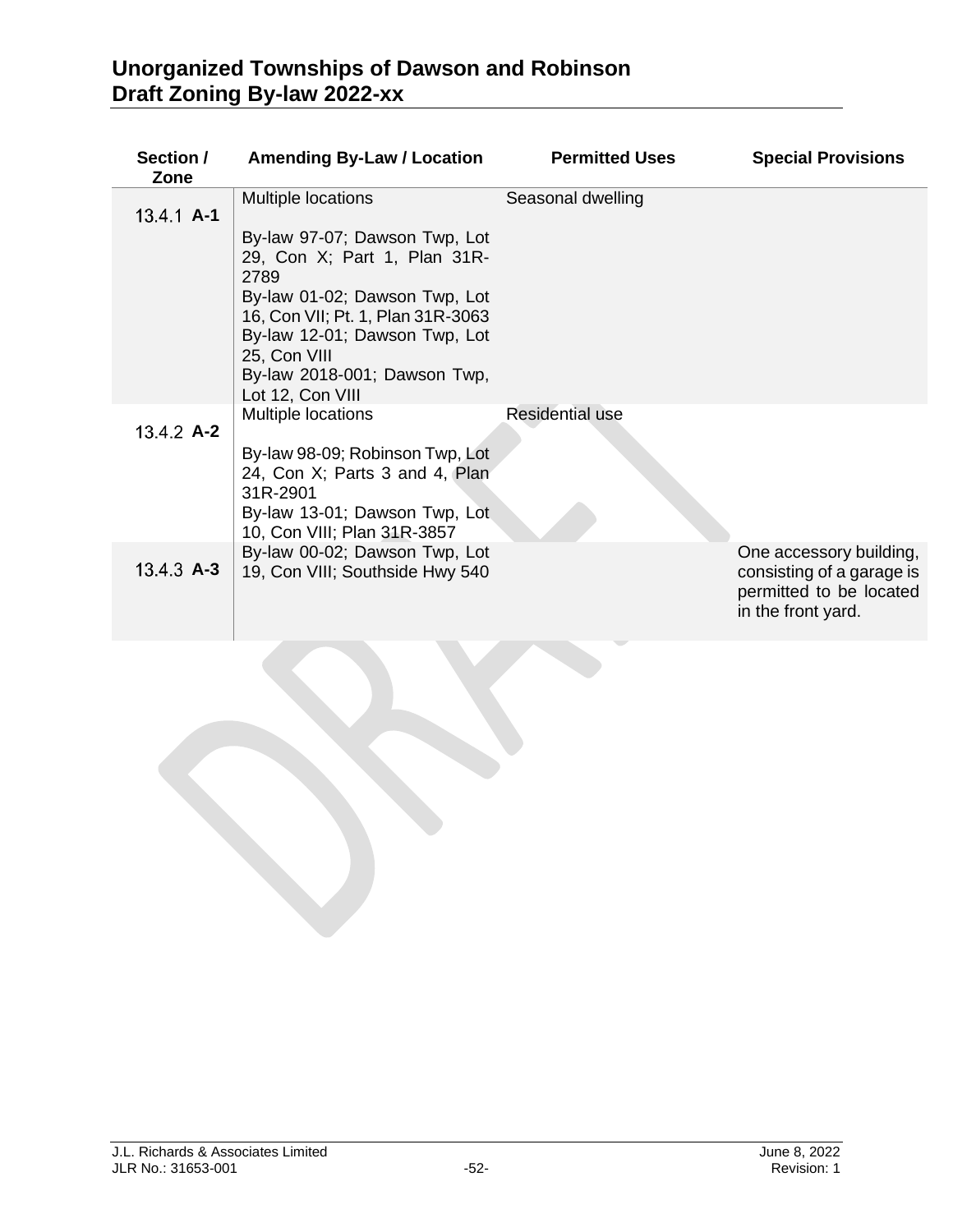## **14.0 Rural (RU) Zone**

#### **14.1 Permitted Uses**

Agricultural Uses Agricultural-Related Uses Bed and Breakfast Establishment **Cemetery** Commercial Fishing Operation Conservation uses Home Industries Home Occupations Hunt Camp Park Playground Seasonal Dwellings, that existed on the 28<sup>th</sup> day of November 1978 or that are erected on land to which a consent has been given under Section 53 of the Planning Act, or its successors Single Detached Dwellings Wayside Pit or Quarry

| <b>Use</b>                    | <b>Provisions</b>           | <b>Required</b>              |
|-------------------------------|-----------------------------|------------------------------|
| Agricultural, Agricultural-   | Lot Area (min)              | 40 ha                        |
| related,                      | Lot Frontage (min)          | 134 m                        |
|                               | Distance of any building or | 15 <sub>m</sub>              |
|                               | structure form any lot line |                              |
|                               | (min)                       |                              |
|                               | Lot Coverage (max)          | 5%                           |
|                               | Ground Floor Area for a     | 55 sqm                       |
|                               | dwelling (min)              |                              |
| Cemetery, Conservation Use,   | Lot Area (min)              | 1,858 sqm<br>for<br>seasonal |
| <b>Commercial Fishing</b>     |                             | dwellings, single detached   |
| Establishment, Home           |                             | dwellings, home industries,  |
| Industries, Home              |                             | and home occupation uses.    |
| Occupations, Hunt Camp,       |                             | 10 ha for all other uses     |
| Park, Playground, Public      | Lot Frontage (min)          | 30 <sub>m</sub>              |
| Use, Public Utility, Seasonal | Front Yard (min)            | 15 <sub>m</sub>              |
| Dwelling, Single Detached     | Rear Yard (min)             | 7.5 <sub>m</sub>             |
| Dwelling, Specialized Farm    | Interior Side Yard (min)    | 3 <sub>m</sub>               |
| Use, Wayside Pit and Quarry   | Exterior Side Yard (min)    | 15 <sub>m</sub>              |
|                               | Lot Coverage (max)          | 15%                          |
|                               | Building Height (max)       | 9 <sub>m</sub>               |

#### **14.2 Zone Provisions**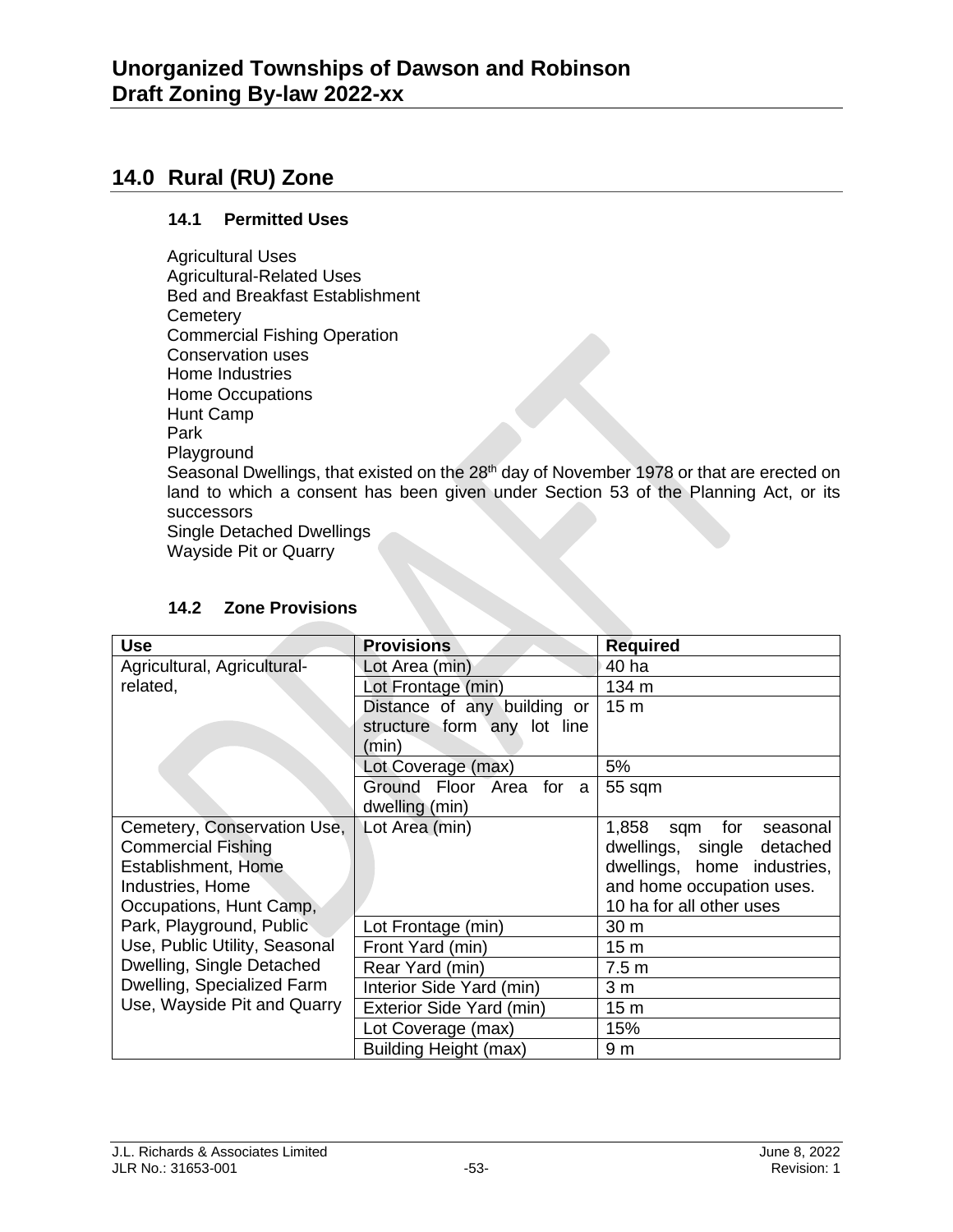#### **14.3 Additional Zone Provisions**

- 14.3.1 The following provisions apply to a wayside pit or quarry:
	- The edge of excavation shall maintain a minimum 61 m setback from any  $a)$ lot line of the adjoining property and public road.
	- $b)$ Where two pits are located on abutting properties the pits may be excavated to the abutting property line.
- 14.3.2 Where a lot used for a rural use abuts a lot on which the principal use is a residential use no building or structure on the rural use lot shall be located within 30 m of the residential use .
- 14.3.3 Where a commercial fishing operation is carried out on a rural lot, buildings and structures related to such operation may be erected up to that portion of any lot line that abuts water.

| Section / Zone     | <b>Amending By-Law / Location</b>                                                          | <b>Permitted Uses</b>               | <b>Special Provisions</b>                 |
|--------------------|--------------------------------------------------------------------------------------------|-------------------------------------|-------------------------------------------|
| 14.4.1 RU-1        | <b>Multiple properties</b>                                                                 | Seasonal dwelling                   |                                           |
|                    | By-laws 97-05, 97-08, 97-09, 97-<br>12, 98-01, 98-06, 99-04, 00-01,<br>02-01, 04-01; 08-04 |                                     |                                           |
| 14.4.2 RU-2        | Robinson Twp, Lot 13, Con XI;<br>By-law 97-02                                              |                                     | Dwelling area<br>(minimum):<br>undersized |
| 14.4.3 RU-3        | Dawson Twp, Lot 40, Con X; By-<br>law 97-10                                                | Cookhouse and<br>bunkhouse          |                                           |
| 14.4.4 RU-4        | Robinson Twp, Lot 41, Con XII; A mobile home for use as<br><b>By-law 97-11</b>             | a hunt camp.                        |                                           |
| 14.4.5             |                                                                                            |                                     |                                           |
| 14.4.6 RU-6        | By-law 99-02; Robinson Twp, Lot A mobile home for use as<br>$6,$ Con I                     | a seasonal dwelling.                |                                           |
| 14.4.7 <b>RU-7</b> | By-law 99-03; Robinson Twp, Lots Two seasonal dwellings<br>11&12, Con X                    | and structures accessory<br>thereto |                                           |
| 14.4.8 RU-8        | By-law 99-06; Dawson Twp, Lots<br>42-45, Con X                                             | Uses accessory to a Pit &<br>Quarry |                                           |

#### **14.4 Special Exception Zones**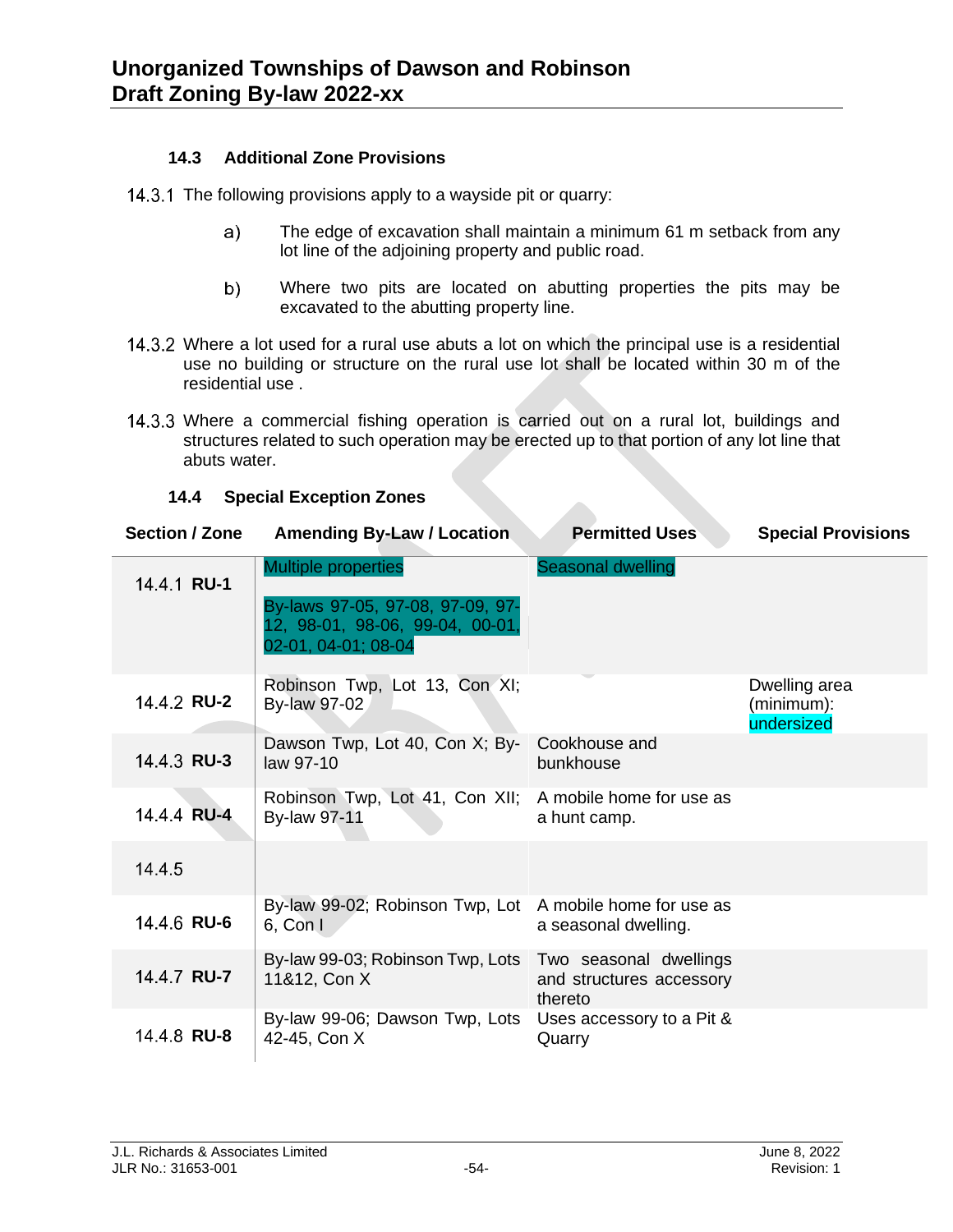| <b>Section / Zone</b> | <b>Amending By-Law / Location</b>                                                                                     | <b>Permitted Uses</b>                                        | <b>Special Provisions</b>                                                     |
|-----------------------|-----------------------------------------------------------------------------------------------------------------------|--------------------------------------------------------------|-------------------------------------------------------------------------------|
| 14.4.9 RU-9           | <b>Multiple Locations</b><br>By-law 01-01; Dawson Twp, Lots                                                           | A seasonal dwelling on<br>the basis of water access<br>only. |                                                                               |
|                       | 37-38, Con XIV<br>By-law 2017-005; Robinson Twp,<br>Lot 29, Con VIII                                                  |                                                              |                                                                               |
| 14.4.10RU-10          | By-law 02-03; Robinson Twp, Lot An open pole type shelter<br>14, Con X                                                |                                                              |                                                                               |
| 14.4.11RU-11          | By-law 03-01; Robinson Twp, Lot Seasonal dwelling<br>3, Con II                                                        |                                                              | Ground floor area<br>(minimum): 48 sqm                                        |
| 14.4.12RU-12          | By-law 03-04; Robinson Twp, Lot A seasonal dwelling with<br>2, Con VII                                                | an attached garage and<br>an accessory generator<br>building |                                                                               |
| 14.4.13RU-13          | By-law 03-05; Robinson Twp, Lot A hunt camp/seasonal<br>21, Con IV                                                    | dwelling                                                     | <b>Dwelling</b><br>area<br>(minimum): 288 sqft                                |
| 14.4.14RU-14          | By-law 06-01; Dawson Twp, Lot<br>25, Con XI; Lot K, Plan 46                                                           |                                                              | An accessory garage<br>is permitted to<br>be<br>located in the front<br>yard. |
| 14.4.15RU-15          | Multiple locations                                                                                                    | Seasonal dwelling                                            | A sauna is permitted to<br>be located in the front                            |
|                       | By-law 09-01; Robinson Twp, Lot<br>3, Con VII<br>By-law 11-02; Dawson Twp, Lot<br>15, Con XIII                        |                                                              | yard.                                                                         |
| 14.4.16RU-16          | <b>Multiple locations</b>                                                                                             | Seasonal dwelling and<br>accessory structures                | Front yard (minimum):<br>4 m                                                  |
|                       | By-law 10-01; Robinson Twp, Lot<br>6, Con I; RR 33, Pt 10<br>By-law 14-01; Robinson Twp, Lot<br>6, Con I; Pt 13, RR33 |                                                              |                                                                               |
| 14.4.17RU-17          | By-law 2019-002; Dawson Twp,<br>Lots 9-10, Con VIII                                                                   | 2 portable storage<br>containers                             |                                                                               |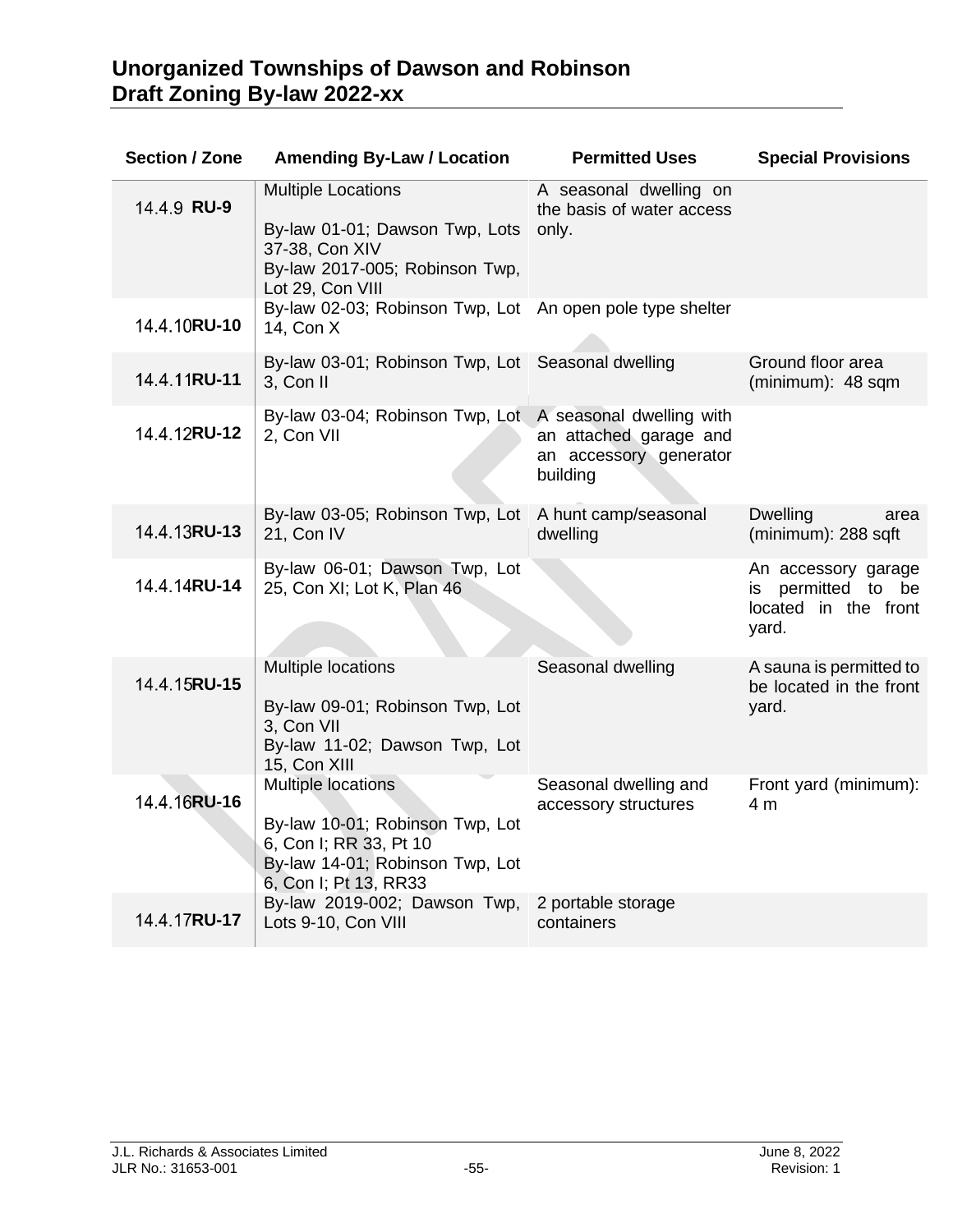# **15.0 Open Space Conservation (OSC) Zone**

#### **15.1 Permitted Uses**

Agriculture, Conservation and Forestry Uses excluding buildings and structures Flood Control and Erosion Protection Uses Nursery Gardens Outdoor Recreational Uses excluding buildings and golf courses Park Recreational Trail Wildlife and/or Fish Management Area

#### **15.2 Zone Provisions**

| <b>Use</b>                    | <b>Provision</b>            | <b>Required</b>   |
|-------------------------------|-----------------------------|-------------------|
| Principal uses, buildings and | Lot Area (min)              | 1.2 <sub>ha</sub> |
| structures                    | Lot Frontage (min)          | 46 m              |
|                               | Distance of any building or | 15 <sub>m</sub>   |
|                               | structure from any lot line |                   |
|                               | (min)                       |                   |
|                               | Lot Coverage (max)          | 20%               |
| Accessory buildings or        | Lot Area (min)              | 10 <sub>ha</sub>  |
| structures to an agricultural | Lot Frontage (min)          | 150 m             |
| use                           | Distance of any building or | 15 <sub>m</sub>   |
|                               | structure from any lot line |                   |
|                               | (min)                       |                   |
|                               | Lot Coverage (max)          | 5%                |

#### **15.3 Additional Zone Provisions**

15.3.1 Notwithstanding the identified permitted uses in Section 17.1 the specialized use farm where the predominant use of land or building is for the raising of chickens, turkey or fowl, fur bearing animals or hogs, or the growing of mushrooms or sod or the intensive feeding of cattle in a confined area is prohibited in the Open Space Conservation (OSC) zone.

#### **15.4 Special Exceptions Zones**

| <b>SECTION</b><br><b>ZONE</b> | <b>Amending By-Law /</b><br>Location                  | <b>Permitted Uses</b> | <b>Special Provisions</b> |
|-------------------------------|-------------------------------------------------------|-----------------------|---------------------------|
| 15.4.1 OSC-1                  | By-law 2011-02; Dawson<br>Twp, Lots 33-42, Con V-VIII |                       | Setback (minimum): 15     |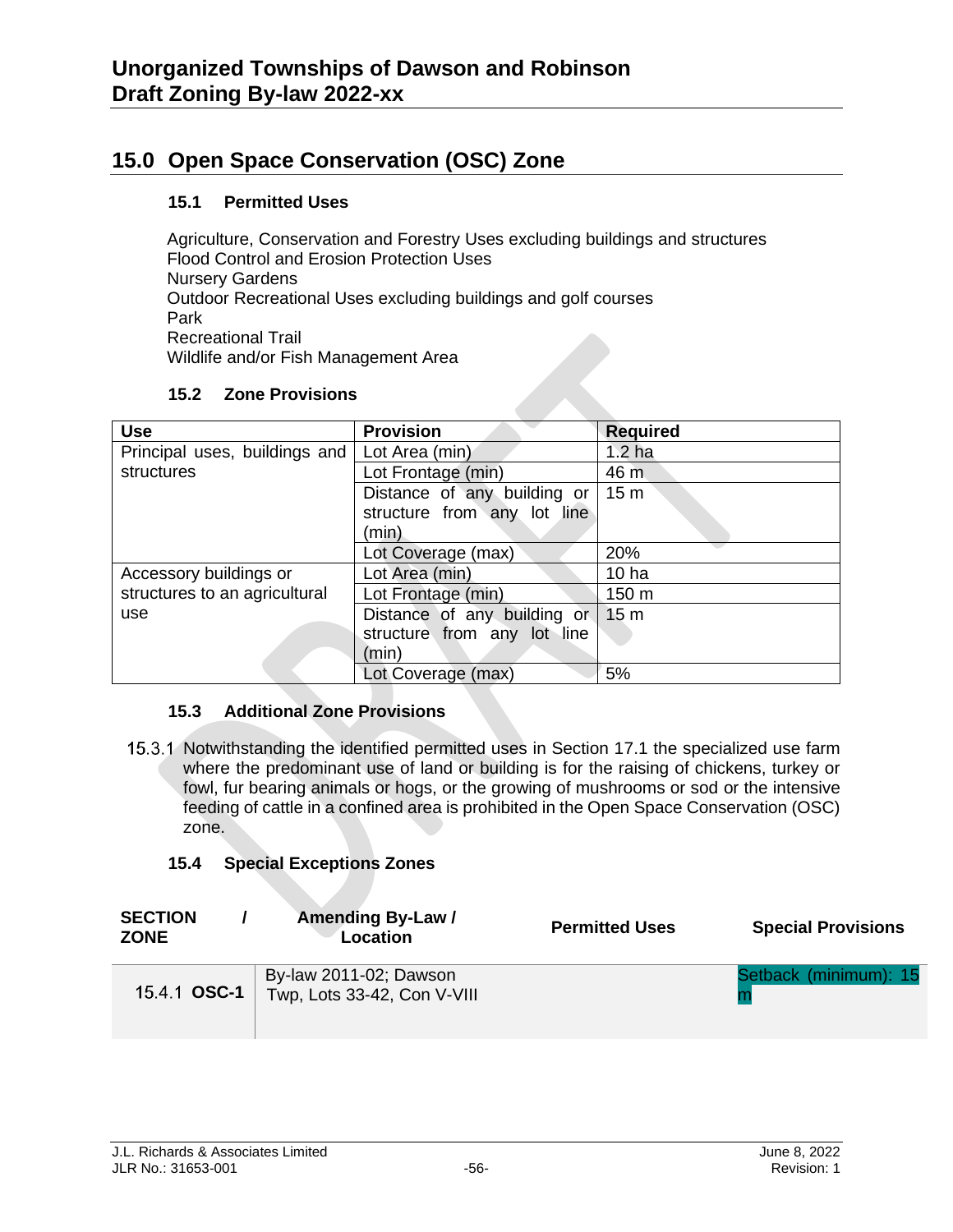## **16.0 Pit and Quarry (Q) Zone**

#### **16.1 Permitted Uses**

Aggregate Batching Plants Aggregate Storage Areas Agriculture uses excluding buildings Asphalt and Ready-Mix Concrete Plants Buildings and Structures Accessory to a Pit and Quarry operation Pit Quarry Stone Crushing Plant

#### **16.2 Zone Provisions**

| <b>Provision</b>      | <b>Required</b> |
|-----------------------|-----------------|
| Front Yard (min)      | 30 m            |
| Rear Yard (min)       | 30 <sub>m</sub> |
| Side Yard (min)       | 30 <sub>m</sub> |
| Building Height (max) | 20 <sub>m</sub> |

#### **16.3 Additional Zone Provisions**

16.3.1 Notwithstanding any other provision of this Section, a temporary mobile work camp consisting of mobile homes or other structures designed to be made mobile may be located and used on a lot in the Pit and Quarry Zone as a use accessory to pit or quarry operations or to a permitted use provided in Section 18.1.

#### **16.4 Special Exception Zones**

| <b>SECTION</b><br><b>ZONE</b> | <b>Amending By-Law / Location</b>                                                                                                                                               | <b>Permitted Uses</b> | <b>Special Provisions</b> |
|-------------------------------|---------------------------------------------------------------------------------------------------------------------------------------------------------------------------------|-----------------------|---------------------------|
| $16.4.1$ Q-1                  | Multiple properties<br>By-law 99-01; Robinson Twp, Lots<br>17&18, Con X<br>By-law 02-02; Robinson Twp, Lot<br>19, Con X<br>By-law 2005-001; Robinson Twp,<br>Lots 6-9, Con VIII | Stone quarry.         |                           |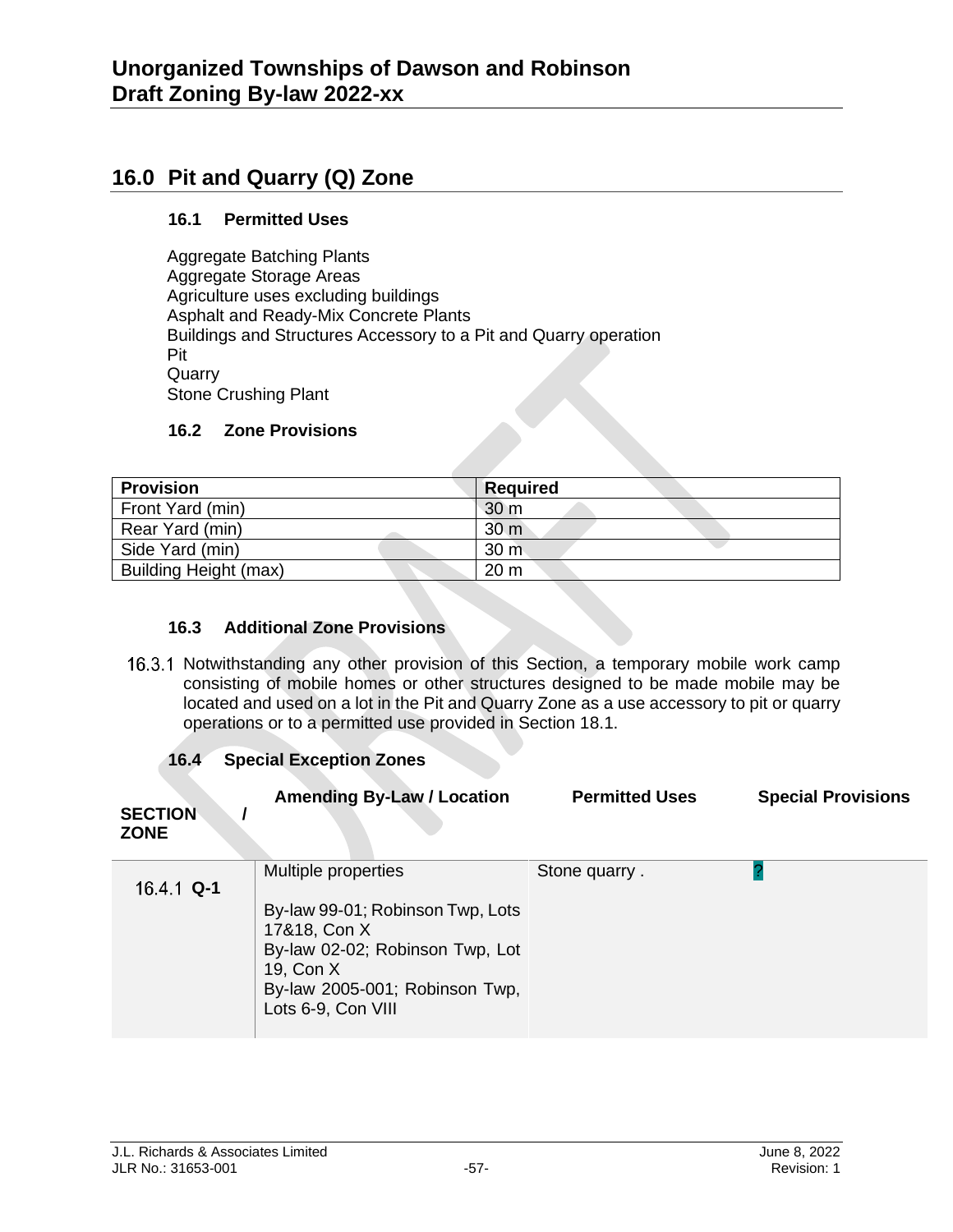## **17.0 Waste Disposal Site (WD) Zone**

#### **17.1 Permitted Uses**

Landfill Site Recycling Centre Salvage or Scrap Yard Transfer Stations Waste Disposal Site

#### **17.2 Zone Provisions**

| <b>Provision</b>                              | <b>Required</b>   |
|-----------------------------------------------|-------------------|
| Lot Frontage (min)                            | 50 <sub>m</sub>   |
| Distance of any buildings and structures from | 30 <sub>m</sub>   |
| any lot line (min)                            |                   |
| Lot Coverage of all buildings and structures  | 5%                |
| (max)                                         |                   |
| Building Height (max)                         | 10.5 <sub>m</sub> |

#### **17.3 Additional Zone Provisions**

17.3.1 No waste disposal site shall be located:

- i. Within 400 m of a dwelling unit;
- ii. Within 185 m of a street;
- iii. On land covered by water or in any area subject to flooding; or
- iv. Within 30 m of any watercourse, lake or pond.

## **17.4 Special Exception Zones**

Reserved.